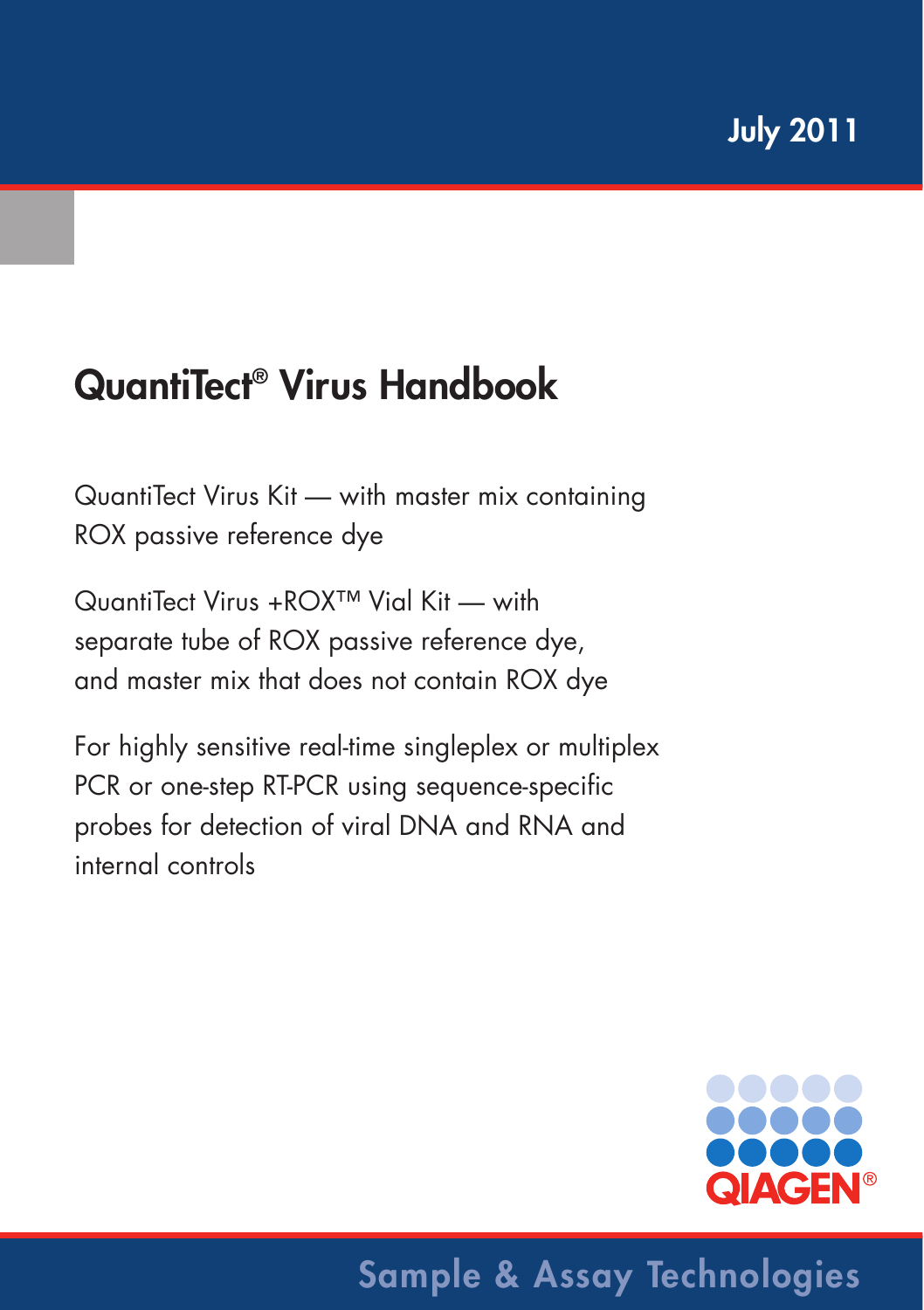## **QIAGEN Sample and Assay Technologies**

QIAGEN is the leading provider of innovative sample and assay technologies, enabling the isolation and detection of contents of any biological sample. Our advanced, high-quality products and services ensure success from sample to result.

### **QIAGEN sets standards in:**

- Purification of DNA, RNA, and proteins
- Nucleic acid and protein assays
- microRNA research and RNAi
- Automation of sample and assay technologies

Our mission is to enable you to achieve outstanding success and breakthroughs. For more information, visit www.qiagen.com.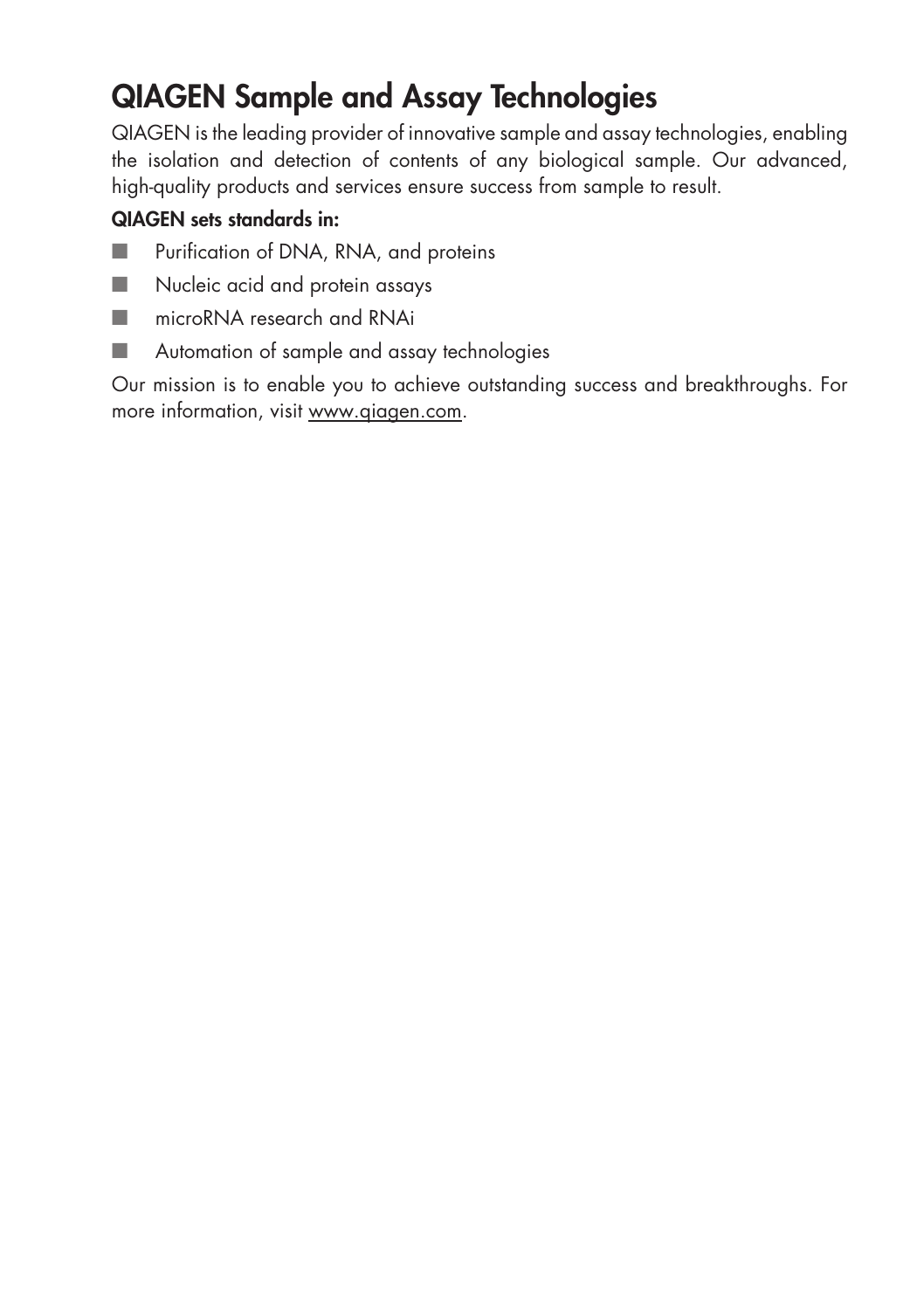## **Contents**

|                | <b>Kit Contents</b>                                                            | 5              |
|----------------|--------------------------------------------------------------------------------|----------------|
|                | <b>Shipping and Storage</b>                                                    | 6              |
|                | <b>Product Use Limitations</b>                                                 | 6              |
|                | <b>Product Warranty and Satisfaction Guarantee</b>                             | 6              |
|                | <b>Technical Assistance</b>                                                    | $\overline{7}$ |
|                | <b>Safety Information</b>                                                      | 7              |
|                | <b>Product Description</b>                                                     | 8              |
|                | <b>Quality Control</b>                                                         | 8              |
|                | <b>Introduction</b>                                                            | 9              |
|                | Flexibility to detect viral RNA and/or viral DNA                               | 9              |
|                | 100x QuantiTect Virus RT Mix                                                   | 10             |
|                | 5x QuantiTect Virus Master Mixes                                               | 10             |
|                | QuantiTect Nucleic Acid Dilution Buffer                                        | 11             |
|                | Sequence-specific probes                                                       | 12             |
|                | <b>Equipment and Reagents to Be Supplied by User</b>                           | 13             |
|                | <b>Important Notes</b>                                                         | 14             |
|                | Selecting kits and protocols                                                   | 14             |
|                | Guidelines for effective multiplex assays                                      | 16             |
|                | Suitable combinations of reporter dyes                                         | 17             |
|                | Controls                                                                       | 33             |
|                | <b>Protocols</b>                                                               |                |
|                | Singleplex or Duplex Analysis on Most Applied Biosystems Cyclers               | 34             |
| ٠              | <b>Triplex Analysis on Most Applied Biosystems Cyclers</b>                     | 38             |
|                | Singleplex or Duplex Analysis on the Applied Biosystems 7500                   |                |
|                | and Other Cyclers                                                              | 42             |
| <b>College</b> | Triplex or 4-plex Analysis on the Applied Biosystems 7500<br>and Other Cyclers | 46             |
|                | <b>Troubleshooting Guide</b>                                                   | 50             |
|                | Appendix A: Assay Design and Handling Primers and Probes                       | 54             |
|                | <b>Appendix B: Data Analysis</b>                                               | 57             |
|                | Appendix C: General Remarks for Working with Viral RNA                         | 59             |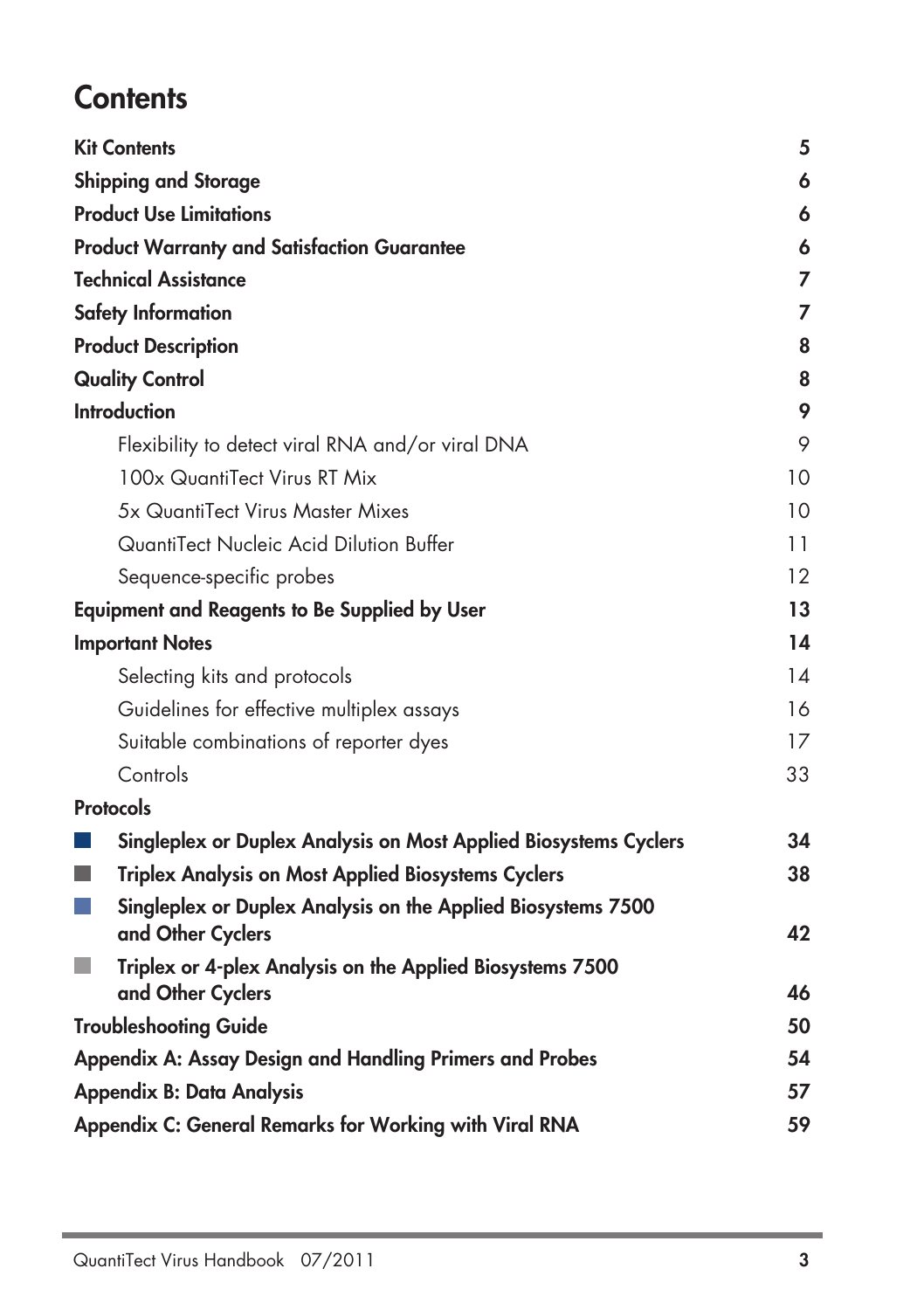| Appendix D: Preparing a 20x Primer-Probe Mix for Each Target                       |    |
|------------------------------------------------------------------------------------|----|
| Appendix E: Customized Pipetting Scheme for Separate Primer<br>and Probe Solutions | 62 |
| <b>Appendix F: Customized Cycling Conditions</b>                                   | 64 |
| <b>Ordering Information</b>                                                        | 66 |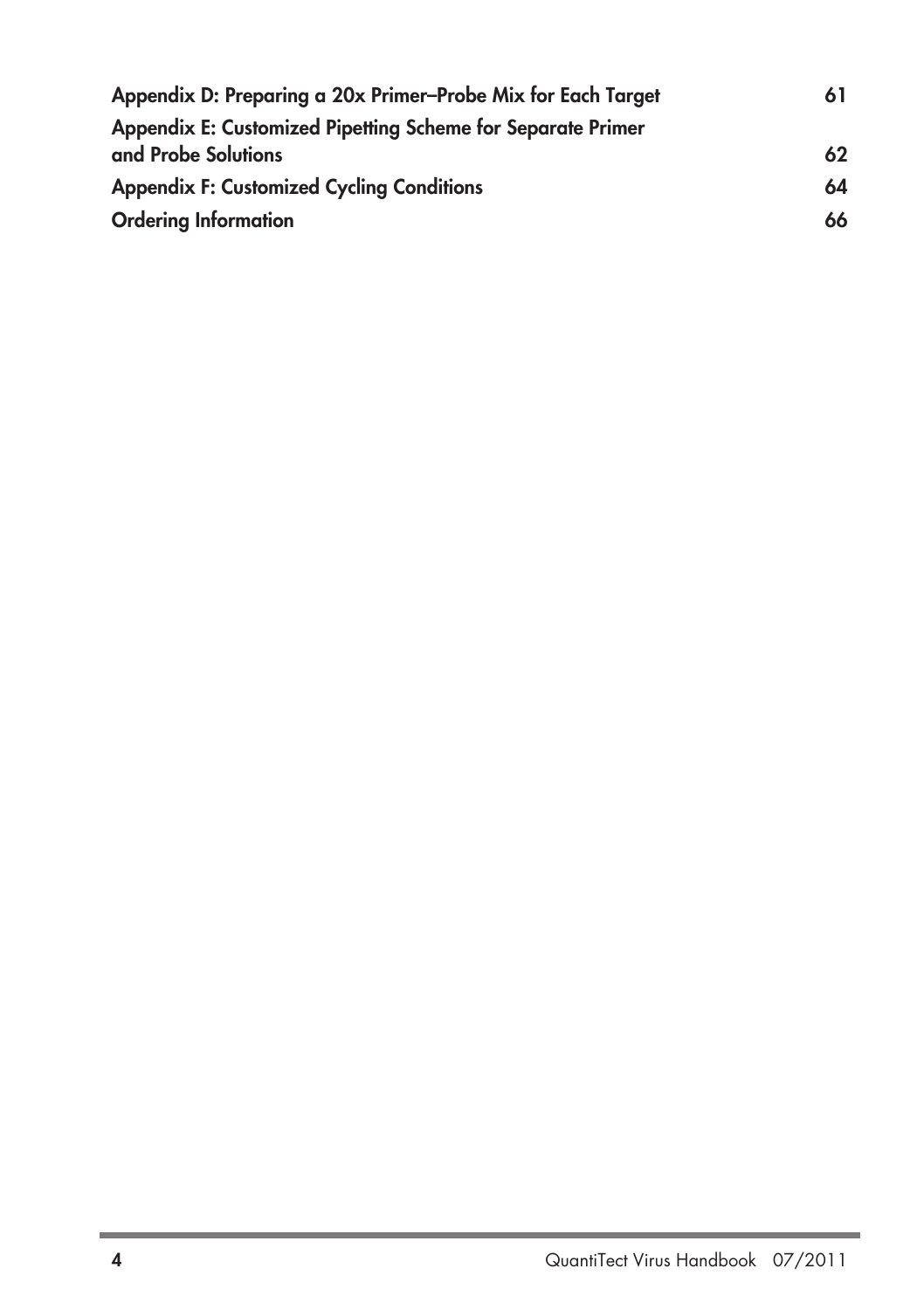## **Kit Contents**

| <b>QuantiTect Virus Kit</b>                | (50)           | (200)             | $(2 \times 500)$  |
|--------------------------------------------|----------------|-------------------|-------------------|
| Catalog no.                                | 211011         | 211013            | 211015            |
| Number of 50 µl reactions                  | 50             | 200               | 1000              |
| 5x QuantiTect Virus Master Mix*            | $0.5$ m        | $2 \times 1$ m    | $10 \times 1$ ml  |
| 100x QuantiTect Virus RT Mix <sup>t</sup>  | $25 \mu$       | $2 \times 50 \mu$ | $10 \times 50$ µl |
| <b>RNase-Free Water</b>                    | $2 \text{ ml}$ | $4 \times 2$ m    | $20 \times 2$ ml  |
| QuantiTect Nucleic Acid Dilution<br>Buffer | 1 vial         | 2 vials           | 6 vials           |
| Handbook                                   |                |                   |                   |

\* Contains HotStarTaq® Plus DNA Polymerase, QuantiTect Virus Buffer, dNTP mix (dATP, dCTP, dGTP, dTTP), and ROX passive reference dye.

<sup>†</sup> Contains a unique formulation of Sensiscript® Reverse Transcriptase.

| <b>QuantiTect Virus +ROX Vial Kit</b>                               | (50)           | (200)             | $(2 \times 500)$   |
|---------------------------------------------------------------------|----------------|-------------------|--------------------|
| Catalog no.                                                         | 211031         | 211033            | 211035             |
| Number of 50 µl reactions                                           | 50             | 200               | 1000               |
| 5x QuantiTect Virus NR Master Mix<br>(without ROX dye) <sup>#</sup> | $0.5$ m        | $2 \times 1$ ml   | $10 \times 1$ ml   |
| 50x ROX Dye Solution                                                | $210$ $\mu$    | $210$ $\mu$       | $1050$ pl          |
| 100x QuantiTect Virus RT Mix <sup>§</sup>                           | $25 \mu$       | $2 \times 50 \mu$ | $10 \times 50 \mu$ |
| RNase-Free Water                                                    | $2 \text{ ml}$ | $4 \times 2$ ml   | $20 \times 2$ ml   |
| QuantiTect Nucleic Acid Dilution<br>Buffer                          | 1 vial         | 2 vials           | 6 vials            |
| Handbook                                                            |                |                   |                    |

‡ Contains HotStarTaq Plus DNA Polymerase, QuantiTect Virus Buffer, and dNTP mix (dATP, dCTP, dGTP, dTTP).

§ Contains a unique formulation of Sensiscript Reverse Transcriptase.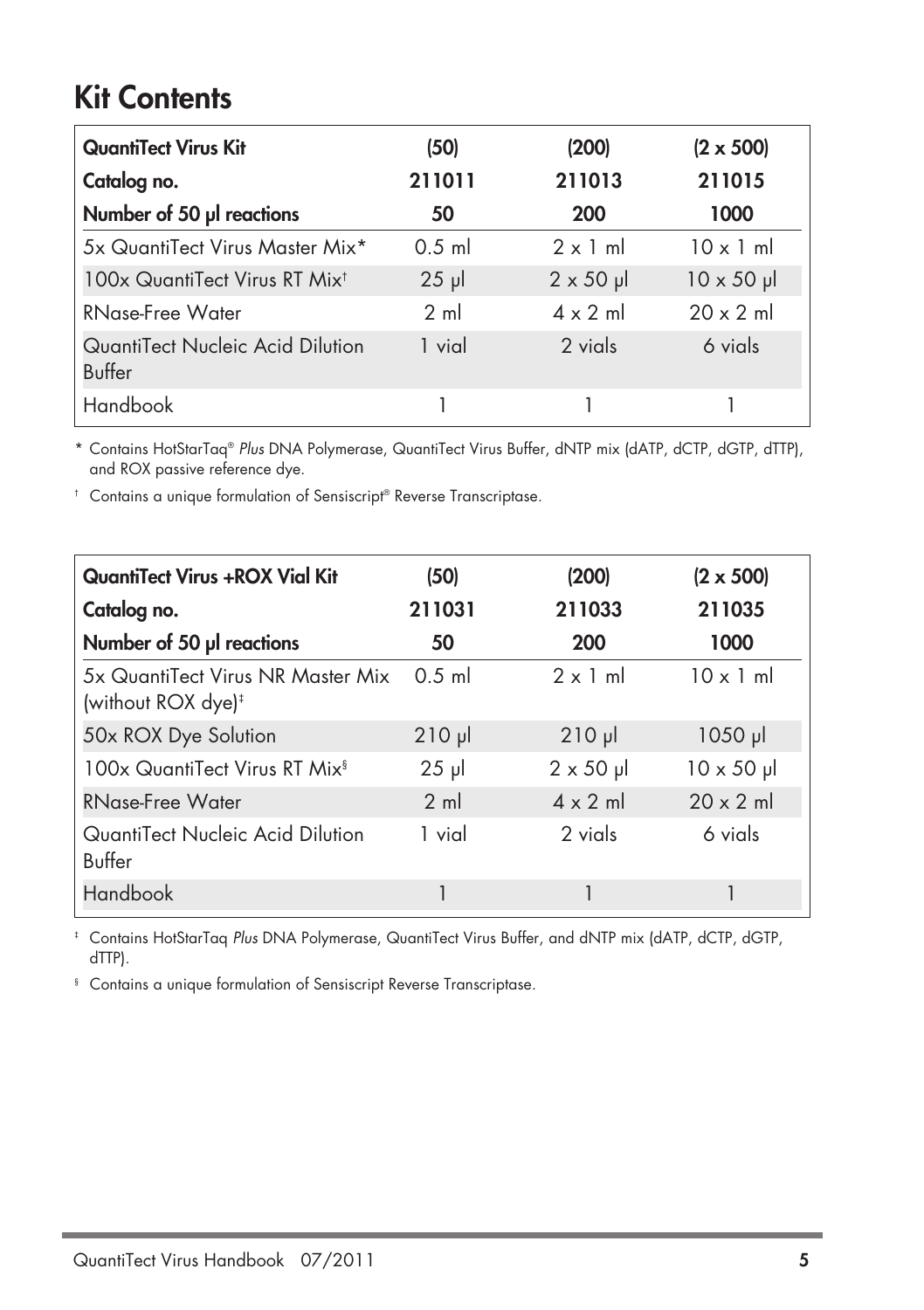## **Shipping and Storage**

QuantiTect Virus Kits are shipped on dry ice. They should be stored immediately upon receipt at –15 to –30°C in a constant-temperature freezer and protected from light. The kits can be stored under these conditions until the expiration date on the kit box without showing any reduction in performance.

5x QuantiTect Virus Master Mix and 5x QuantiTect Virus NR Master Mix can be stored at 2–8°C for up to 2 months without showing any reduction in performance. 100x QuantiTect Virus RT Mix, however, must be stored at –15 to –30°C in order to guarantee performance.

## **Product Use Limitations**

The QuantiTect Virus Kits are intended for molecular biology applications. This product is not intended for the diagnosis, prevention, or treatment of disease.

All due care and attention should be exercised in the handling of the products. We recommend all users of QIAGEN® products to adhere to the NIH guidelines that have been developed for recombinant DNA experiments, or to other applicable guidelines.

## **Product Warranty and Satisfaction Guarantee**

QIAGEN guarantees the performance of all products in the manner described in our product literature. The purchaser must determine the suitability of the product for its particular use. Should any product fail to perform satisfactorily due to any reason other than misuse, QIAGEN will replace it free of charge or refund the purchase price. We reserve the right to change, alter, or modify any product to enhance its performance and design. If a QIAGEN product does not meet your expectations, simply call your local Technical Service Department or distributor. We will credit your account or exchange the product — as you wish. Separate conditions apply to QIAGEN scientific instruments, service products, and to products shipped on dry ice. Please inquire for more information.

A copy of QIAGEN terms and conditions can be obtained on request, and is also provided on the back of our invoices. If you have questions about product specifications or performance, please call QIAGEN Technical Services or your local distributor (see back cover or visit www.qiagen.com).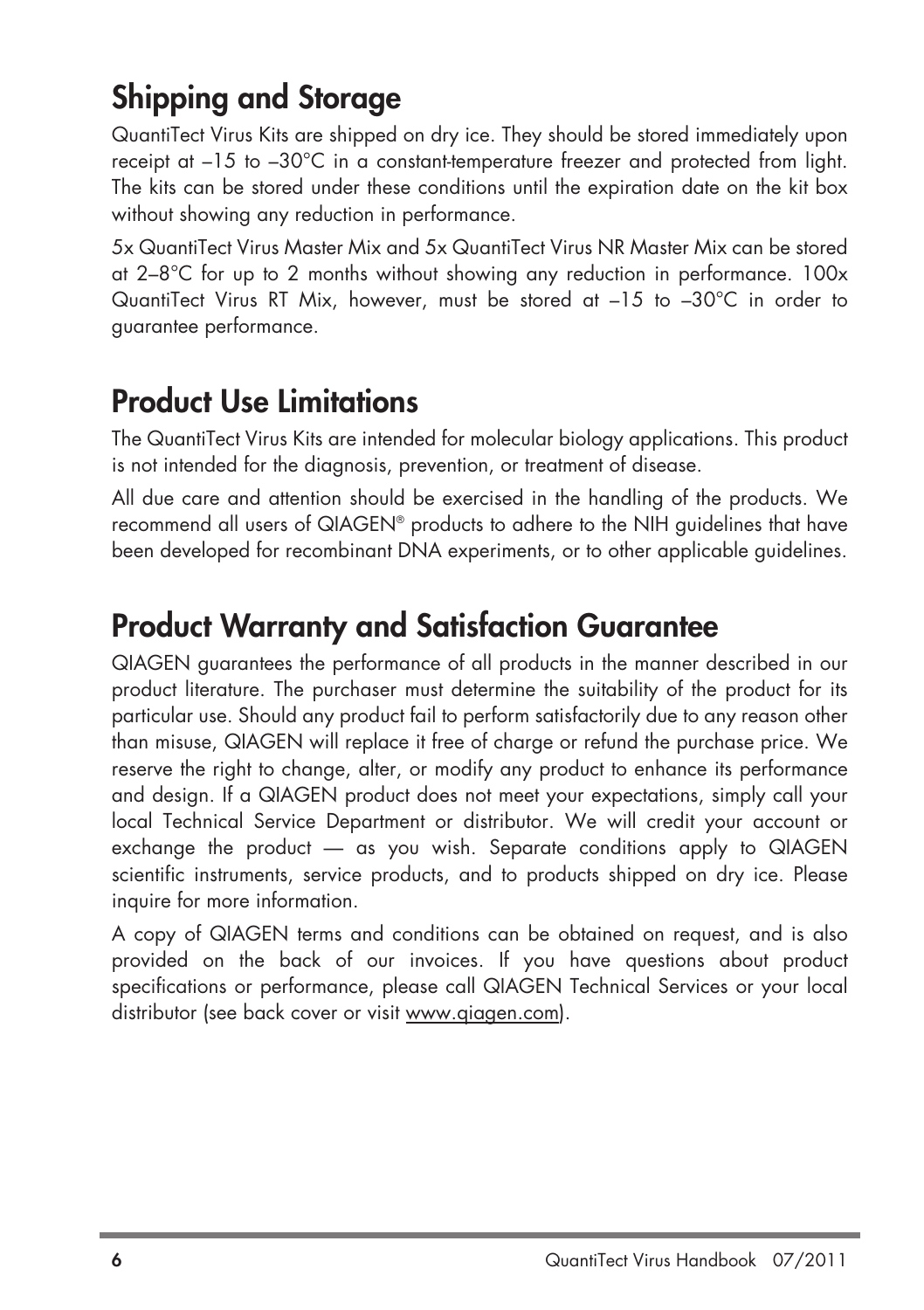## **Technical Assistance**

At QIAGEN, we pride ourselves on the quality and availability of our technical support. Our Technical Service Departments are staffed by experienced scientists with extensive practical and theoretical expertise in sample and assay technologies and the use of QIAGEN products. If you have any questions or experience any difficulties regarding QuantiTect Virus Kits or QIAGEN products in general, please do not hesitate to contact us.

QIAGEN customers are a major source of information regarding advanced or specialized uses of our products. This information is helpful to other scientists as well as to the researchers at QIAGEN. We therefore encourage you to contact us if you have any suggestions about product performance or new applications and techniques.

For technical assistance and more information, please see our Technical Support Center at www.qiagen.com/Support or call one of the QIAGEN Technical Service Departments or local distributors (see back cover or visit www.qiagen.com).

## **Safety Information**

When working with chemicals, always wear a suitable lab coat, disposable gloves, and protective goggles. For more information, please consult the appropriate material safety data sheets (MSDSs). These are available online in convenient and compact PDF format at www.qiagen.com/Support/MSDS.aspx where you can find, view, and print the MSDS for each QIAGEN kit and kit component.

### **24-hour emergency information**

Emergency medical information in English, French, and German can be obtained 24 hours a day from:

Poison Information Center Mainz, Germany

Tel: +49-6131-19240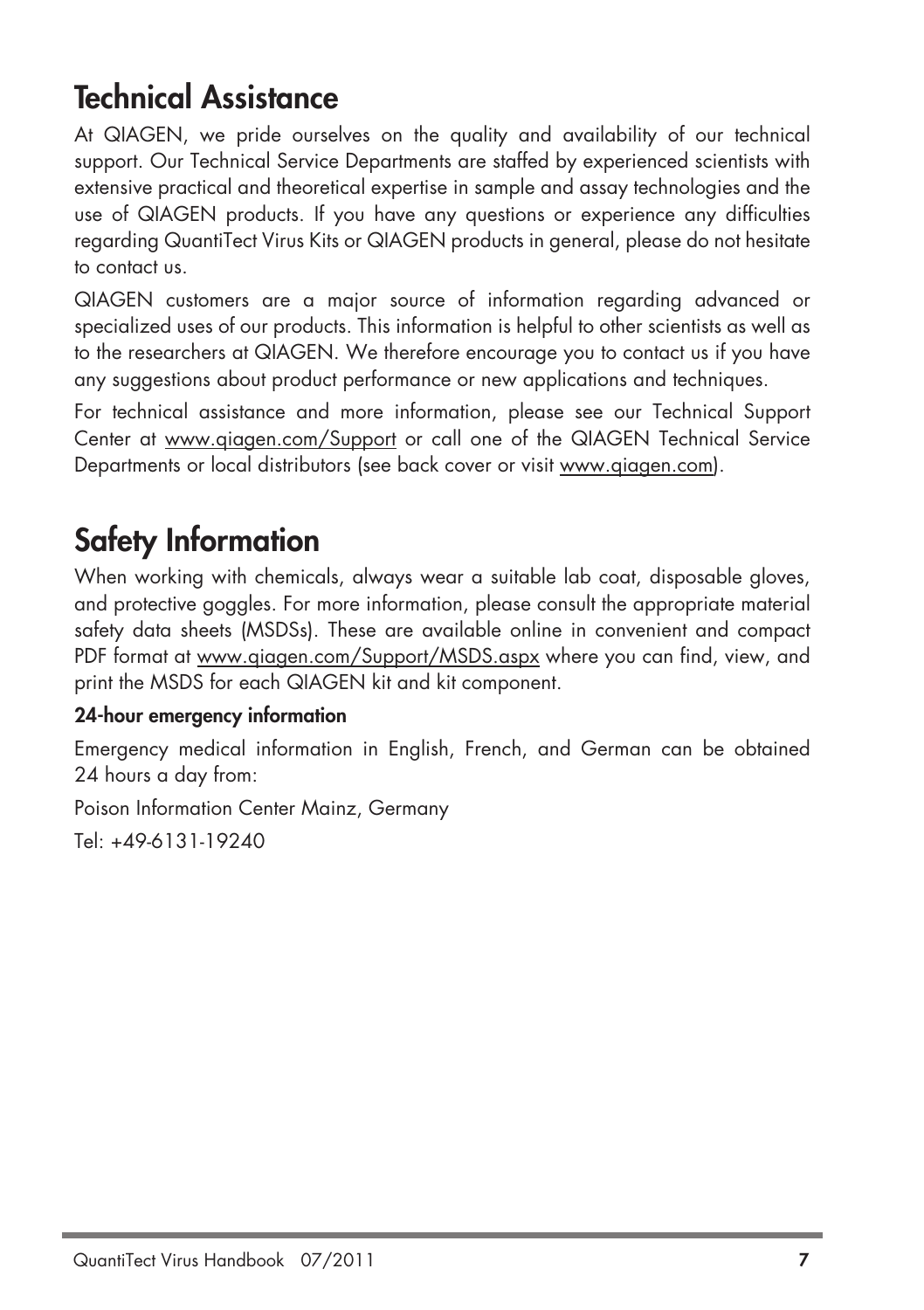## **Product Description**

| Component                                         | <b>Description</b>                                                                                                                                                                                                                                                                                                    |
|---------------------------------------------------|-----------------------------------------------------------------------------------------------------------------------------------------------------------------------------------------------------------------------------------------------------------------------------------------------------------------------|
| HotStarTag Plus<br>DNA Polymerase* <sup>†</sup>   | HotStarTaq Plus DNA Polymerase is a modified form of<br>a recombinant 94 kDa DNA polymerase, originally<br>isolated from Thermus aquaticus, cloned into E. coli<br>(Deoxynucleoside-triphosphate: DNA deoxynucleotidyl-<br>transferase, EC 2.7.7.7). The enzyme is activated by a<br>5-minute, 95°C incubation step.  |
| QuantiTect Virus<br>Buffer*†                      | Novel PCR buffer for highly sensitive detection of viral<br>nucleic acids, including multiplex-PCR-enabling Factor<br><b>MP</b>                                                                                                                                                                                       |
| $dNTP$ mix <sup>*†</sup>                          | Contains dATP, dCTP, dGTP, and dTTP of ultrapure<br>quality                                                                                                                                                                                                                                                           |
| Passive reference<br>fluorescent dye*             | <b>ROX</b>                                                                                                                                                                                                                                                                                                            |
| 50x ROX Dye<br>Solution <sup>#</sup>              | Separate tube of passive reference dye for normalization<br>of fluorescent signals on Applied Biosystems® 7500<br>Real-Time PCR Systems and, optionally, on instruments<br>from Agilent (formerly Stratagene); not required for<br>Rotor-Gene® cyclers and instruments from Bio-Rad,<br>Cepheid, Eppendorf, and Roche |
| 100x QuantiTect<br>Virus RT Mix                   | Contains a unique formulation of Sensiscript Reverse<br>Transcriptase optimized for highly sensitive detection of<br>viral RNA                                                                                                                                                                                        |
| QuantiTect Nucleic<br><b>Acid Dilution Buffer</b> | Proprietary buffer formulation for dilution and storage<br>of nucleic acid standards                                                                                                                                                                                                                                  |
| RNase-free water                                  | Ultrapure quality, PCR-grade                                                                                                                                                                                                                                                                                          |

\* Included in 5x QuantiTect Virus Master Mix.

† Included in 5x QuantiTect Virus NR Master Mix (without ROX dye).

‡ Supplied with the QuantiTect Virus +ROX Vial Kit.

## **Quality Control**

In accordance with QIAGEN's ISO-certified Quality Management System, each component of QuantiTect Virus Kits is tested against predetermined specifications to ensure consistent product quality. See the quality-control label inside the kit box for lot-specific values.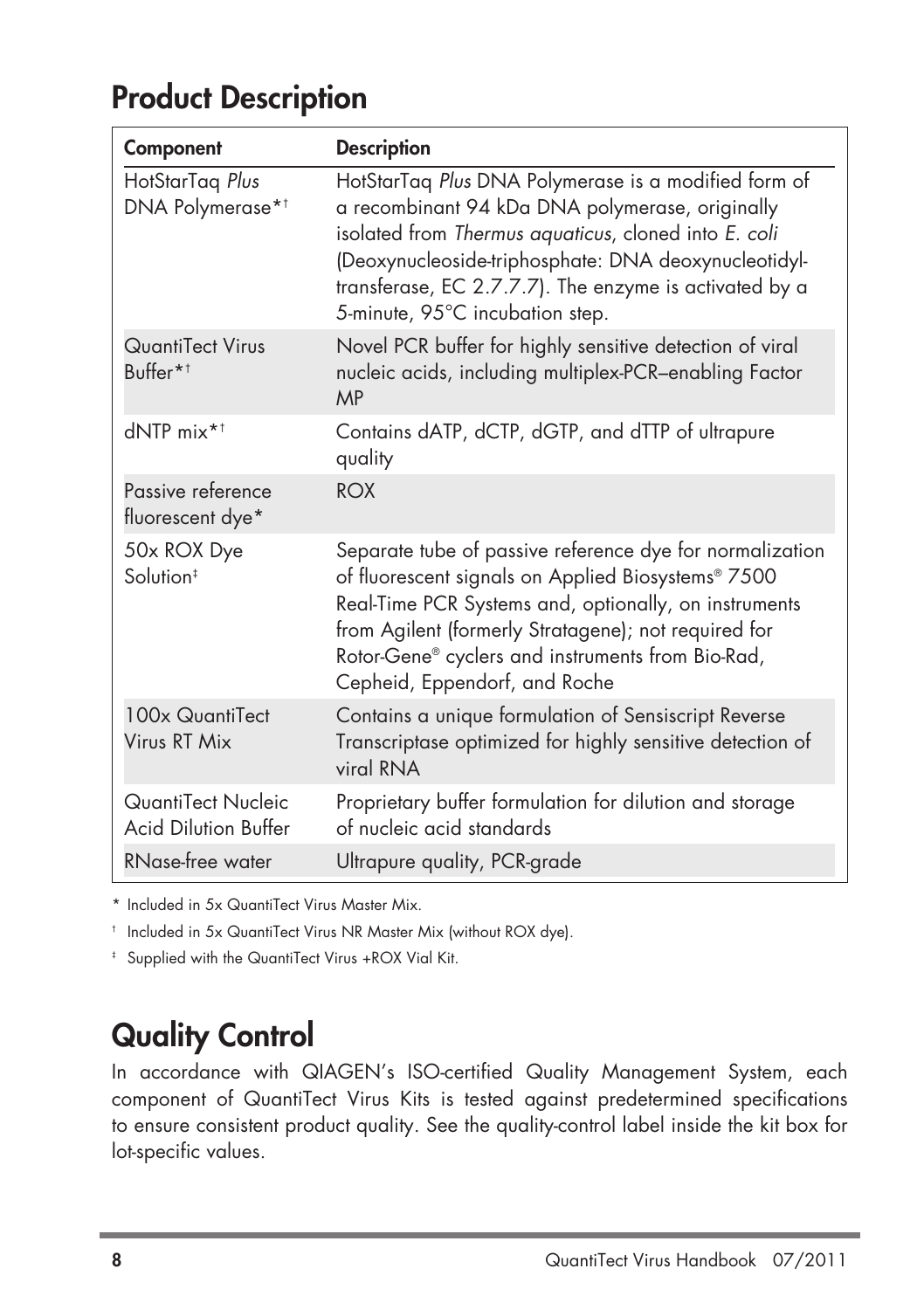## **Introduction**

QuantiTect Virus Kits provide highly sensitive real-time PCR analysis of viral nucleic acids (RNA and/or DNA) and internal controls using sequence-specific probes. Reactions can be carried out with or without a reverse-transcription step, enabling flexible design of multiplex assays to detect RNA targets, DNA targets, or both RNA and DNA targets.

Each kit contains a highly concentrated 5x master mix, which allows use of larger volumes of template (up to 50% of the reaction volume) to increase the sensitivity of assays. Real-time PCR or RT-PCR using sequence-specific probes can be performed in either singleplex or multiplex format. Depending on the real-time cycler used, up to 6 probes labeled with different dyes can be analyzed simultaneously in the same well or tube, or one or more probes labeled with the same dye can be used.

Time-consuming optimization of multiplex assays, such as for inclusion of internal positive controls or analysis of multiple target nucleic acids, is not required, as the 5x master mix is already optimized. The kits are compatible with all types of probe chemistries, providing flexibility in the choice of probes for multiplex assays.

The kits have been optimized for use with TaqMan® probes and are available in 2 formats:

- **QuantiTect Virus Kit**: This kit is supplied with a master mix containing ROX passive reference dye, and is optimized for use with real-time cyclers that require a high concentration of ROX dye for fluorescence normalization (e.g., instruments from Applied Biosystems, but not Applied Biosystems 7500 Real-Time PCR Systems).
- **QuantiTect Virus +ROX Vial Kit**: This kit is supplied with a master mix that is free of ROX dye, and also includes a separate solution of ROX dye which the user can add to reactions, depending on the real-time cycler used. The kit is intended for use with cyclers that require a lower concentration of ROX dye for fluorescence normalization (e.g., Applied Biosystems 7500 Real-Time PCR Systems), for use with cyclers that allow optional use of ROX dye (e.g., instruments from Agilent), and for use with cyclers that do not require ROX dye (e.g., Rotor-Gene cyclers). Running reactions without ROX dye increases multiplexing capacity and allows greater flexibility when choosing reporter dyes for probes.

### **Flexibility to detect viral RNA and/or viral DNA**

Use of 5x QuantiTect Virus Master Mix together with 100x QuantiTect Virus RT Mix allows both reverse transcription and PCR to take place in a single tube, enabling detection of viral RNA and viral DNA in the same vessel. All reagents required for both reactions are added at the beginning of the procedure, and there is no need to open the tube once the reverse-transcription reaction has been started. If only viral DNA is to be detected, 100x QuantiTect Virus RT Mix and the reverse-transcription step can be omitted, shortening the protocol.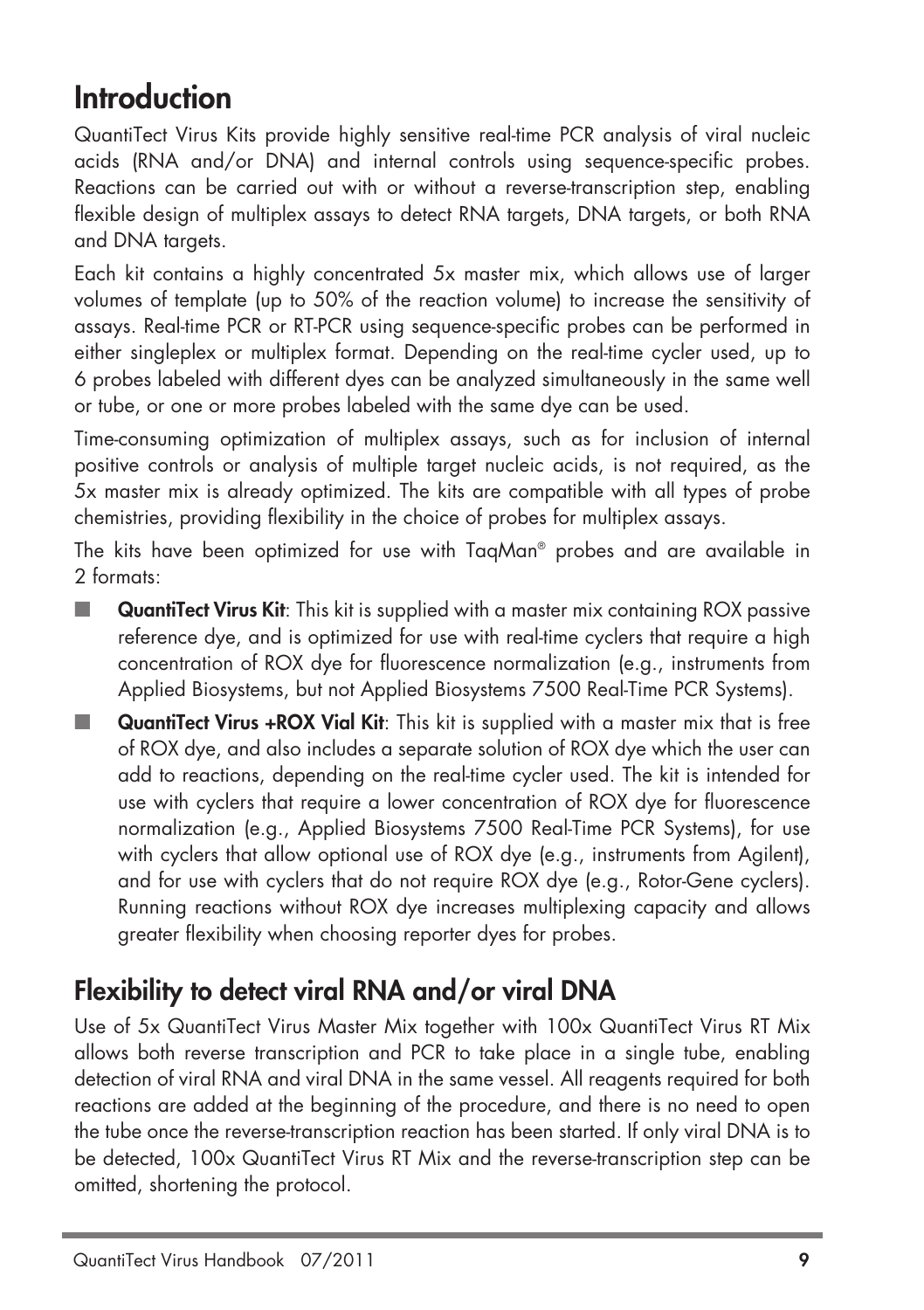### **100x QuantiTect Virus RT Mix**

100x QuantiTect Virus RT Mix contains a unique formulation of Sensiscript Reverse Transcriptase optimized for highly sensitive detection of viral RNA. Sensiscript Reverse Transcriptase exhibits a high affinity for RNA, facilitating transcription through secondary structures that may inhibit other reverse transcriptases.

### **5x QuantiTect Virus Master Mixes**

In contrast to current methods, QuantiTect Virus Kits eliminate the need for optimization of the concentrations of primers, Mg<sup>2+</sup>, and DNA polymerase. 5x QuantiTect Virus Master Mixes are specifically optimized for highly sensitive detection of one or more viral nucleic acid targets and internal controls. The optimized master mixes ensure that the target sequences in a multiplex reaction are amplified with the same efficiency and sensitivity as the target sequences in corresponding singleplex reactions.

5x QuantiTect Virus NR Master Mix contains HotStarTaq Plus DNA Polymerase and QuantiTect Virus Buffer. 5x QuantiTect Virus Master Mix contains in addition ROX passive reference dye. Reverse transcriptases are supplied in a separate tube.

### **HotStarTaq Plus DNA Polymerase**

HotStarTaq Plus DNA Polymerase is a modified form of QIAGEN Taq DNA Polymerase. HotStarTaq Plus DNA Polymerase is provided in an inactive state and has no enzymatic activity at ambient temperatures. This prevents the formation of misprimed products and primer–dimers during reaction setup and the first denaturation step. Competition for reactants by PCR artifacts is therefore avoided, enabling high PCR specificity and accurate quantification. The enzyme is activated by a 5-minute, 95°C incubation step, which is easily incorporated into existing thermal cycling programs.

### **QuantiTect Virus Buffer**

QuantiTect Virus Buffer has been specifically developed for highly sensitive detection of viral nucleic acids using sequence-specific probes. In addition to various salts and additives, the buffer also contains a specially optimized combination of KCl and  $(NH<sub>d</sub>)<sub>2</sub>SO<sub>d</sub>$ , which promotes a high ratio of specific to nonspecific primer binding during the annealing step of each PCR cycle. This creates stringent primer annealing conditions, leading to increased PCR specificity. When using this buffer, primer annealing is only marginally influenced by the MgCl<sub>2</sub> concentration, so optimization by titration of Mg<sup>2+</sup> is usually not required. The buffer also contains Factor MP, which facilitates multiplex PCR. This synthetic factor increases the local concentration of primers and probes at the DNA template and stabilizes specifically bound primers and probes, allowing efficient annealing and extension. The combination of these different components of QuantiTect Virus Buffer prevents different amplification reactions from affecting each other.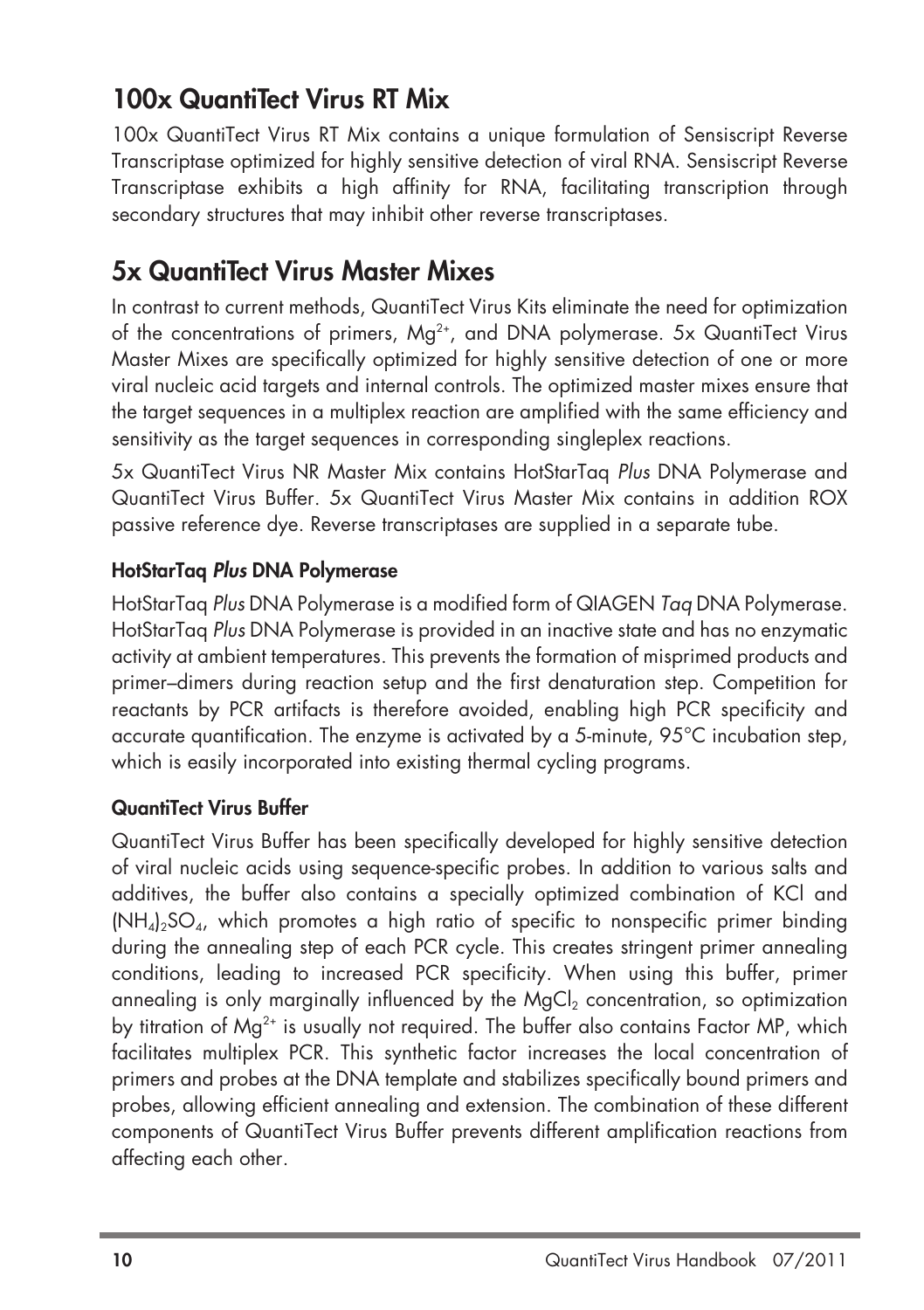The buffer composition also eliminates the need to determine a specific annealing temperature for each primer–probe set. This enables fast 2-step cycling with a combined annealing/extension step for all targets, with the advantage that several assays can be run in parallel on a single real-time cycler using the same cycling protocol.

### **ROX passive reference dye**

For certain real-time cyclers, the presence of ROX passive reference dye in real-time PCR compensates for non-PCR–related variations in fluorescence detection. However, when performing multiplex, real-time PCR with these instruments, the presence of ROX passive reference dye will limit their multiplexing capability.

The use of ROX dye is necessary for instruments from Applied Biosystems and is optional for instruments from Agilent. When performing multiplex, real-time PCR with ROX passive reference dye on these instruments, we do not recommend using probes that have ROX or Texas Red® fluorophore as the reporter dye, since their performance in the presence of ROX passive reference dye is unpredictable. When performing reactions using probes labeled with ROX, Texas Red, or other equivalent fluorophore, use a real-time cycler that does not require ROX dye for fluorescence normalization.

The master mix supplied with the QuantiTect Virus Kit contains ROX dye at a concentration that is optimal for instruments from Applied Biosystems (models 7000, 7300, 7700, 7900HT, StepOne™, and StepOnePlus™, but not Applied Biosystems 7500 Real-Time PCR Systems).

For Applied Biosystems 7500 Real-Time PCR Systems and instruments from Agilent, ROX dye is required at a lower concentration. This is provided by the QuantiTect Virus +ROX Vial Kit, which requires the user to add the supplied ROX dye solution to the master mix during reaction setup. If desired, ROX dye can be premixed with an entire tube of master mix in a 1:10 ratio (e.g., 100 µl 50x ROX Dye Solution and 1 ml 5x QuantiTect Virus NR Master Mix). Remember to indicate on the tube that ROX dye has been added. Store the premixed solution at  $-15$  to  $-30^{\circ}$ C, protected from light.

Instruments from all other suppliers, which do not require ROX dye for fluorescence normalization, should be used with the QuantiTect Virus +ROX Vial Kit, which provides a master mix that does not contain ROX dye.

### **QuantiTect Nucleic Acid Dilution Buffer**

QuantiTect Nucleic Acid Dilution Buffer is intended for dilution of nucleic acids (RNA or DNA) used to generate standard curves or as positive controls in real-time PCR or RT-PCR. The buffer stabilizes RNA and DNA standards during dilution and reaction setup and prevents loss of nucleic acids on plastic surfaces, such as tubes or pipet tips. The buffer is ready to use and is free of RNases and DNases. Proper use of the buffer enables safe and accurate dilution of the small amounts of nucleic acids typically used as standards for analysis of viral nucleic acids.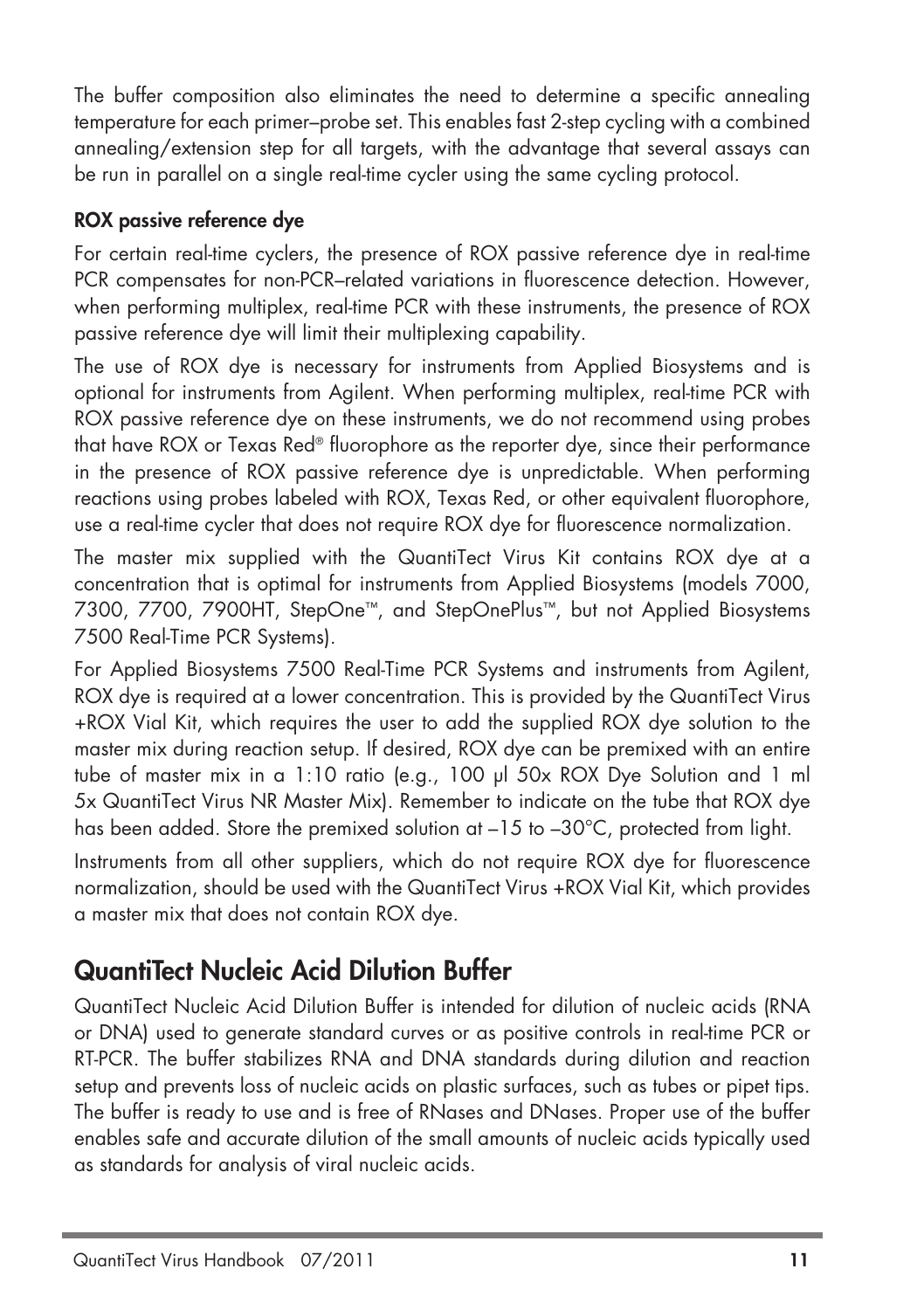Aliquots of diluted standards can be stored in QuantiTect Nucleic Acid Dilution Buffer at –15 to –30°C for up to 6 months. Repeated freezing and thawing should be avoided.

### **Sequence-specific probes**

QuantiTect Virus Kits can be used with all types of probe. This handbook contains optimized protocols for use with TaqMan probes, a major type of sequence-specific probe used in quantitative, real-time PCR (see below). For more details on sequencespecific probes, and their design and handling, see Appendix A, page 54.

### **TaqMan probes**

TaqMan probes are sequence-specific oligonucleotides with a fluorophore and a quencher moiety attached (Figure 1). The fluorophore is at the 5' end of the probe, and the quencher moiety is usually located at the 3' end or internally. During the extension phase of PCR, the probe is cleaved by the  $5' \rightarrow 3'$  exonuclease activity of Tag DNA polymerase, separating the fluorophore and the quencher moiety. This results in detectable fluorescence that is proportional to the amount of accumulated PCR product.



**Figure 1. Principle of TaqMan probes in quantitative, real-time PCR.** Both the TaqMan probe and the PCR **A** primers anneal to the target sequence during the PCR annealing step. The proximity of the fluorophore with the quencher results in efficient quenching of fluorescence from the fluorophore. **El** During the PCR extension step, Taq DNA polymerase extends the primer. When the enzyme reaches the TaqMan probe, its 5'→3' exonuclease activity cleaves the fluorophore from the probe. The fluorescent signal from the free fluorophore is measured. This signal is proportional to the amount of accumulated PCR product.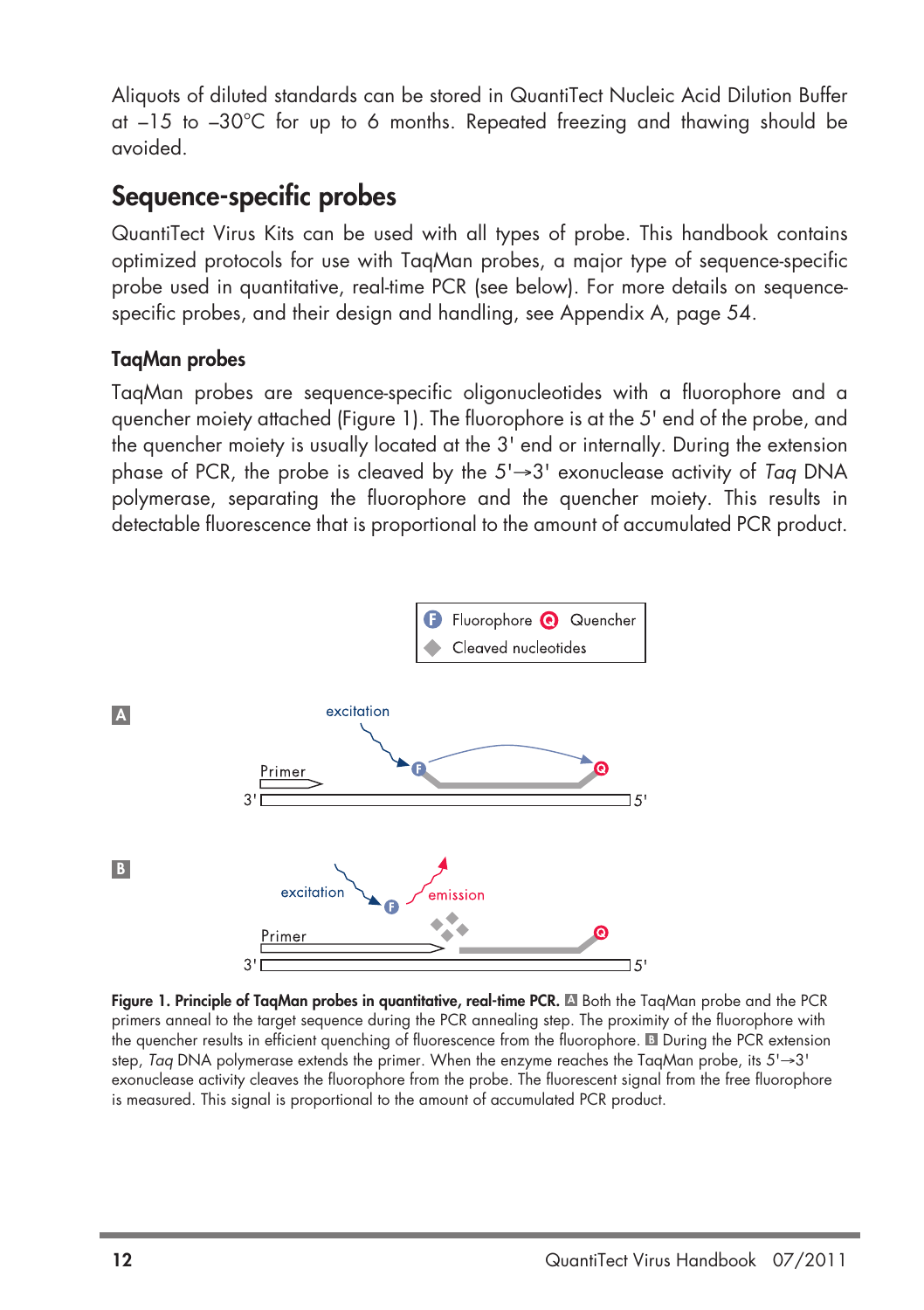## **Equipment and Reagents to Be Supplied by User**

When working with chemicals, always wear a suitable lab coat, disposable gloves, and protective goggles. For more information, consult the appropriate material safety data sheets (MSDSs), available from the product supplier.

- Primers and probes from an established oligonucleotide manufacturer. Primers should be of standard quality, and probes should be HPLC purified. Lyophilized primers and probes should be dissolved in TE buffer to provide a stock solution of 100 µM; concentration should be checked by spectrophotometry (for details, see Appendix A, page 54). Primer and probe stock solutions should be stored in aliquots at –20°C. Probe stock solutions should be protected from exposure to light.
- Nuclease-free (RNase/DNase-free) consumables. Special care should be taken to avoid nuclease contamination of all reagents and consumables used to set up PCR for sensitive detection of viral nucleic acids. See Appendix C, page 59, for details about avoiding nucleases during PCR setup.
- Cooling device or ice
- Real-time PCR thermal cycler (we recommend the Rotor-Gene Q for high-precision and flexibility in multiplex analysis; for details, visit www.qiagen.com/goto/Rotor-GeneQ)
- PCR tubes or plates (use thin-walled PCR tubes or plates recommended by the manufacturer of your real-time cycler)
- Optional: Trizma<sup>®</sup> base and EDTA for preparing TE buffer for storing primers and probes (see Appendix A, page 54). Use RNase/DNase-free water and plastic consumables to prepare TE buffer.
- Optional: QIAgility® for rapid, high-precision automated PCR setup; for details, visit www.qiagen.com/goto/QIAgility. Please note that the number of reactions will be 10–20% lower than indicated on the kit packaging to guarantee process safety and optimal performance.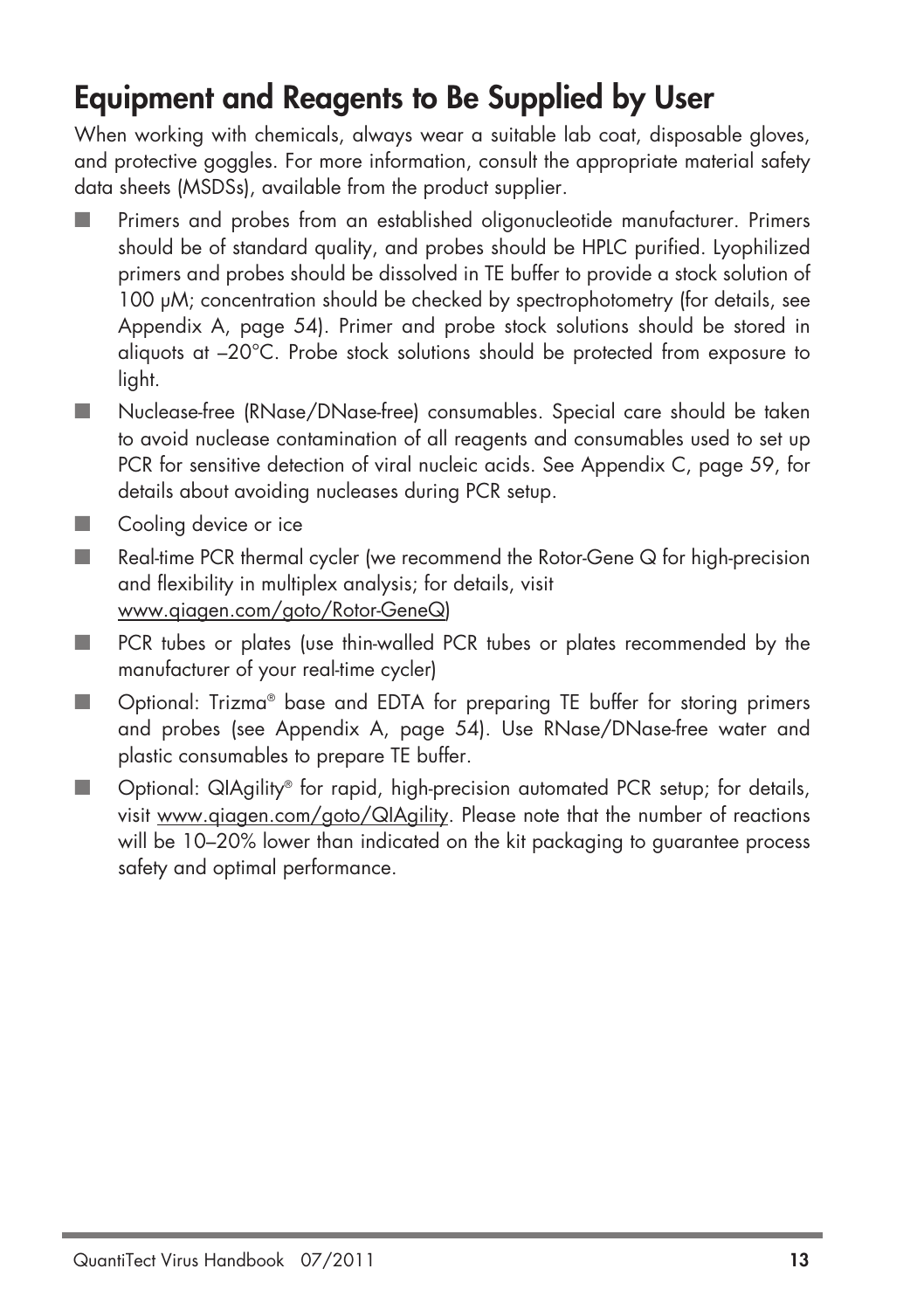### **Important Notes**

### **Selecting kits and protocols**

To select the correct QuantiTect Virus Kit and protocol to use with your real-time cycler, refer to Table 1. Additional supplementary protocols (e.g., for real-time cyclers with 384-well PCR blocks) are continually being developed and are available from QIAGEN Technical Services (see back cover or visit www.qiagen.com) or at www.qiagen.com/goto/QTVirus.

In general, the following cyclers are not compatible with multiplex, real-time PCR: GeneAmp® 5700, MyiQ™, and DNA Engine Opticon® (i.e., the single-color machine). The capabilities of the LightCycler® 1.x for multiplex, real-time PCR are very limited due to its detection optics.

| Cycler                      | <b>Kit</b>              | Singleplex/<br>duplex<br>protocol | Triplex/<br>4-plex<br>protocol |
|-----------------------------|-------------------------|-----------------------------------|--------------------------------|
| ABI PRISM® 7000             | QuantiTect Virus        | Protocol 1,                       | Protocol 2,                    |
|                             | Kit                     | page 34                           | page 38*                       |
| ABI PRISM 7700 <sup>t</sup> | QuantiTect Virus<br>Kit | Protocol 1,<br>page 34            |                                |
| ABI PRISM 7900HT            | QuantiTect Virus        | Protocol 1,                       | Protocol 2,                    |
| (96 well)                   | Kit                     | page 34                           | page 38*                       |
| <b>Applied Biosystems</b>   | QuantiTect Virus        | Protocol 1,                       | Protocol 2,                    |
| 7300                        | Kit                     | page 34                           | page 38*                       |
| <b>Applied Biosystems</b>   | QuantiTect Virus        | Protocol 3,                       | Protocol 4,                    |
| 7500 <sup>‡</sup>           | +ROX Vial Kit           | page 42                           | page 46                        |
| <b>Applied Biosystems</b>   | QuantiTect Virus        | Protocol 1,                       | Protocol 2,                    |
| 7900HT Fast                 | Kit                     | page 34                           | page 38*                       |

### **Table 1. Choosing the correct QuantiTect Virus Kit and protocol for your real-time cycler**

\* Only triplex assays are possible.

† Only singleplex or duplex assays are possible due to hardware limitations.

‡ Includes the Applied Biosystems 7500 Fast Real-Time PCR System.

Table continues on next page.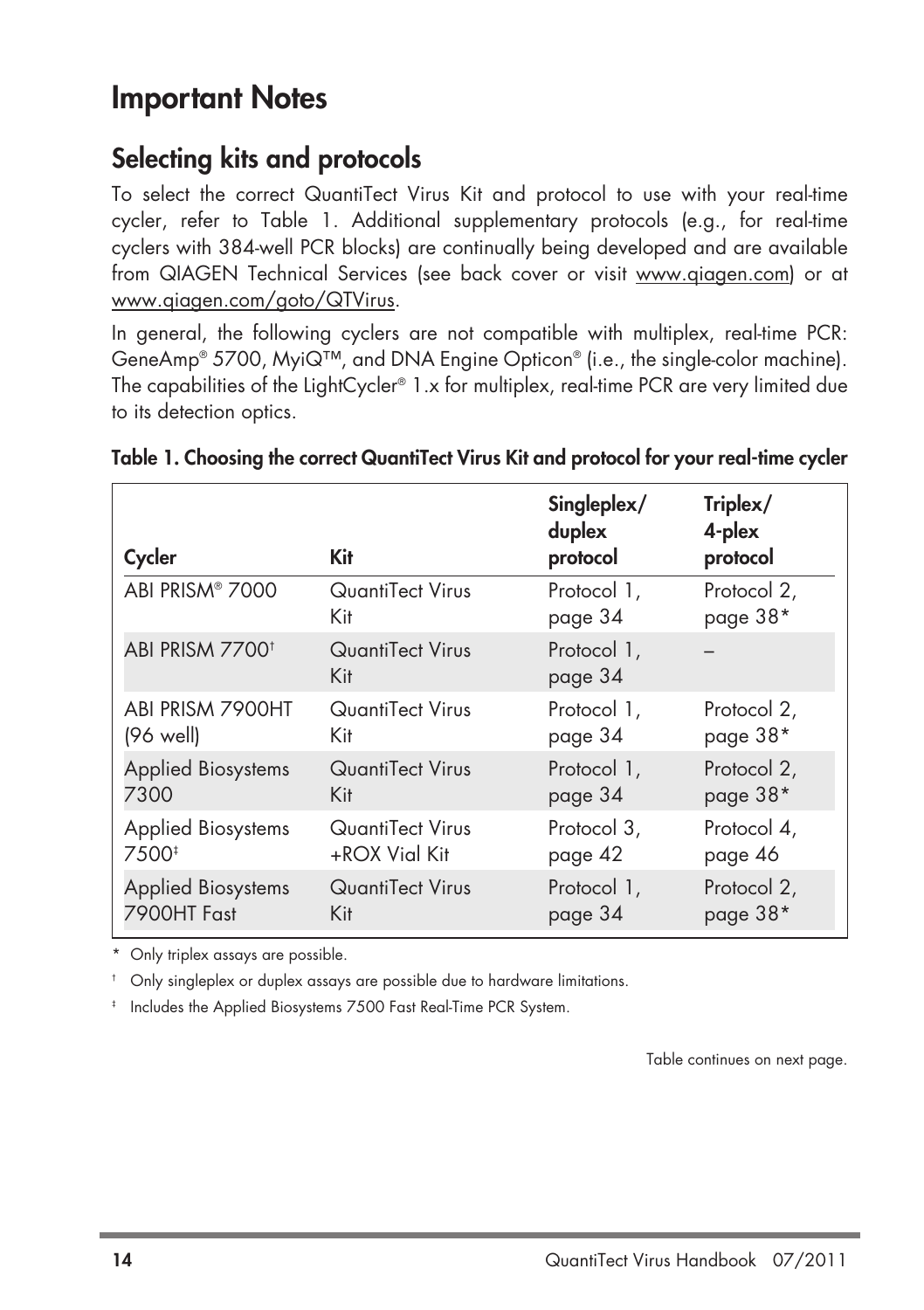|                                                              | <b>Kit</b>                               | Singleplex/<br>duplex  | Triplex/<br>4-plex     |
|--------------------------------------------------------------|------------------------------------------|------------------------|------------------------|
| Cycler                                                       |                                          | protocol               | protocol               |
| Applied Biosystems                                           | QuantiTect Virus                         | Protocol 1,            |                        |
| StepOne*                                                     | Kit                                      | page 34                |                        |
| <b>Applied Biosystems</b>                                    | <b>QuantiTect Virus</b>                  | Protocol 1,            | Protocol 2,            |
| <b>StepOnePlus</b>                                           | Kit                                      | page 34                | page 38 <sup>t</sup>   |
| Chromo <sub>4</sub>                                          | QuantiTect Virus                         | Protocol 3,            | Protocol 4,            |
|                                                              | +ROX Vial Kit                            | page 42                | page 46                |
| <b>DNA Engine</b>                                            | QuantiTect Virus                         | Protocol 3,            |                        |
| Opticon 2*                                                   | +ROX Vial Kit                            | page 42                |                        |
| iCycler iQ® and                                              | QuantiTect Virus                         | Protocol 3,            | Protocol 4.            |
| iO.5                                                         | +ROX Vial Kit                            | page 42                | page 46                |
| LightCycler 480                                              | QuantiTect Virus                         | Protocol 3,            | Protocol 4,            |
| (96 well)                                                    | +ROX Vial Kit                            | page 42                | page 46                |
| $Mx3000P^*$<br>Mx3005P®, and<br>$M \times 4000$ <sup>®</sup> | QuantiTect Virus<br>+ROX Vial Kit        | Protocol 3.<br>page 42 | Protocol 4,<br>page 46 |
| Rotor-Gene Q,<br>Rotor-Gene 6000,<br>and Rotor-Gene<br>3000  | <b>QuantiTect Virus</b><br>+ROX Vial Kit | Protocol 3,<br>page 42 | Protocol 4,<br>page 46 |
| SmartCycler <sup>®</sup> II                                  | QuantiTect Virus                         | Protocol 3,            | Protocol 4,            |
|                                                              | +ROX Vial Kit                            | page 42                | page 46                |
| Other <sup>†</sup>                                           | QuantiTect Virus                         | Protocol 3,            | Protocol 4,            |
|                                                              | +ROX Vial Kit                            | page 42                | page 46                |

### **Table 1. Continued**

\* Only singleplex or duplex assays are possible due to hardware limitations.

Only triplex assays are possible.

‡ Refer to manufacturer's instructions for multiplex capacity.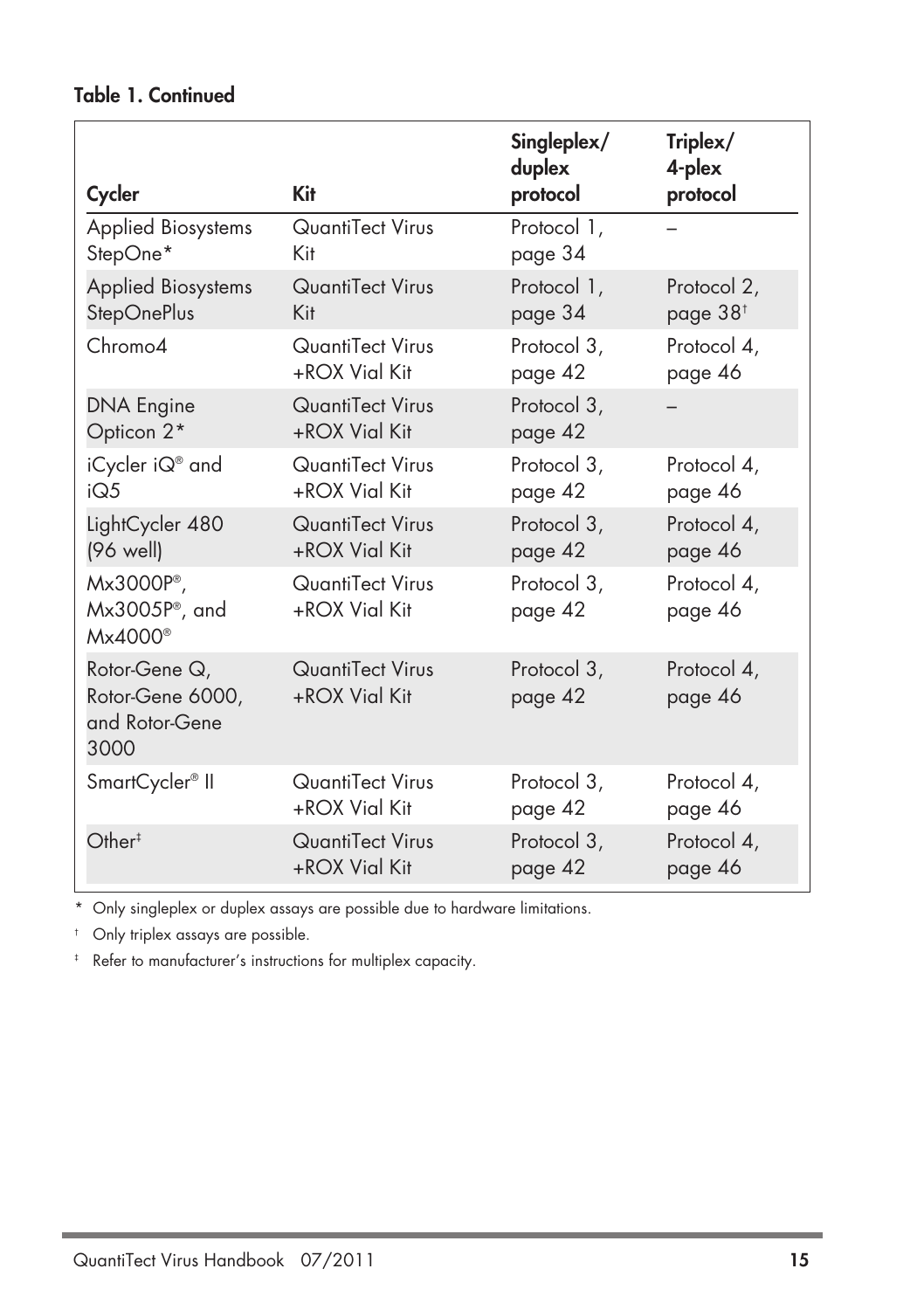### **Guidelines for effective multiplex assays**

QuantiTect Virus Kits work with most existing probe systems that have been designed using standard design methods. However, for optimal performance of a probe system in quantitative, multiplex, real-time PCR, some considerations need to be made, including the choice of a compatible combination of reporter dyes (i.e., the fluorophores on the probes) and the quality of the primers and probes. Please read the following guidelines before starting.

- Check the functionality of each set of primers and probe in individual assays before combining the different sets in a multiplex assay.
- Choose compatible reporter dyes and quenchers. For details, see "Suitable combinations of reporter dyes", page 17.
- PCR products should be as short as possible, ideally 60–150 bp. In rare cases (e.g., amplification of difficult target sequences or PCR products >150 bp), different cycling conditions may improve results. For details, see Appendix F, page 64.
- Always use the same algorithm or software to design the primers and probes. For optimal results, only combine assays that have been designed using the same parameters (e.g., similar melting points  $[T_n]$ ). For details, see Appendix A, page 54.
- Check the concentration and integrity of primers and probes before starting. For details, see Appendix A, page 54.
- Check the real-time cycler user manual for **correct setup of the cycler for multiplex analysis** (e.g., setting up detection of multiple dyes from the same well). Be sure to activate the detector for each reporter dye used.
- Some real-time cyclers require you to perform **a calibration procedure for each reporter dye**. Check whether the reporter dyes you selected for your multiplex assay are part of the standard set of dyes already calibrated on your instrument. If they are not, perform a calibration procedure for each dye before using them for the first time (for details, refer to the manufacturer's instructions for your real-time cycler).
- Always start with the **cycling conditions specified in the protocol** you are following. The unique composition of QuantiTect Virus Buffer ensures specific annealing for each primer set. This enables fast 2-step cycling with a combined annealing/extension step for all targets.
- It is important to **use the hot-start step** for activation of HotStarTag Plus DNA Polymerase.
- It is **not recommended** to shorten the denaturation step to less than 15 s.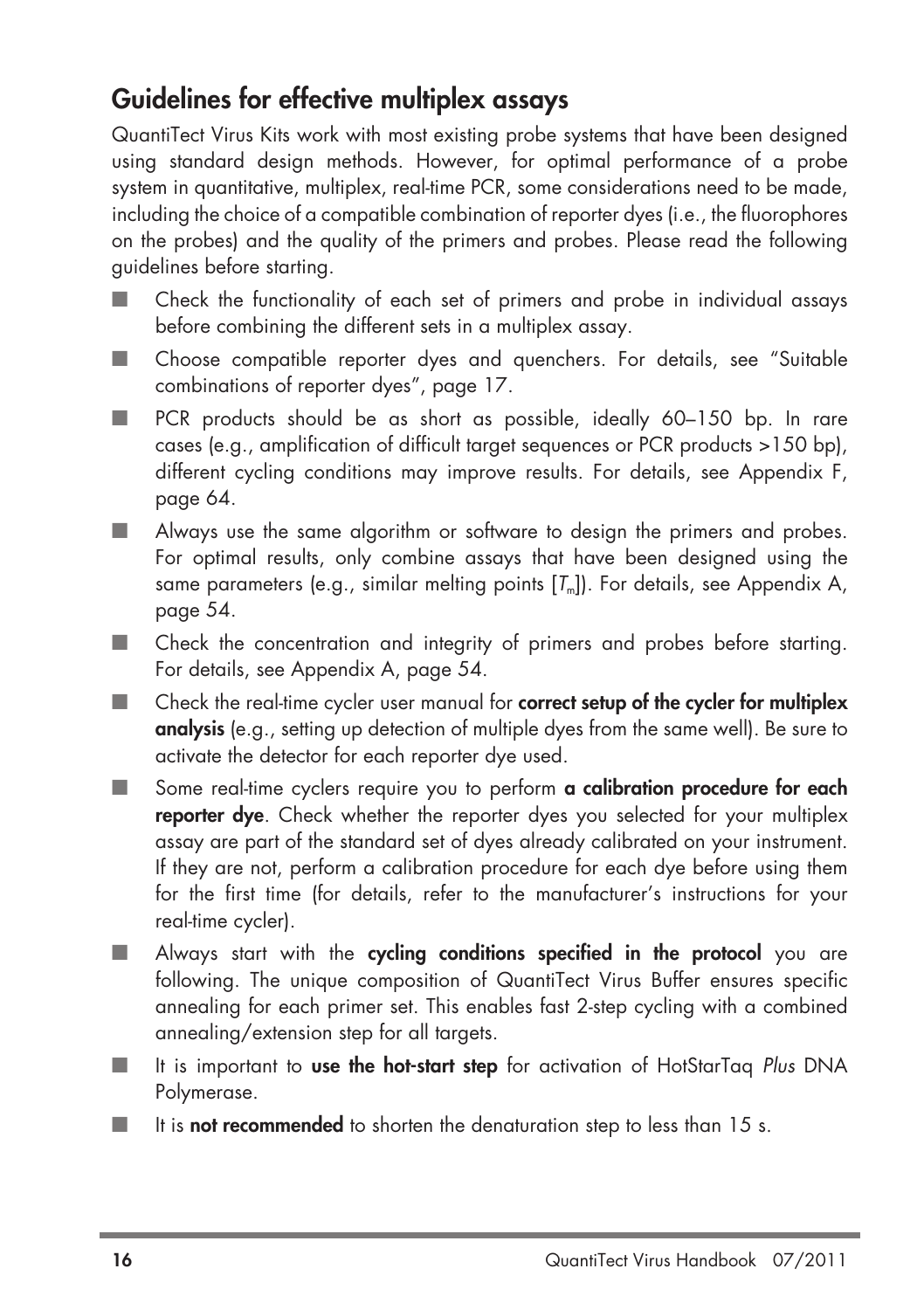- Optimal analysis settings (i.e., baseline settings and threshold values) for each reporter dye are a prerequisite for accurate quantification data. For details, check the literature from the manufacturer of your real-time cycler.
- Perform appropriate controls for evaluating the performance of your multiplex assays (e.g., amplifying each target individually and comparing the results with those for the multiplex assay).

### **Suitable combinations of reporter dyes**

Multiplex, real-time PCR requires the simultaneous detection of different fluorescent reporter dyes (Table 2). For accurate detection, the fluorescence spectra of the dyes should be well separated or exhibit only minimal overlap. **Please read the general recommendations and instrument-specific recommendations on the next few pages before starting.**

**Note**: If there are no specific recommendations below for your real-time cycler, please refer to the user manual or other technical documentation for your instrument to find out which reporter dyes can be used in multiplex analysis.

| Dye                               | <b>Excitation maximum (nm)</b> | Emission maximum (nm)* |
|-----------------------------------|--------------------------------|------------------------|
| <b>ATTO 390</b>                   | 390                            | 479                    |
| AMCA-X                            | 353                            | 442                    |
| Marina Blue®                      | 362                            | 459                    |
| <b>FAMTM</b>                      | 494                            | 518                    |
| <b>TETTM</b>                      | 521                            | 538                    |
| <b>JOETM</b>                      | 520                            | 548                    |
| <b>VIC®</b>                       | 538                            | 552                    |
| Yakima Yellow <sup>®</sup>        | 526                            | 552                    |
| <b>HEXTM</b>                      | 535                            | 553                    |
| CAL Fluor <sup>®</sup> Orange 560 | 538                            | 559                    |
| Bodipy® TMR                       | 542                            | 574                    |
| NED™                              | 546                            | 575                    |
| $Cy^{\circledR}3$                 | 552                            | 570                    |
| <b>TAMRA™</b>                     | 560                            | 582                    |
| Cy3.5                             | 588                            | 604                    |
| <b>ROX</b>                        | 587                            | 607                    |

**Table 2. Dyes commonly used in quantitative, multiplex, real-time PCR**

\* Emission spectra may vary depending on the buffer conditions.

Table continues on next page.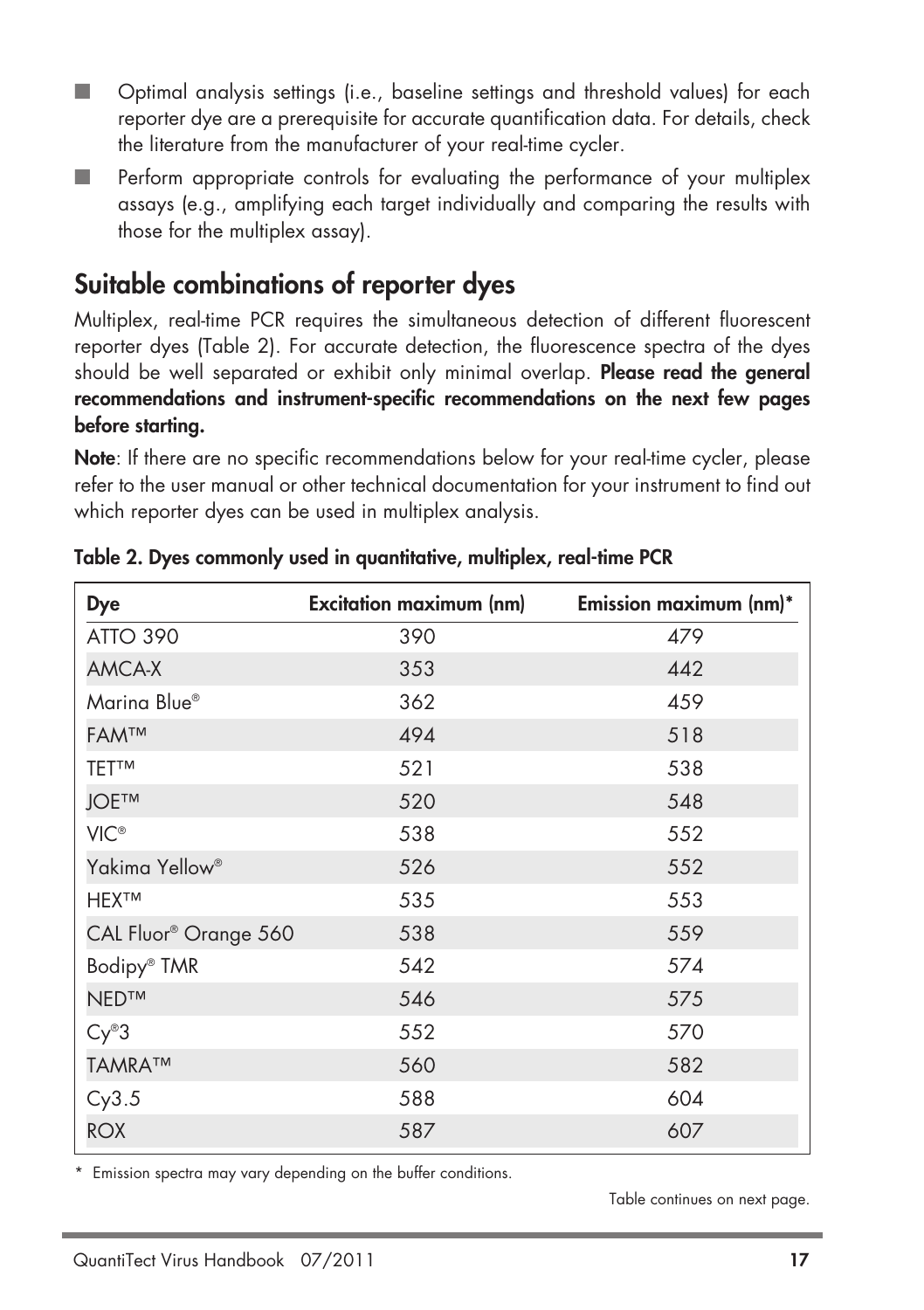| Dye         | <b>Excitation maximum (nm)</b> | Emission maximum (nm)* |
|-------------|--------------------------------|------------------------|
| Texas Red   | 596                            | 615                    |
| TYE™ 665    | 645                            | 665                    |
| Cy5         | 643                            | 667                    |
| Quasar® 705 | 690                            | 705                    |

#### **Table 2. Continued**

\* Emission spectra may vary depending on the buffer conditions.

#### **General recommendations**

- Before starting, choose suitable combinations of reporter dyes and quenchers that are compatible with multiplex analysis using the detection optics of your real-time cycler. Order the probes from an established oligonucleotide manufacturer.
- For optimal results, follow the recommended combinations of dyes shown in Tables 3–13 (pages 19–32).
- For duplex analysis, the use of nonfluorescent quenchers (e.g., Dark Quencher or Black Hole Quencher® [BHQ®] on TaqMan probes) is preferred over fluorescent quenchers (e.g., TAMRA fluorescent dye). TAMRA quencher can be used in duplex analysis if the 2 reporter dyes are 6-FAM dye and HEX, JOE, or VIC dye.
- For triplex and 4-plex analyses, we strongly recommend using nonfluorescent **quenchers.** Due to the detection optics of more recent real-time cyclers and the possible combinations of reporter dyes, triplex and 4-plex analyses may only be possible with nonfluorescent quenchers, especially with instruments from Applied Biosystems.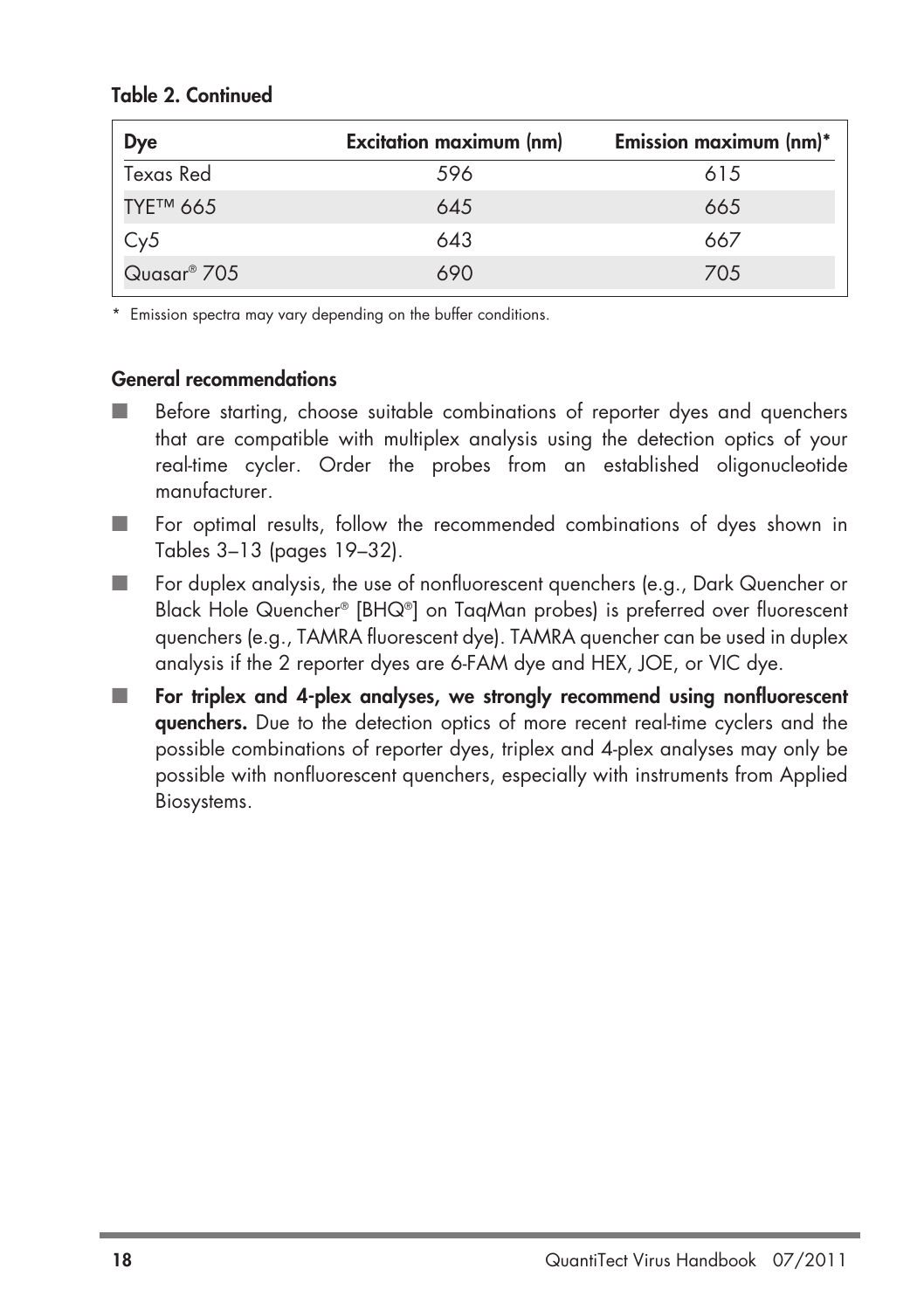#### **Recommendations for instruments from Applied Biosystems**

Tables 3–8 on the next pages give specific recommendations for the ABI PRISM 7000, ABI PRISM 7700, Applied Biosystems 7300, Applied Biosystems 7500, Applied Biosystems 7900HT, StepOne, and StepOnePlus.

| Type of<br>assay     | Filter A* | <b>Filter B*</b>                             | Filter C*                             | Filter D <sup>t</sup>                |
|----------------------|-----------|----------------------------------------------|---------------------------------------|--------------------------------------|
| Duplex               | 6-FAM     | HEX <sup>‡</sup><br><b>JOE</b><br><b>VIC</b> |                                       | <b>ROX</b><br>(passive<br>reference) |
| Duplex               | 6-FAM     |                                              | Bodipy TMR <sup>#</sup><br><b>NED</b> | <b>ROX</b><br>(passive<br>reference) |
| Triplex <sup>§</sup> | 6-FAM     | HEX <sup>‡</sup><br>JOE<br><b>VIC</b>        | Bodipy TMR <sup>#</sup><br><b>NED</b> | <b>ROX</b><br>(passive<br>reference) |

#### **Table 3. Suitable reporter dyes — ABI PRISM 7000 or Applied Biosystems 7300**

\* Use filter A, filter B, and filter C to detect the least abundant target, the second least abundant target, and the most abundant target, respectively.

† Filter D is for detecting ROX passive reference dye, a component of 5x QuantiTect Virus Master Mix.

Before using HEX or Bodipy TMR dye, a pure dye calibration of the real-time cycler using this dye must be performed. See the manufacturer's manual for details. Supplementary protocols for pure dye calibration of major real-time cyclers are available from QIAGEN Technical Services.

§ Each probe in the triplex assay must contain a nonfluorescent quencher.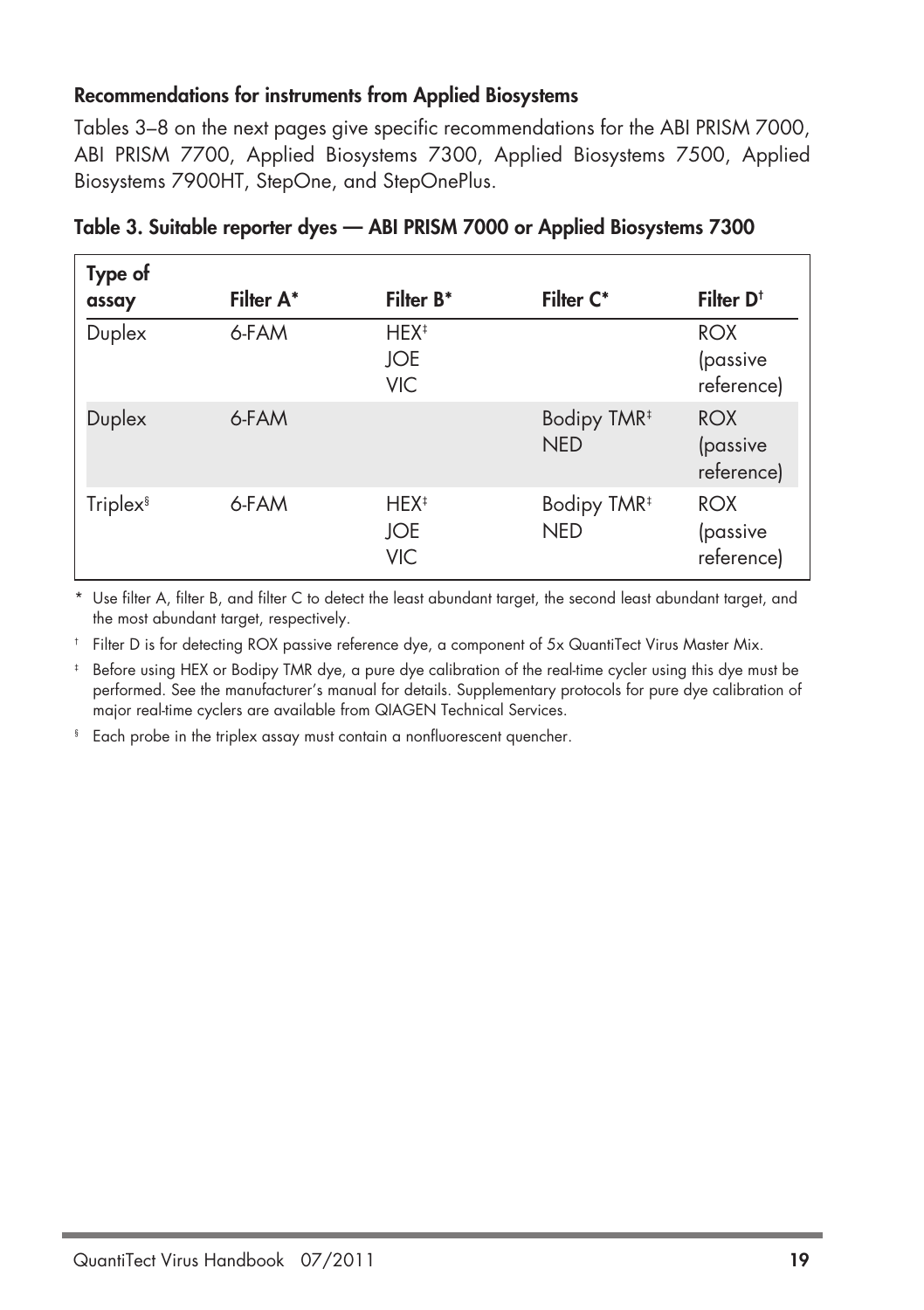| Type of<br>assay | Filter A* | Filter B*                                           | Filter C* <sup>+</sup>                | Filter D <sup>+</sup>                | <b>Filter E*</b> |
|------------------|-----------|-----------------------------------------------------|---------------------------------------|--------------------------------------|------------------|
| Duplex           | 6-FAM     | <b>HEX</b> <sup>§</sup><br><b>JOE</b><br><b>VIC</b> |                                       | <b>ROX</b><br>(passive<br>reference) |                  |
| Duplex           | 6-FAM     |                                                     | Bodipy TMR <sup>§</sup><br><b>NED</b> | <b>ROX</b><br>(passive<br>reference) |                  |
| Triplex          | 6-FAM     | <b>HEX<sup>§</sup></b><br><b>JOE</b><br><b>VIC</b>  | Bodipy TMR <sup>§</sup><br><b>NED</b> | <b>ROX</b><br>(passive<br>reference) |                  |
| 4-plex           | 6-FAM     | <b>HEX</b> <sup>§</sup><br><b>JOE</b><br><b>VIC</b> | Bodipy TMR <sup>§</sup><br><b>NED</b> | <b>ROX</b><br>(passive<br>reference) | Cy5              |

### **Table 4. Suitable reporter dyes — Applied Biosystems 7500**

\* Use filter A, filter B, and filters C and E to detect the least abundant target, the second least abundant target, and the 2 most abundant targets, respectively.

† When using filter C in duplex, triplex, or 4-plex PCR, all probes in the reaction must be labeled with a nonfluorescent quencher instead of a fluorescent quencher such as TAMRA dye.

- ‡ Filter D is for detecting ROX passive reference dye, which is supplied as a separate solution with the QuantiTect Virus +ROX Vial Kit. The dye can be added to reactions, or premixed with 5x QuantiTect Virus NR Master Mix (without ROX dye).
- § Before using HEX or Bodipy TMR dye, a pure dye calibration of the real-time cycler using this dye must be performed. See the manufacturer's manual for details. Supplementary protocols for pure dye calibration of major real-time cyclers are available from QIAGEN Technical Services.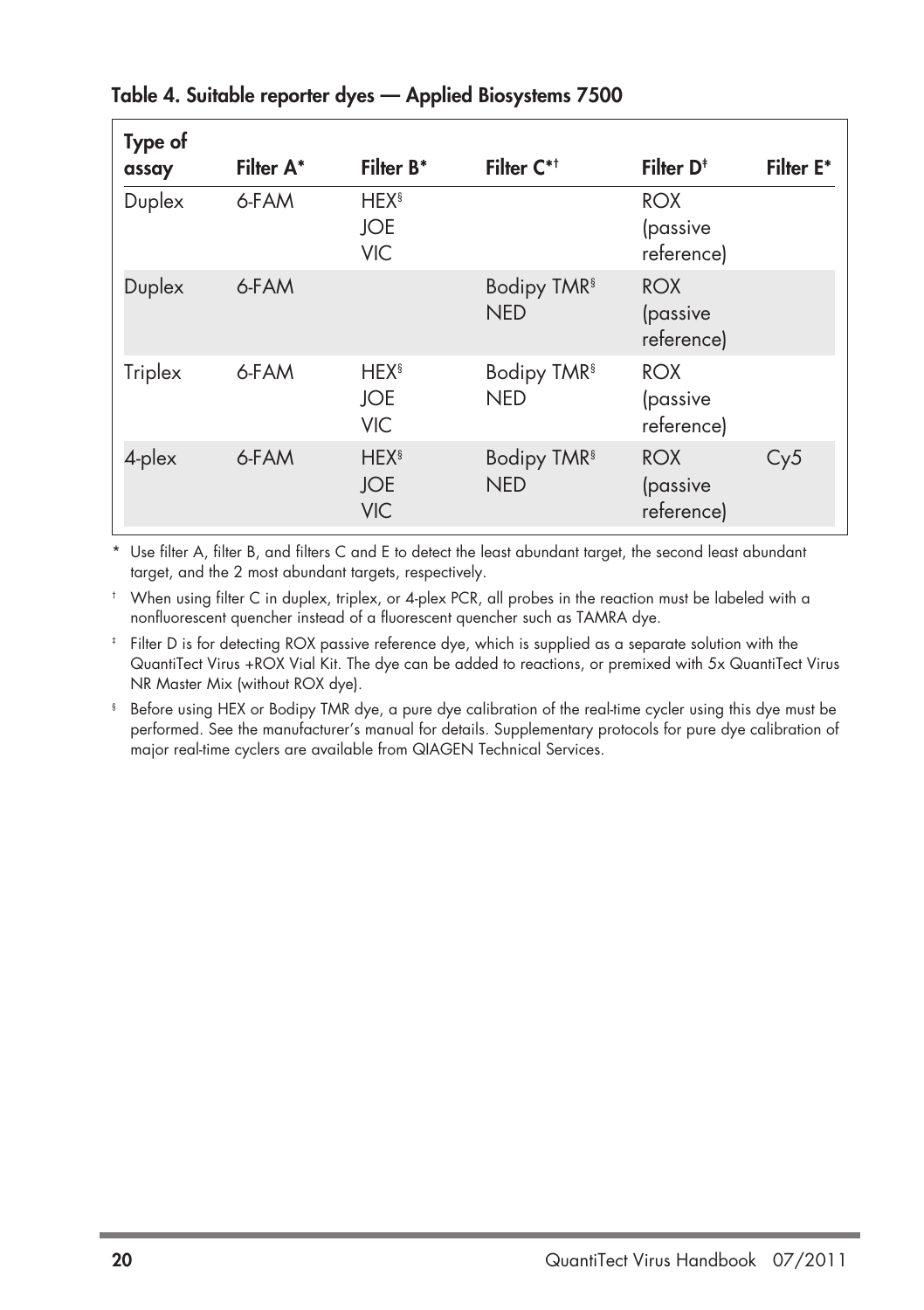| Type of<br>assay | Target 1* | Target 2*                                           | Target 3* <sup>†</sup>                | <b>Passive</b><br>reference <sup>#</sup> |
|------------------|-----------|-----------------------------------------------------|---------------------------------------|------------------------------------------|
| Duplex           | 6-FAM     | <b>HEX<sup>§</sup></b><br><b>JOE</b><br><b>VIC</b>  |                                       | <b>ROX</b>                               |
| Duplex           | 6-FAM     |                                                     | Bodipy TMR <sup>§</sup><br><b>NED</b> | <b>ROX</b>                               |
| Triplex          | 6-FAM     | <b>HEX</b> <sup>§</sup><br><b>JOE</b><br><b>VIC</b> | Bodipy TMR <sup>§</sup><br><b>NED</b> | <b>ROX</b>                               |

### **Table 5. Suitable reporter dyes — Applied Biosystems 7900HT**

\* Target 1, target 2, and target 3 correspond to the least abundant target, the second least abundant target, and the most abundant target, respectively.

† When using a Bodipy TMR or NED labeled probe in duplex or triplex PCR, all probes in the reaction must be labeled with a nonfluorescent quencher instead of a fluorescent quencher such as TAMRA dye.

ROX fluorescent dye is used as passive reference and is a component of 5x QuantiTect Virus Master Mix.

§ Before using HEX or Bodipy TMR dye, a pure dye calibration of the real-time cycler using this dye must be performed. See the manufacturer's manual for details. Supplementary protocols for pure dye calibration of major real-time cyclers are available from QIAGEN Technical Services.

| Type of<br>assay | Filter $1†$ | Filter $2†$                            | <b>Passive</b><br>reference <sup>#</sup> |
|------------------|-------------|----------------------------------------|------------------------------------------|
| Duplex           | 6-FAM       | <b>HEX<sup>§</sup></b><br>JOE.<br>VIC. | <b>ROX</b>                               |

### **Table 6. Suitable reporter dyes — Applied Biosystems StepOne\***

This real-time cycler is only designed for duplex analysis with the standard calibration.

Use filter 1 to detect the least abundant target.

ROX fluorescent dye is used as passive reference and is a component of 5x QuantiTect Virus Master Mix.

§ Before using HEX dye, a pure dye calibration of the real-time cycler using this dye must be performed. See the manufacturer's manual for details. Supplementary protocols for pure dye calibration of major real-time cyclers are available from QIAGEN Technical Services.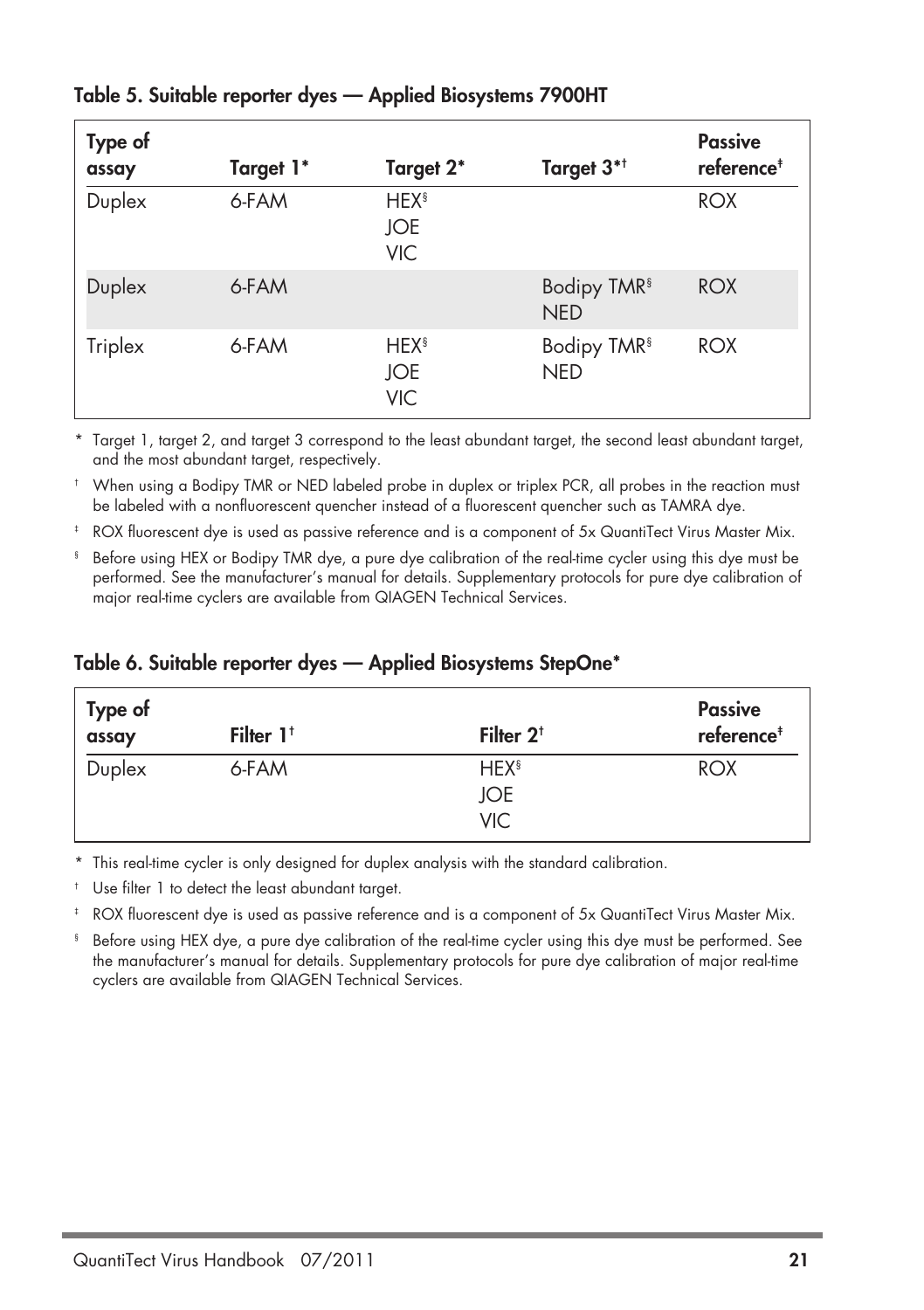| Type of |           |                                                    |                                       |                                   |
|---------|-----------|----------------------------------------------------|---------------------------------------|-----------------------------------|
| assay   | Filter 1* | Filter 2*                                          | Filter $3$ <sup>*†</sup>              | Filter $4^*$                      |
| Duplex  | 6-FAM     | <b>HEX<sup>§</sup></b><br>JOE<br><b>VIC</b>        |                                       | <b>ROX</b> (passive<br>reference) |
| Duplex  | 6-FAM     |                                                    | Bodipy TMR <sup>§</sup><br><b>NED</b> | <b>ROX</b> (passive<br>reference) |
| Triplex | 6-FAM     | <b>HEX<sup>§</sup></b><br><b>JOE</b><br><b>VIC</b> | Bodipy TMR <sup>§</sup><br><b>NED</b> | <b>ROX</b> (passive<br>reference) |

### **Table 7. Suitable reporter dyes — Applied Biosystems StepOnePlus**

\* Use filter 1, filter 2, and filter 3 to detect the least abundant target, the second least abundant target, and the most abundant target, respectively.

† When using filter 3 in duplex or triplex PCR, all probes in the reaction must be labeled with a nonfluorescent quencher instead of a fluorescent quencher such as TAMRA dye.

- ‡ Filter 4 is for detecting ROX passive reference dye, a component of 5x QuantiTect Virus Master Mix.
- § Before using HEX or Bodipy TMR dye, a pure dye calibration of the real-time cycler using this dye must be performed. See the manufacturer's manual for details. Supplementary protocols for pure dye calibration of major real-time cyclers are available from QIAGEN Technical Services.

| Type of<br>assay | Target 1 <sup>t</sup> | Target 2 <sup>t</sup>  | <b>Passive</b><br>reference <sup>+</sup> |
|------------------|-----------------------|------------------------|------------------------------------------|
| Duplex           | 6-FAM                 | <b>HEX<sup>§</sup></b> | <b>ROX</b>                               |
|                  |                       | JOE                    |                                          |
|                  |                       | <b>VIC</b>             |                                          |

#### **Table 8. Suitable reporter dyes — ABI PRISM 7700\***

\* This real-time cycler is only designed for duplex analysis with the standard calibration.

† Target 1 and target 2 correspond to the least abundant target and the second least abundant target, respectively.

‡ ROX fluorescent dye is used as passive reference and is a component of 5x QuantiTect Virus Master Mix.

§ Before using HEX dye, a pure dye calibration of the real-time cycler using this dye must be performed. See the manufacturer's manual for details. Supplementary protocols for pure dye calibration of major real-time cyclers are available from QIAGEN Technical Services.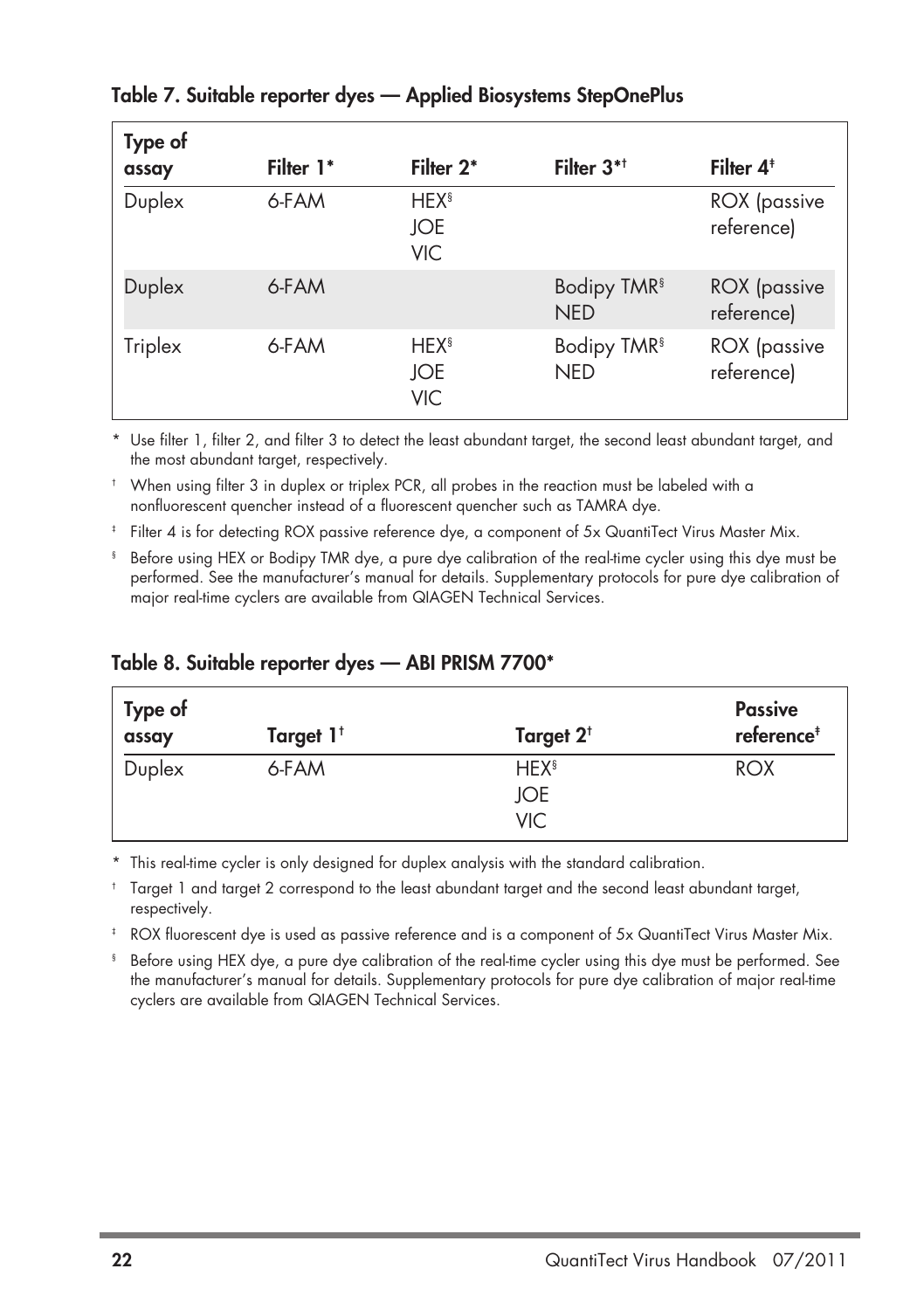### **Recommendations for Mx3000P, Mx3005P, and Mx4000 systems**

Mx3000P, Mx3005P, and Mx4000 systems allow the use of different combinations of excitation and emission filters. This provides flexibility when selecting reporter dyes for multiplex assays. However, care must be taken to select suitable combinations of reporter dyes and filters that exhibit minimal crosstalk. Suitable combinations of reporter dyes for multiplex assays using Mx3000P, Mx3005P, and Mx4000 systems are given in Table 9 (page 24).

- Before performing a multiplex assay on the Mx3000P, Mx3005P, or Mx4000 system:
	- Check which reporter dyes can be detected with the sets of excitation and emission filters installed on your instrument.

View the installed filter sets on your instrument as follows. Make sure the computer is connected to the instrument, and start the instrument software. Click the "Options" menu and select "Optics Configuration" to open the "Optics Configuration" dialog box. Click the "Dye Assignment" tab: the 4 filter sets displayed correspond to the filter sets installed on your instrument.

View the dyes assigned to the installed filter sets as follows. In the "Dye Assignment" tab, click "Additional Dye Information" to open the "Dye Information" dialog box. Select "Detected dyes" to display the filter sets installed on your instrument and the defined dyes that are compatible with them.

- Ensure that each reporter dye is detected by a different filter set in a distinct optical path.
- Refer to the Mx4000 Multiplex Quantitative PCR System Instruction Manual, the Mx3005P Real-Time PCR System Instruction Manual, or the Mx3000P Real-Time PCR System On-line Help Manual for additional information on the detection optics and correctly setting up the instrument for multiplex analysis.
- Different detection filter sets are available for Mx3000P, Mx3005P, and Mx4000 systems. Note that only some combinations of filter sets are compatible with multiplex analysis using commonly used reporter dyes. For details, see Table 9 (page 24).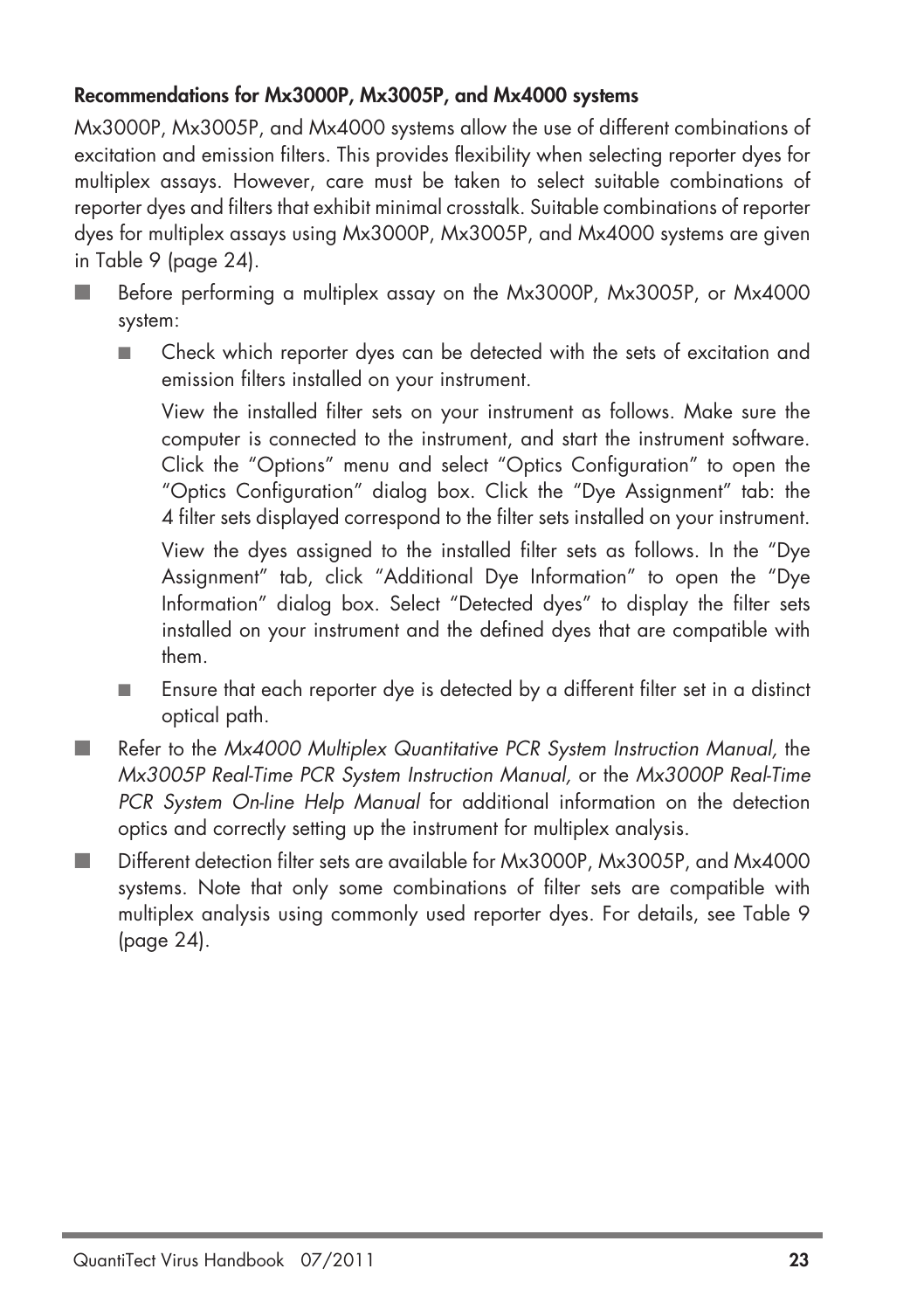| Type of<br>assay | <b>Optical</b><br>path 1 (FAM<br>filter set) <sup>†</sup> | Optical<br>path 2 (HEX/<br>JOE filter set) <sup>t</sup> | <b>Optical</b><br>path 3 (ROX<br>filter set) <sup>+</sup> | <b>Optical</b><br>path 4<br>(Cy5<br>filter set) <sup>†</sup> |
|------------------|-----------------------------------------------------------|---------------------------------------------------------|-----------------------------------------------------------|--------------------------------------------------------------|
| Duplex           | 6-FAM                                                     | <b>HEX</b><br><b>JOE</b><br><b>VIC</b>                  |                                                           |                                                              |
| Duplex           | 6-FAM                                                     |                                                         | <b>Texas Red</b><br><b>ROX</b>                            |                                                              |
| Duplex           | 6-FAM                                                     |                                                         |                                                           | Cy5                                                          |
| Triplex          | 6-FAM                                                     | <b>HEX</b><br><b>JOE</b><br><b>VIC</b>                  | Texas Red<br><b>ROX</b>                                   |                                                              |
| Triplex          | 6-FAM                                                     | <b>HEX</b><br><b>JOE</b><br><b>VIC</b>                  |                                                           | Cy5                                                          |
| Triplex          | 6-FAM                                                     |                                                         | <b>Texas Red</b><br><b>ROX</b>                            | Cy5                                                          |
| 4-plex           | 6-FAM                                                     | <b>HEX</b><br><b>JOE</b><br><b>VIC</b>                  | <b>ROX</b>                                                | Cy5                                                          |

**Table 9. Suitable reporter dyes — Mx3000P, Mx3005P, and Mx4000\***

\* The Mx3005P has 5 detection channels. This table shows the recommended dyes for use with four of the channels.

† Use optical path 1, optical path 2, and optical paths 3 and 4 to detect the least abundant target, the second least abundant target, and the 2 most abundant targets, respectively.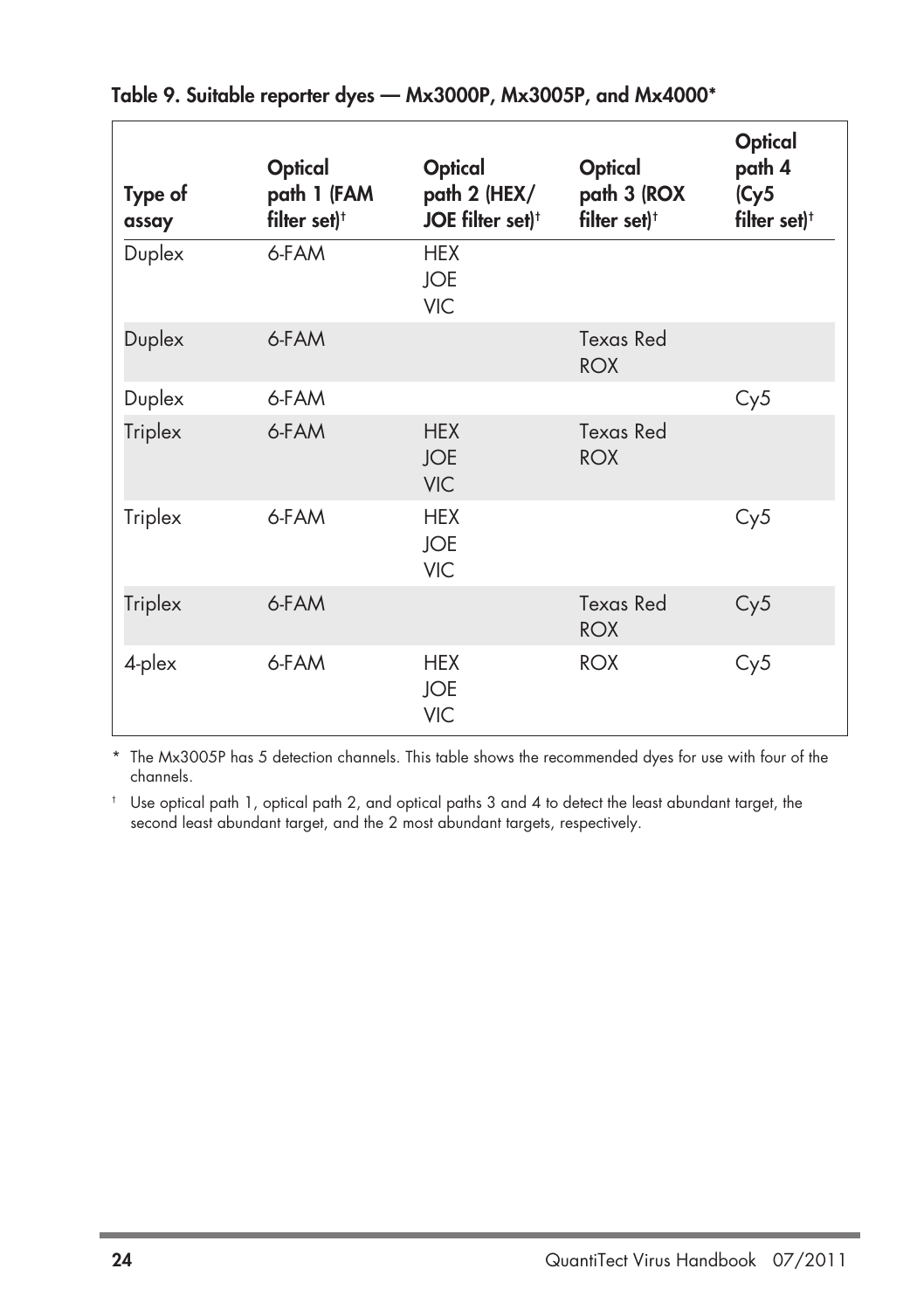### **Recommendations for the iCycler iQ system**

The iCycler iQ system is capable of using different combinations of excitation and emission filters. This provides flexibility when selecting reporter dyes for multiplex assays. However, care must be taken to select suitable combinations of reporter dyes and filters that exhibit minimal crosstalk. Suitable combinations of reporter dyes for multiplex assays using the iCycler iQ system are given in Table 10 (page 26).

Before performing a multiplex assay on the iCycler  $iQ$  system:

- Check that a filter set for each selected reporter dye is installed on the instrument. Ensure that each reporter dye is detected by a different filter set.
- Calibrate each selected reporter dye on the instrument using a pure dye. The iCycler iQ Dye Calibrator Solution Kit (Bio-Rad, cat. no. 170-8792) may be used. Pure dye calibration data are used to separate the total fluorescence signal into the individual dyes. Pure dye calibration data are stored in the **RME.ini** file, which is stored at **C:\Program Files\Bio-Rad\iCycler\Ini**.
- Recalibrating the instrument (i.e., overwriting **RME.ini**) is required when changing the reaction volume, when switching from using caps to optical tape (or vice versa), or when adding new dyes for use in multiplex assays. If desired, the current **RME.ini** file can be archived before it is overwritten.
- The iCycler iQ system requires the collection of well factors before each run. If your sample plate does not contain the same dyes at the same concentrations in all wells, external well factors must be used. Collecting external well factors can be done using iCycler iQ External Well Factor Solution (Bio-Rad, cat. no. 170-8794).
- Refer to the *iCycler iQ Real-Time PCR Detection System Instruction Manual* for additional information on filter wheel setup, external well factors, selection and calibration of dyes, and correctly setting up the instrument for multiplex analysis.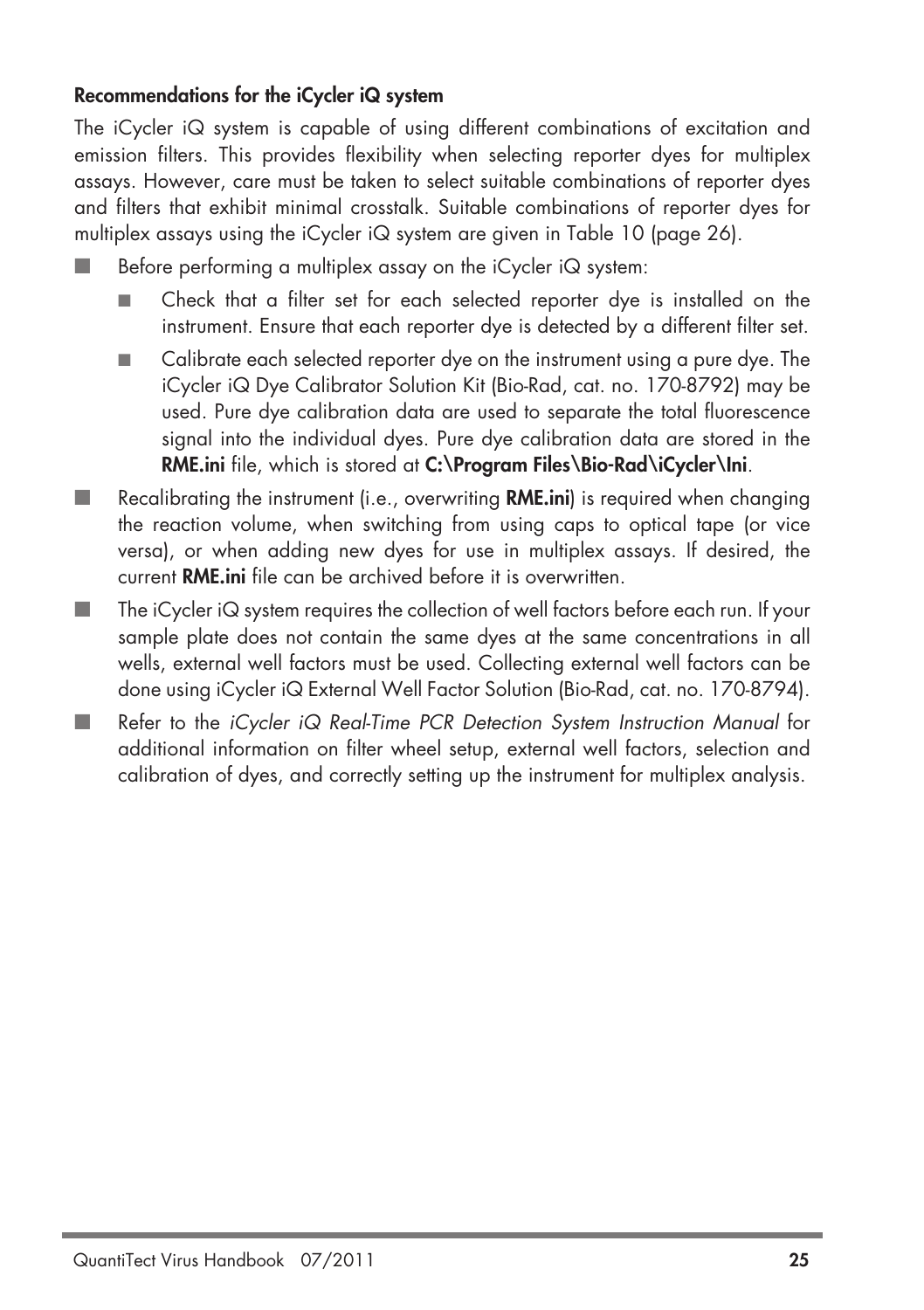| Type of<br>assay | Channel 1<br>(filter<br>490/530)** | Channel 2<br>(filter<br>530/575)**     | Channel 3<br>(filter<br>575/620)** | <b>Channel 4</b><br>(filter<br>635/680)** |
|------------------|------------------------------------|----------------------------------------|------------------------------------|-------------------------------------------|
| Duplex           | 6-FAM                              | <b>HEX</b><br><b>JOE</b><br><b>VIC</b> |                                    |                                           |
| Duplex           | 6-FAM                              |                                        | Texas Red<br><b>ROX</b>            |                                           |
| Duplex           | 6-FAM                              |                                        |                                    | Cy5                                       |
| Triplex          | 6-FAM                              | <b>HEX</b><br><b>JOE</b><br><b>VIC</b> | <b>Texas Red</b><br><b>ROX</b>     |                                           |
| Triplex          | 6-FAM                              | <b>HEX</b><br><b>JOE</b><br><b>VIC</b> |                                    | Cy5                                       |
| Triplex          | 6-FAM                              |                                        | Texas Red<br><b>ROX</b>            | Cy5                                       |
| 4-plex           | 6-FAM                              | <b>HEX</b><br><b>JOE</b><br><b>VIC</b> | Texas Red<br><b>ROX</b>            | Cy5                                       |

**Table 10. Suitable reporter dyes — iCycler iQ**

\* The numbers indicate the excitation/emission wavelengths of the detection filter set.

† Use channel 1, channel 2, and channels 3 and 4 to detect the least abundant target, the second least abundant target, and the 2 most abundant targets, respectively.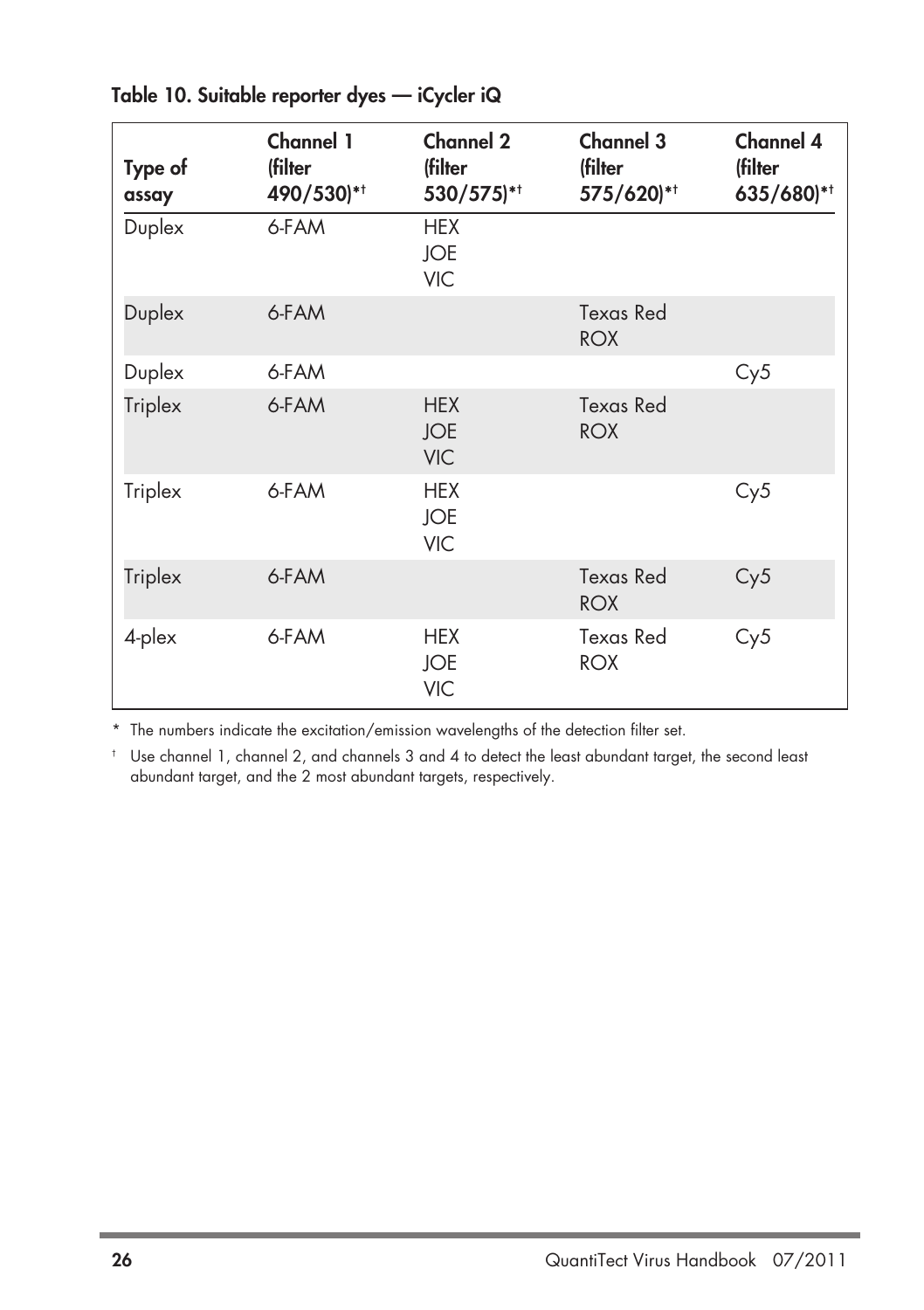#### **Recommendations for the Rotor-Gene 3000**

The Rotor-Gene 3000 system uses a 4-channel light source and a detection filter wheel with 6 detection filters. This provides flexibility when selecting reporter dyes for multiplex assays. However, care must be taken to select suitable combinations of reporter dyes and filters that exhibit minimal crosstalk. Suitable combinations of reporter dyes for multiplex assays using the Rotor-Gene 3000 system are given in Table 11 (page 28).

- The Rotor-Gene 3000 system has 4 preset channels that provide the best choice for multiplex assays. Each channel detects a particular reporter dye (FAM, JOE, ROX, or Cy5) and is named after the dye it detects. Other reporter dyes with similar spectra can also be detected by these channels, and do not require calibration.
- The detection filter wheel contains three 10 nm band-pass filters (only signals within a certain wavelength band can pass through) and 3 high-pass filters (only signals with a wavelength above a certain limit can pass through). With regard to the 4 preset channels, the FAM, JOE, and ROX channels each use a 10 nm band-pass filter, while the Cy5 channel uses a high-pass filter. The band-pass filters are named after the wavelength they let through followed by the unit "nm": 510 nm, 555 nm, and 610 nm. The high-pass filter is named after its wavelength limit followed by "hp": 665 hp. There are 2 additional high-pass filters (610 hp and 585 hp), which can be used to detect dyes that cannot be detected using the preset channels. However, their use may be limited in multiplex assays.
- Check that each selected reporter dye is compatible with one of the detection channels installed on the instrument. Ensure that each reporter dye is detected by a different channel.
- Refer to the Rotor-Gene Software Manual for additional information on setting up detection channels and correctly setting up the instrument for multiplex analysis.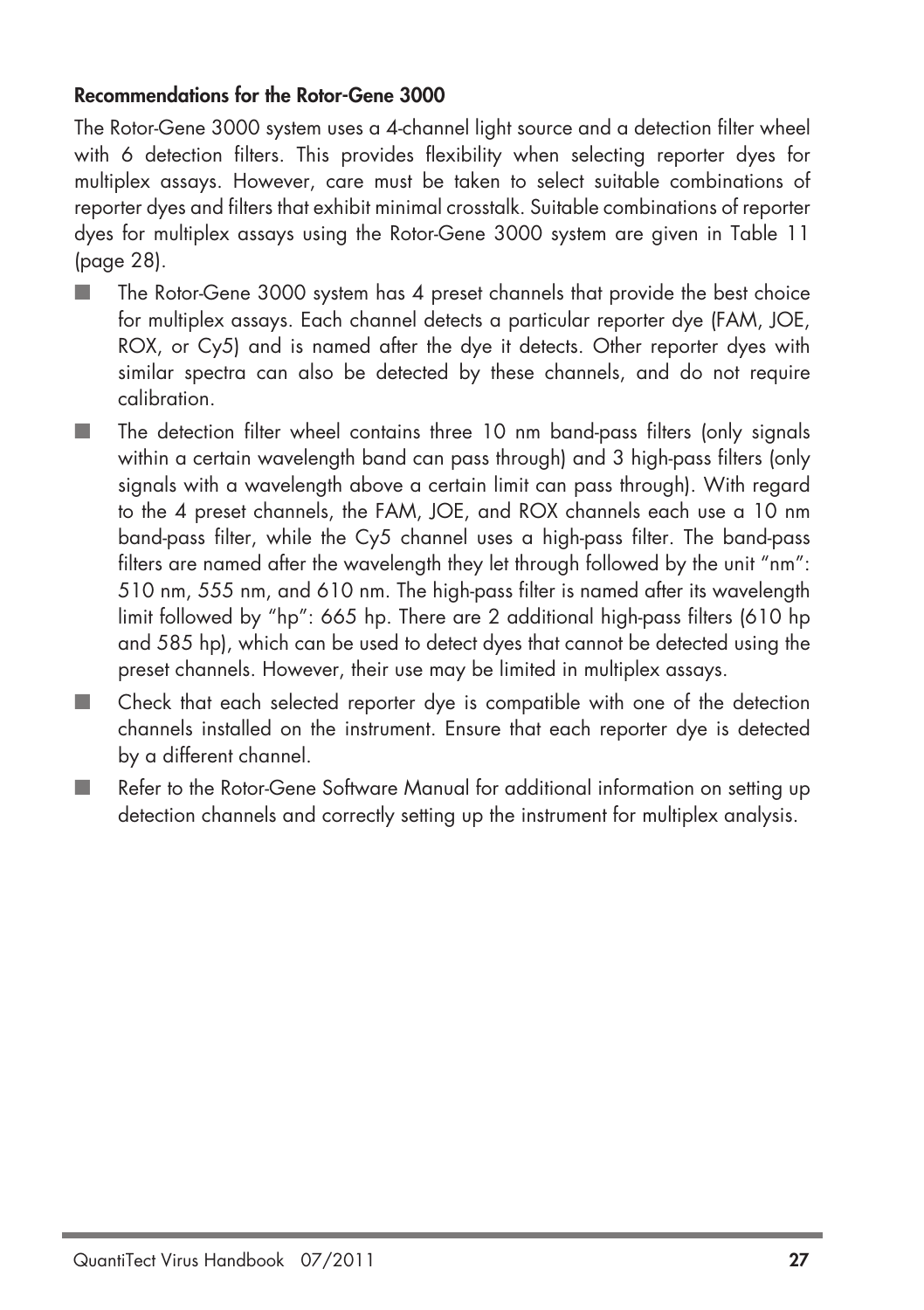| Type of<br>assay | <b>Channel 1</b><br>$(470/510)$ *† | <b>Channel 2</b><br>$(530/555)$ *†     | <b>Channel 3</b><br>$(585/610)$ *†     | <b>Channel 4</b><br>$(625/665)$ *† |
|------------------|------------------------------------|----------------------------------------|----------------------------------------|------------------------------------|
| Duplex           | 6-FAM                              | <b>HEX</b><br><b>JOE</b><br><b>VIC</b> |                                        |                                    |
| Duplex           | 6-FAM                              |                                        | Texas Red<br><b>ROX</b>                |                                    |
| Duplex           | 6-FAM                              |                                        |                                        | Cy5                                |
| Triplex          | 6-FAM                              | <b>HEX</b><br><b>JOE</b><br><b>VIC</b> | Texas Red<br><b>ROX</b>                |                                    |
| Triplex          | 6-FAM                              | <b>HEX</b><br><b>JOE</b><br><b>VIC</b> |                                        | Cy5                                |
| Triplex          | 6-FAM                              |                                        | $ROX^{\ddagger}$<br>Cy3.5 <sup>‡</sup> | Cy5                                |
| 4-plex           | 6-FAM                              | <b>HEX</b><br><b>JOE</b><br><b>VIC</b> | ROX <sup>+</sup>                       | Cy5                                |

**Table 11. Suitable reporter dyes — Rotor-Gene 3000**

\* The numbers in parentheses indicate the wavelengths of the excitation light source and the detection filter.

† Use channel 1, channel 2, and channels 3 and 4 to detect the least abundant target, the second least abundant target, and the 2 most abundant targets, respectively.

‡ We do not recommend using channel 3 to detect Texas Red dye if channel 4 is also being used. This is because Texas Red dye is partly detected by channel 4.

#### **Recommendations for the Rotor-Gene Q and Rotor-Gene 6000**

Rotor-Gene Q and Rotor-Gene 6000 systems have 6 detection channels and use a separate high-power LED as an excitation source for each channel. This provides flexibility when selecting reporter dyes for multiplex assays. However, care must be taken to select suitable combinations of reporter dyes and channels that exhibit minimal crosstalk. Suitable combinations of reporter dyes for multiplex assays using Rotor-Gene Q and Rotor-Gene 6000 systems are given in Table 12 (page 29).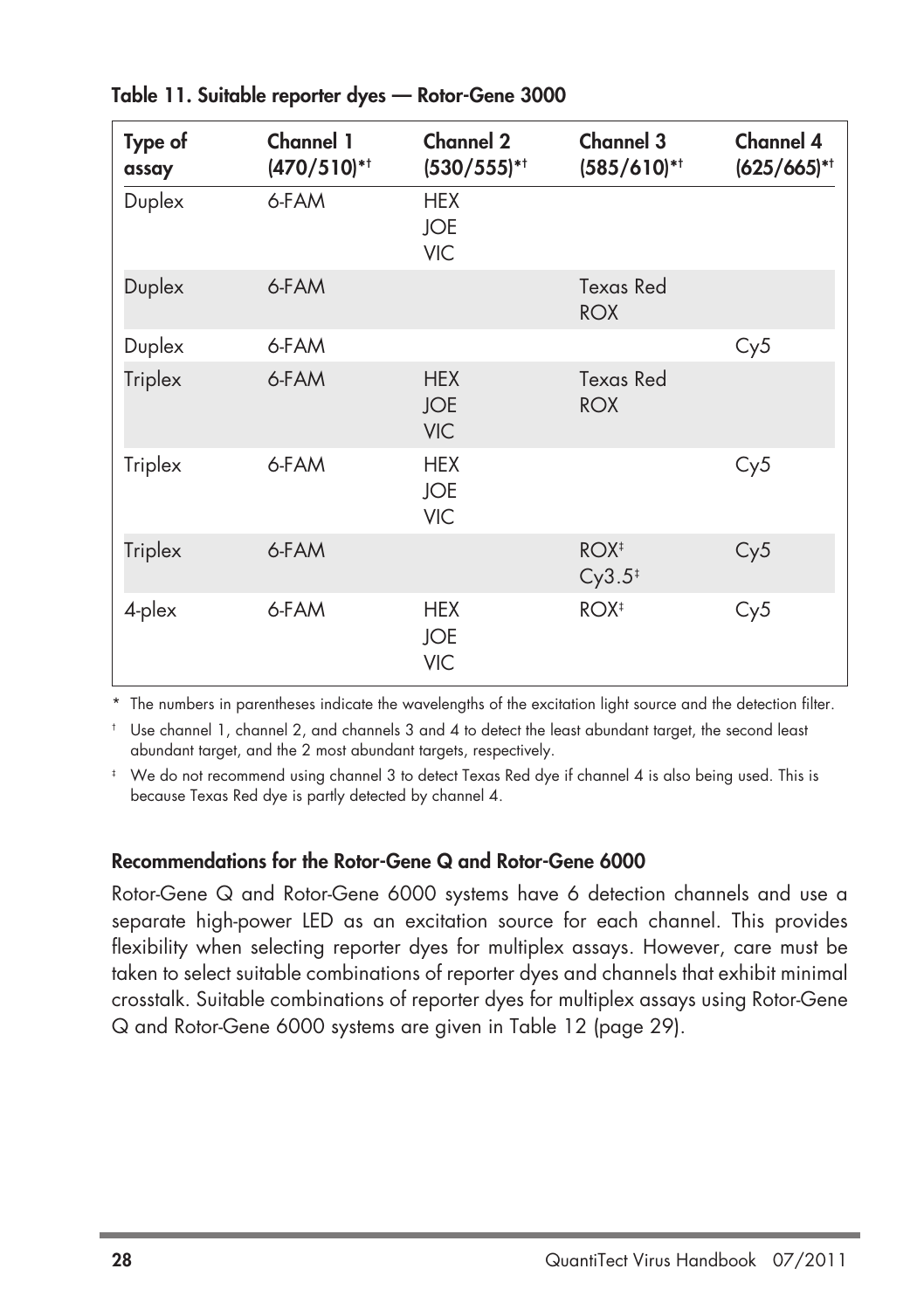- Rotor-Gene  $Q$  and Rotor-Gene 6000 systems have 4 preset channels that provide the best choice for multiplex assays: Green, Yellow, Orange, and Crimson. Each channel detects reporter dyes that emit light at a particular wavelength. For 5-plex and 6-plex assays, the Blue and Red channels can be additionally used.
- Check that each selected reporter dye is compatible with one of the detection channels installed on the instrument. Ensure that each reporter dye is detected by a different channel.
- Refer to the user manual supplied with the Rotor-Gene cycler for additional information on setting up detection channels and correctly setting up the instrument for multiplex analysis.

| Type of<br>assay | <b>Blue</b><br>channel | Green<br>channel* | Yellow<br>channel*                                                                | Orange<br>channel* | Red<br>channel | <b>Crimson</b><br>channel* |
|------------------|------------------------|-------------------|-----------------------------------------------------------------------------------|--------------------|----------------|----------------------------|
| Duplex           |                        | 6-FAM             | <b>HEX</b><br><b>VIC</b><br>Yakima<br>Yellow<br><b>CAL Fluor</b><br>Orange<br>560 |                    |                |                            |
| Duplex           |                        | 6-FAM             |                                                                                   | <b>ROX</b>         |                |                            |
| Duplex           |                        | 6-FAM             |                                                                                   |                    |                | Quasar<br>705              |
| Triplex          |                        | 6-FAM             | <b>HEX</b><br><b>VIC</b><br>Yakima<br>Yellow<br><b>CAL Fluor</b><br>Orange<br>560 | <b>ROX</b>         |                |                            |

#### **Table 12. Suitable reporter dyes — Rotor-Gene Q and Rotor-Gene 6000**

Use the green channel, the yellow channel, and the orange and crimson channels to detect the least abundant target, the second least abundant target, and the 2 most abundant targets, respectively.

Table continues on next page.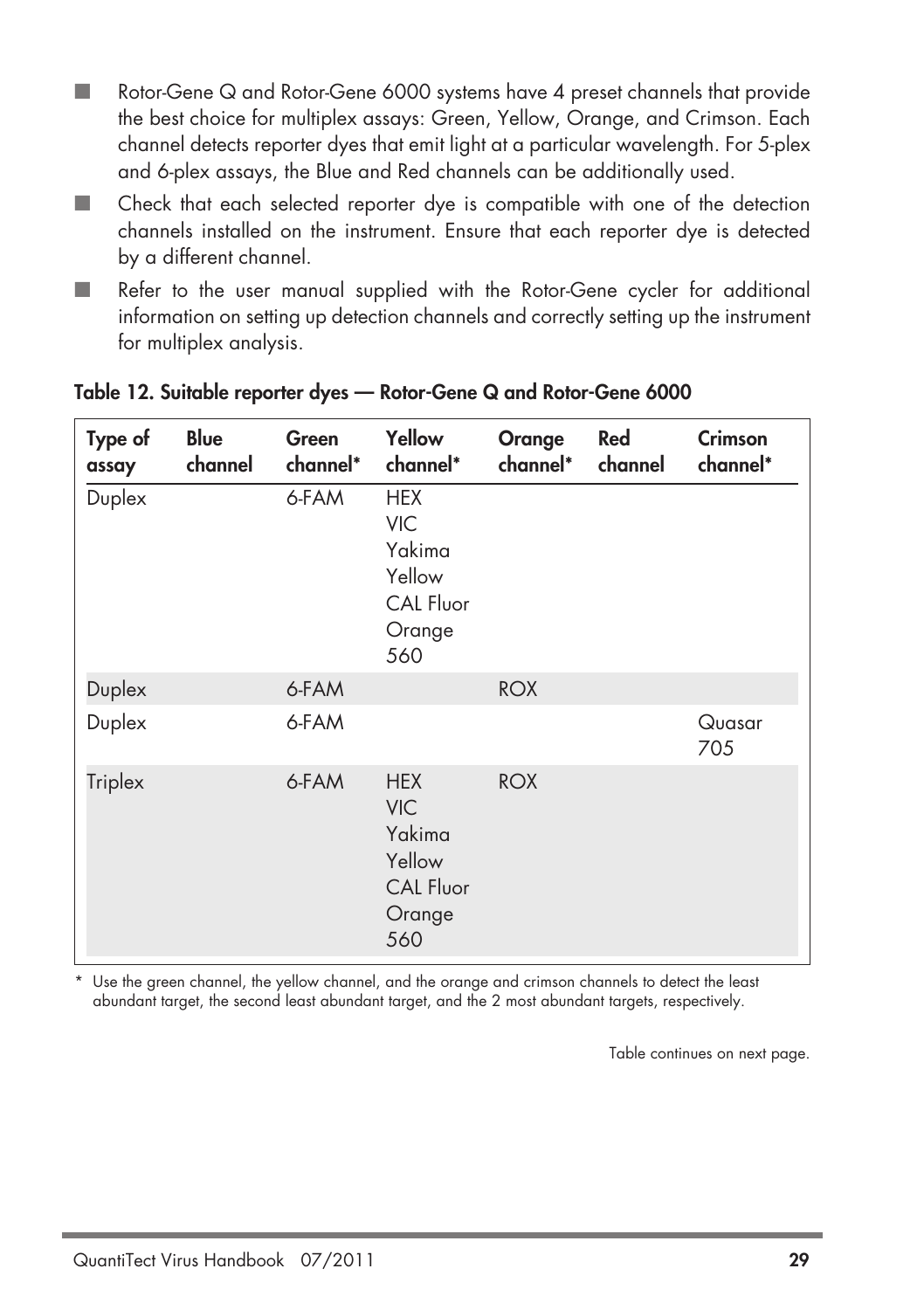| Type of<br>assay | <b>Blue</b><br>channel                                                    | Green<br>channel* | Yellow<br>channel*                                                                | Orange<br>channel* | Red<br>channel | <b>Crimson</b><br>channel* |
|------------------|---------------------------------------------------------------------------|-------------------|-----------------------------------------------------------------------------------|--------------------|----------------|----------------------------|
| Triplex          |                                                                           | 6-FAM             | <b>HEX</b><br><b>VIC</b><br>Yakima<br>Yellow<br>CAL Fluor<br>Orange<br>560        |                    |                | Quasar<br>705              |
| Triplex          |                                                                           | 6-FAM             |                                                                                   | <b>ROX</b>         |                | Quasar<br>705              |
| 4-plex           |                                                                           | 6-FAM             | <b>HEX</b><br><b>VIC</b><br>Yakima<br>Yellow<br>CAL Fluor<br>Orange<br>560        | <b>ROX</b>         |                | Quasar<br>705              |
| 5-plex           |                                                                           | 6-FAM             | <b>HEX</b><br><b>VIC</b><br>Yakima<br>Yellow<br><b>CAL Fluor</b><br>Orange<br>560 | <b>ROX</b>         | <b>TYE 665</b> | Quasar<br>705              |
| 6-plex           | <b>ATTO</b><br>390t<br>AMCA-X <sup>1</sup><br>Marina<br>Blue <sup>t</sup> | 6-FAM             | <b>HEX</b><br><b>VIC</b><br>Yakima<br>Yellow<br>CAL Fluor<br>Orange<br>560        | <b>ROX</b>         | <b>TYE 665</b> | Quasar<br>705              |

**Table 12. Continued**

\* Use the green channel, the yellow channel, and the orange and crimson channels to detect the least abundant target, the second least abundant target, and the 2 most abundant targets, respectively.

† One of the following quenchers tested by QIAGEN should be used: BHQ-0 or dabcyl.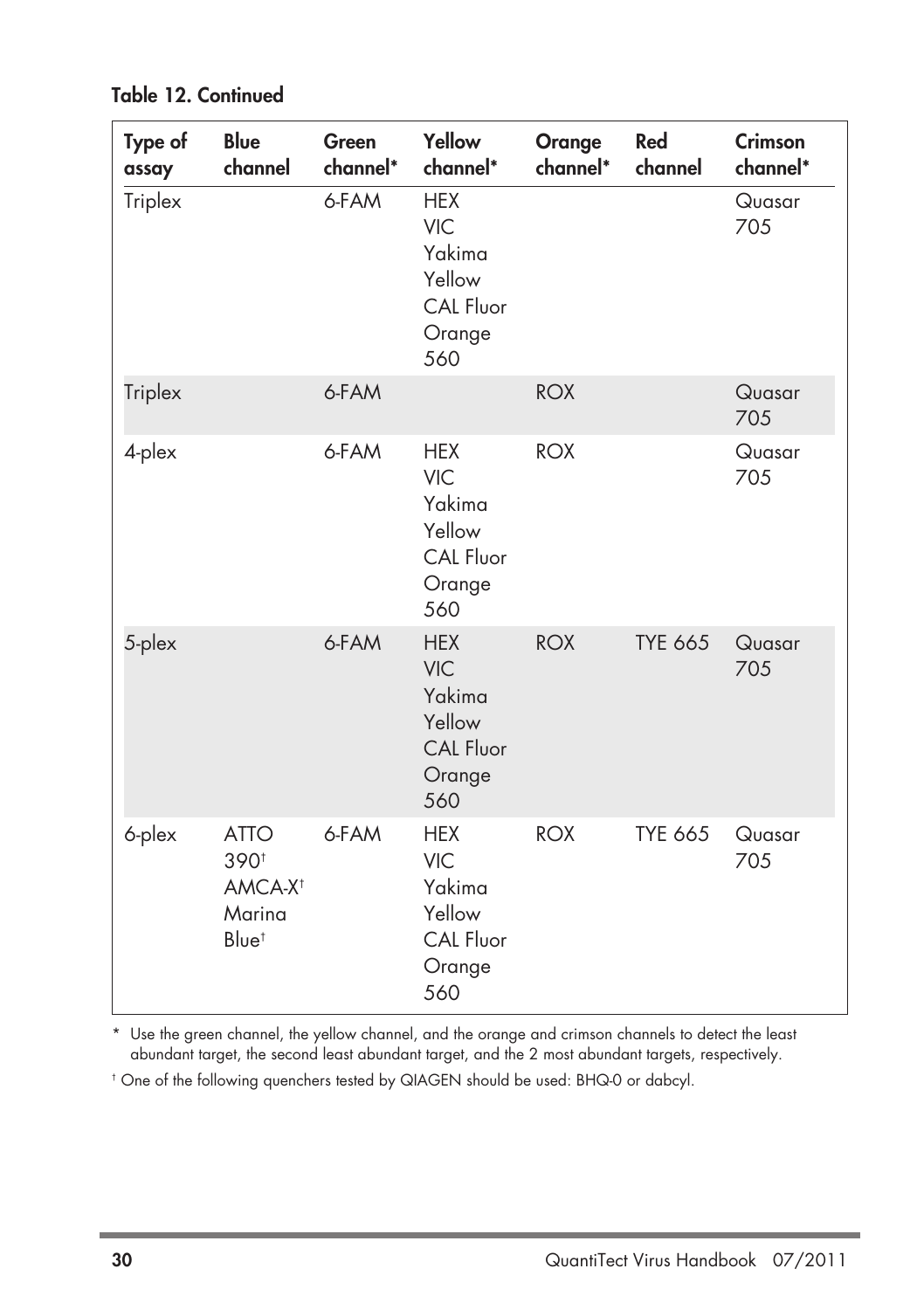### **Recommendations for the LightCycler 480 system**

The LightCycler 480 system uses a xenon lamp as its light source and has 5 excitation filters and 6 emission filters, allowing the setup of 5 detection channels suitable for multiplex analysis. Suitable combinations of reporter dyes for multiplex assays using the LightCycler 480 system are given in Table 13 (page 32).

- Check that each selected reporter dye is compatible with one of the detection channels installed on the instrument. Ensure that each reporter dye is detected by a different channel.
- Refer to the LightCycler 480 Operator's Manual for additional information on activating and deactivating detection channels and correctly setting up the instrument for multiplex analysis.
- Make sure to select suitable combinations of reporter dyes and filters that exhibit minimal crosstalk. There are 2 options for avoiding crosstalk on the LightCycler 480 system:
	- Dyes can be used that have widely separated emission spectra (e.g., FAM and Cy5). However, it is still recommended to determine the degree of crosstalk for these assays.
	- Alternatively, the LightCycler 480 system can use a color compensation file that contains information to correct crosstalk between different detection channels. Check that each selected reporter dye is compatible with one of the detection channels installed on the instrument. Ensure that each reporter dye is detected by a different channel.
	- A supplementary protocol which describes how to generate and use color compensation files for multiplex assays using TaqMan probes is available. Visit www.qiagen.com/literature, enter PCR82 in the "Search" field, and then click "Search" to retrieve the protocol.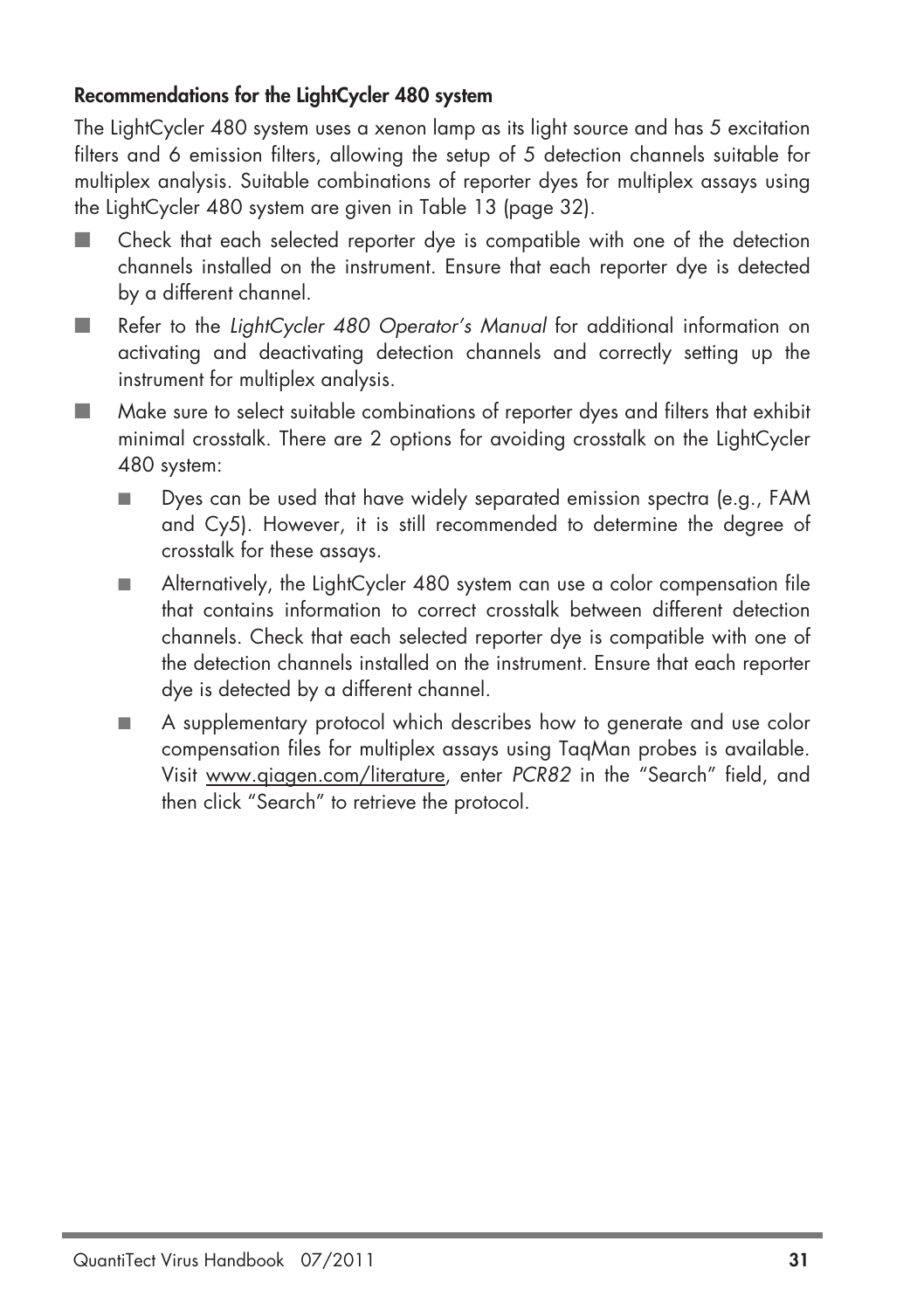| Type of<br>assay | Channel 1<br>$(450/500)$ *† | Channel 2<br>$(483/533)^{*+}$ | <b>Channel 3</b><br>$(523/568)$ *† | <b>Channel 4</b><br>$(558/610)$ *† | Channel 5<br>$(615/670)$ *† |
|------------------|-----------------------------|-------------------------------|------------------------------------|------------------------------------|-----------------------------|
| Duplex           | Cyan 500                    | 6-FAM                         |                                    |                                    |                             |
| Duplex           |                             | 6-FAM                         | HEX <sup>‡</sup>                   |                                    |                             |
| Duplex           |                             | 6-FAM                         |                                    | Texas Red<br><b>ROX</b>            |                             |
| Duplex           |                             | 6-FAM                         |                                    |                                    | Cy5                         |
| Triplex          | Cyan 500                    | 6-FAM                         | HEX <sup>‡</sup>                   |                                    |                             |
| Triplex          | Cyan 500                    | 6-FAM                         |                                    | Texas Red<br><b>ROX</b>            |                             |
| Triplex          | Cyan 500                    | 6-FAM                         |                                    |                                    | Cy5                         |
| Triplex          |                             | 6-FAM                         | HEX <sup>‡</sup>                   | Texas Red<br><b>ROX</b>            |                             |
| Triplex          |                             | 6-FAM                         | HEX <sup>‡</sup>                   |                                    | Cy5                         |
| Triplex          |                             | 6-FAM                         |                                    | <b>Texas Red</b><br><b>ROX</b>     | Cy5                         |
| 4-plex           | Cyan 500                    | 6-FAM                         | HEX <sup>‡</sup>                   | Texas Red<br><b>ROX</b>            |                             |
| 4-plex           | Cyan 500                    | 6-FAM                         | HEX <sup>‡</sup>                   |                                    | Cy5                         |
| 4-plex           | Cyan 500                    | 6-FAM                         |                                    | <b>Texas Red</b><br><b>ROX</b>     | Cy5                         |
| 4-plex           |                             | 6-FAM                         | HEX <sup>‡</sup>                   | <b>Texas Red</b><br><b>ROX</b>     | Cy5                         |

**Table 13. Suitable reporter dyes — LightCycler 480**

\* The numbers in parentheses indicate the wavelengths of the excitation and emission filters on the firstgeneration LightCycler 480. Newer versions of the LightCycler 480 have slightly different filters installed: please check the user manual supplied with your instrument. All reporter dye combinations shown have been successfully tested by QIAGEN on the first-generation LightCycler 480 only.

† Use channel 2, channel 3, and channels 1, 4 and 5 to detect the least abundant target, the second least abundant target, and the most abundant targets, respectively.

‡ JOE or VIC dye (not tested by QIAGEN) can be used instead of HEX dye.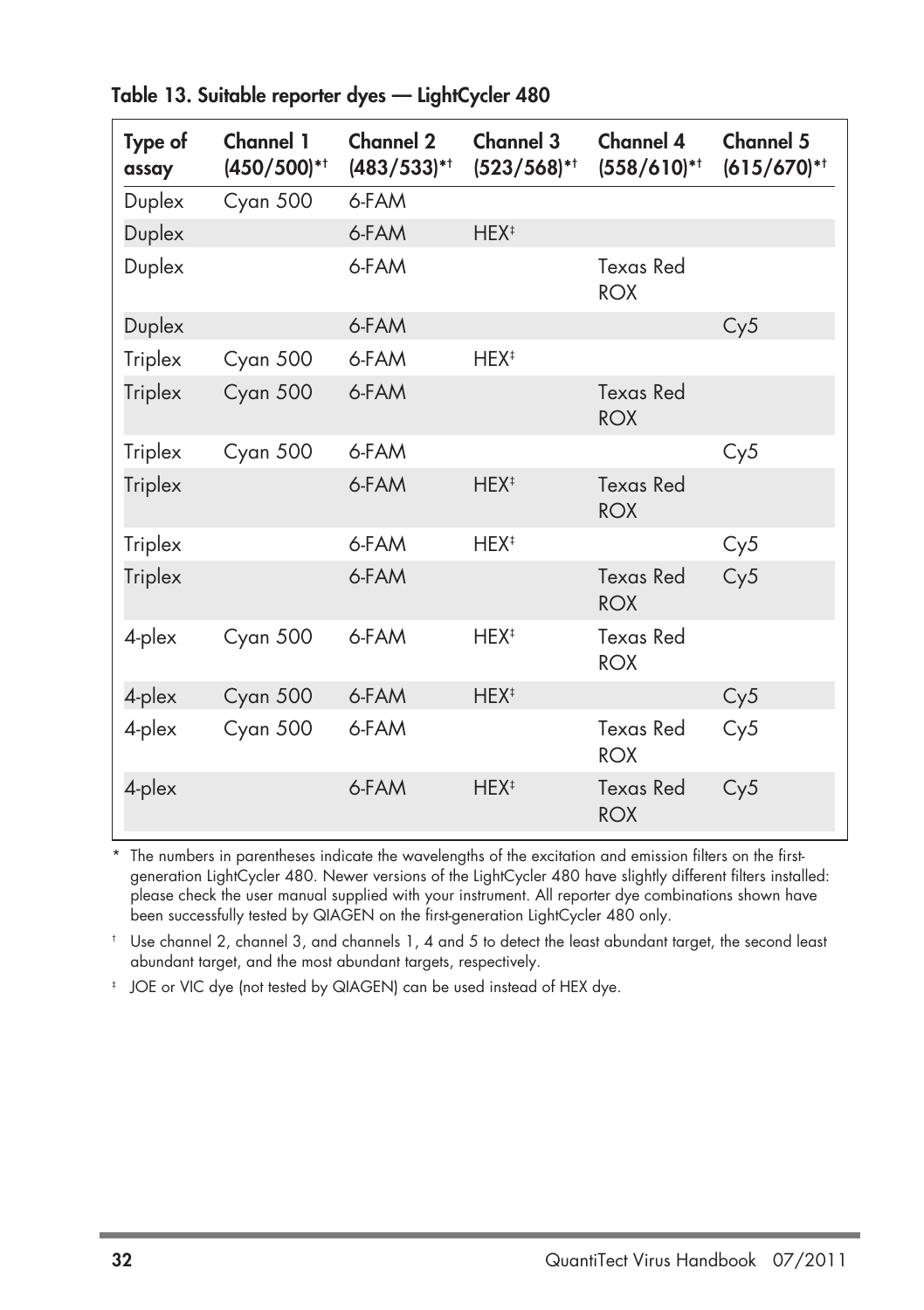### **Controls**

### **No template control (NTC)**

At least one NTC reaction should be included in each PCR run, containing all the components of the reaction except for the template. This enables detection of contamination in the reagents.

### **No RT control**

Depending on your sample type and the life cycle of the virus species detected, you may want to include a control in RT-PCR without reverse transcriptases. This enables testing for contaminating DNA, such as DNA from viral sequences integrated into the host genome. The control reaction contains all components including template RNA, except for 100x QuantiTect Virus RT Mix (which contains reverse transcriptases). Reverse transcription therefore cannot take place, and the only template available is contaminating DNA.

Alternatively, DNA in the sample can be removed by digestion with DNase\* before RT-PCR amplification.

### **Positive control**

In some cases, it may be necessary to perform a positive control reaction in the PCR run, containing a known concentration or copy number of template. Positive controls can be absolute standards or known positive samples.

Absolute standards include commercially available standards and in-lab standards, such as a plasmid containing cloned viral sequences or in vitro transcribed viral RNA. Absolute standards are used at a known copy number and provide quantitative information.

A positive sample is usually a substitute for an absolute standard and is used only to test for presence or absence of the target.

#### **Internal positive control**

An internal, positive control (detected with a second, differently labeled probe) can be used to test for the presence of PCR inhibitors. This control should be either DNA or RNA, depending on the viral nucleic acid being detected. Ensure that the internal positive control is used at a high enough copy number for accurate detection.

<sup>\*</sup> When working with chemicals, always wear a suitable lab coat, disposable gloves, and protective goggles. For more information, consult the appropriate material safety data sheets (MSDSs), available from the product supplier.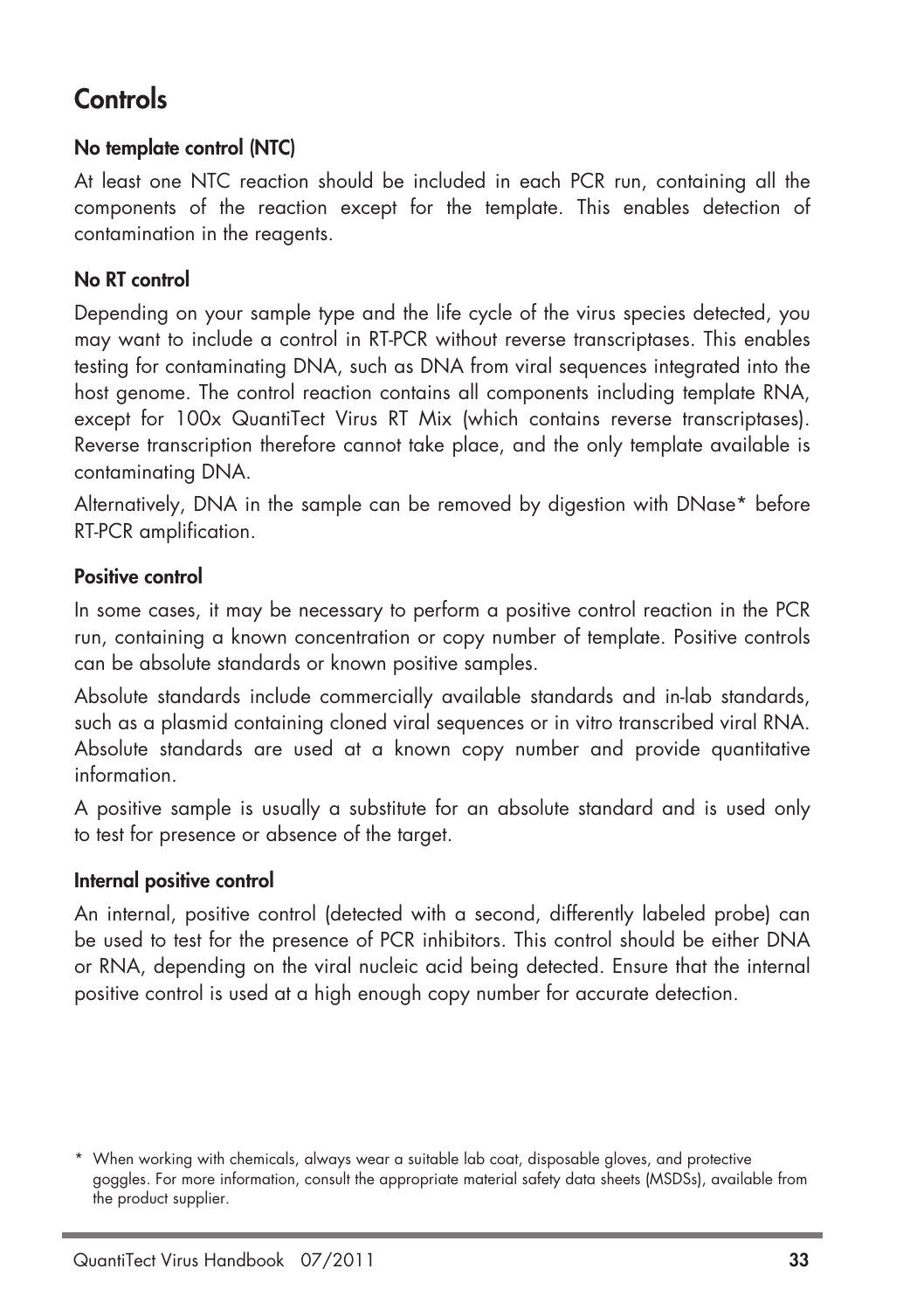## **Protocol 1: Singleplex or Duplex Analysis on Most Applied Biosystems Cyclers**

This protocol is optimized for use of the QuantiTect Virus Kit with TaqMan probes and real-time cyclers from Applied Biosystems **except Applied Biosystems 7500 Real-Time PCR Systems**. For further information, see "ROX passive reference dye", page 11.

### **Important points before starting**

- **Always start with the cycling conditions specified in this protocol.** The cycling is optimized for PCR products between 60 and 150 bp. For PCR products >150 bp, different cycling conditions may improve results. For details, see Appendix F, page 64.
- Use the primer concentrations specified in this protocol.
- We strongly recommend testing the performance of new primer–probe sets in individual assays before combining them in a multiplex assay.
- Read "Guidelines for effective multiplex assays", page 16. Check whether your real-time cycler is compatible with the chosen combination of reporter dyes.
- See the user manual for the real-time cycler for correct instrument setup for multiplex analysis (e.g., setting up detection of multiple dyes in the same well). Make sure to activate the detector for each reporter dye used. Depending on the instrument, it may also be necessary to perform a calibration procedure for each of the reporter dyes before they are used for the first time.
- If using an already established duplex assay, use the previously established primer and probe concentrations in combination with the cycling conditions specified in this protocol. It is not necessary to determine primer-limiting concentrations again.
- After reverse transcription, the PCR must start with an initial incubation step of **5 min at 95°C to activate HotStarTaq Plus DNA Polymerase.**
- **Optimal analysis settings are a prerequisite for accurate quantification data.** For data analysis, you should always readjust the analysis settings (i.e., baseline settings and threshold values) for analysis of every reporter dye channel in every run.

### **Things to do before starting**

For ease of use, we recommend preparing for each of your targets a 20x primer–probe mix containing target-specific primers and probe. See Appendix D (page 61). Alternatively, it may be preferable to prepare the reaction mix with separate primer and probe solutions. If you commonly set up reactions this way, see Appendix E (page 62).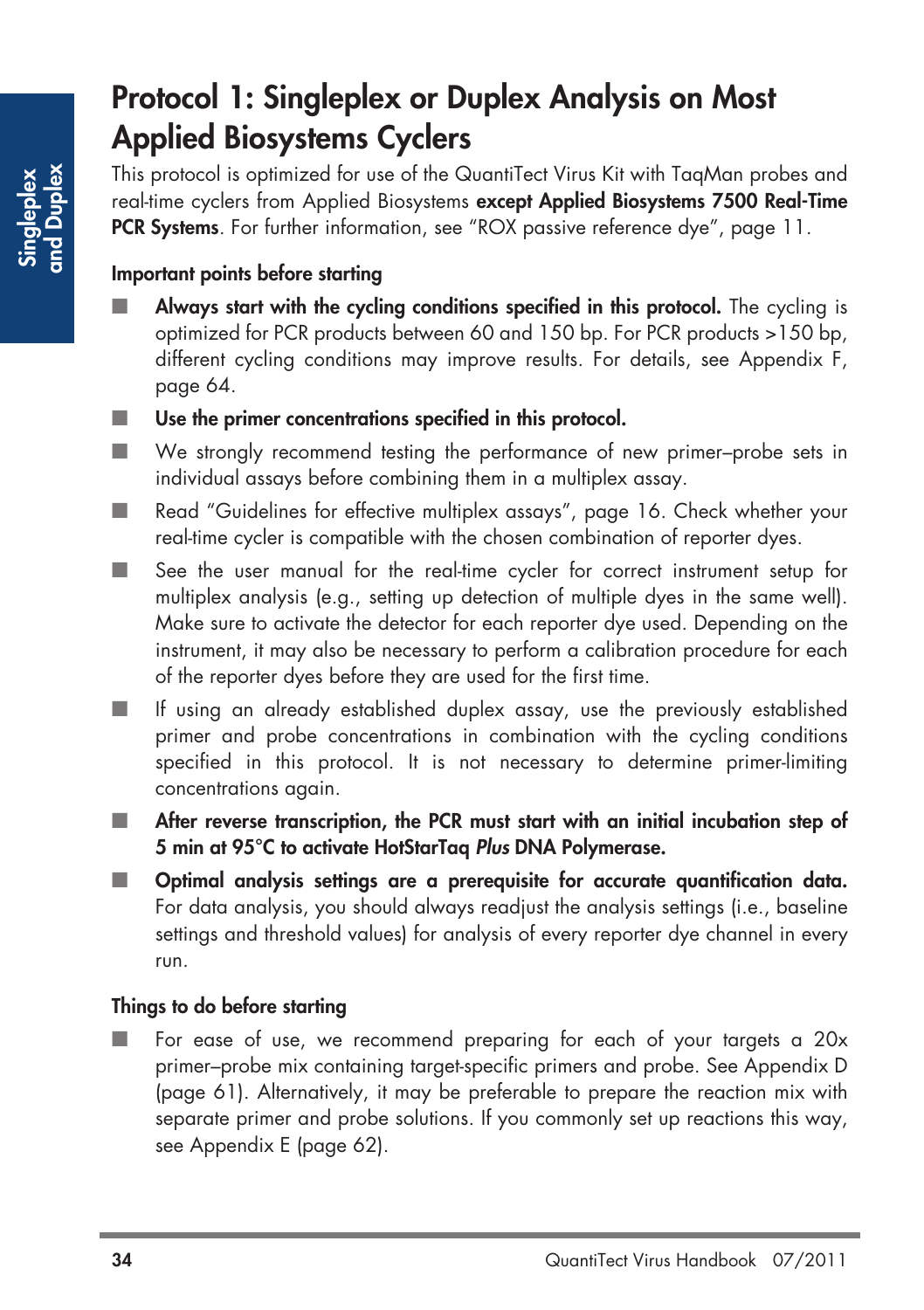### **Procedure**

**1. Thaw 5x QuantiTect Virus Master Mix, primer and probe solutions, RNase-free water, template nucleic acids (isolated viral nucleic acids), optional standards, and references. Mix the individual solutions.** 

Standards should be diluted in QuantiTect Nucleic Acid Dilution Buffer at an appropriate concentration to enable use of 5–10 µl per reaction.

**2. Prepare a reaction mix for the required number of reactions according to Table 14 (page 36). It is recommended to prepare a volume of reaction mix 10% greater than that required for the total number of reactions to be performed.** 

Typically, reaction setup can be done at room temperature (15–25°C). However, it is recommended to keep the reagents, samples, and controls on ice or in a cooling device.

**Note**: For RT-PCR, 100x QuantiTect Virus RT Mix should be taken from –15 to –30°C immediately before use, always kept on ice, and returned to –15 to –30°C immediately after use.

**3. Mix the reaction mix thoroughly, and dispense appropriate volumes into PCR tubes or the wells of a PCR plate.**

**Note**: Keep the tubes or plate on ice.

**4. Add template nucleic acids to the individual PCR tubes or wells, and mix thoroughly.**

**Note**: Ensure that the reaction mix and template are thoroughly mixed.

**5. Program the real-time cycler according to Table 15 (page 37).**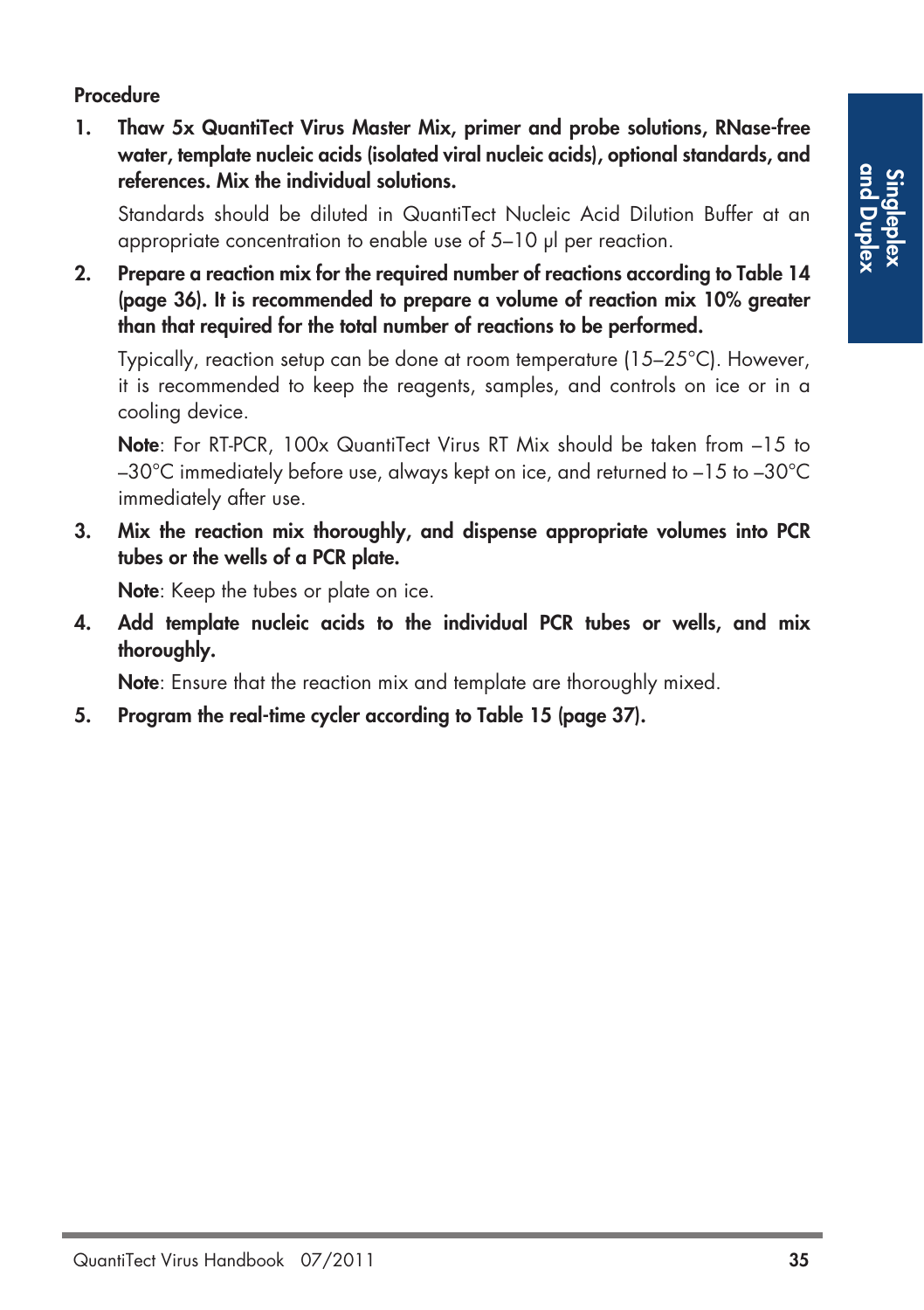#### **Table 14. Reaction setup**

| Component                                        | Volume*     | <b>Final concentration</b>                                                                                                 |
|--------------------------------------------------|-------------|----------------------------------------------------------------------------------------------------------------------------|
| 5x QuantiTect Virus Master Mix                   | $10 \mu$    | 1x                                                                                                                         |
| 20x primer-probe mix 1 <sup>t</sup>              | $2.5$ pl    | 0.4 $\mu$ M forward primer 1 <sup>#</sup><br>0.4 $\mu$ M reverse primer 1 <sup>#</sup><br>0.2 $\mu$ M probe 1 <sup>§</sup> |
| 20x primer-probe mix $2^{\dagger}$               | $2.5$ $\mu$ | 0.4 $\mu$ M forward primer 2 <sup>‡</sup><br>0.4 µM reverse primer $2^{\text{t}}$<br>0.2 $\mu$ M probe 2 <sup>§</sup>      |
| For RT-PCR only: 100x<br>QuantiTect Virus RT Mix | $0.5$ pl    | 1x                                                                                                                         |
| RNase-free water                                 | Variable    |                                                                                                                            |
| <b>Template DNA or RNA</b><br>(added at step 4)  | Variable    | Maximum up to 50% of<br>final reaction volume                                                                              |
| <b>Total reaction volume</b>                     | 50 pl*      |                                                                                                                            |

\* If your real-time cycler requires a final reaction volume other than 50 µl, adjust the amount of master mix and all other reaction components accordingly.

† For ease of use, we recommend preparing for each of your targets a 20x primer–probe mix containing target-specific primers and probe. See Appendix D (page 61).

<sup>#</sup> A final primer concentration of 0.4 µM is optimal. Before adapting primer concentration, verify the concentration of your primer solutions.

§ A final probe concentration of 0.2 µM gives satisfactory results in most cases. Depending on the synthesis quality and purification method used, the optimal concentration may be between 0.1 µM and 0.4 µM.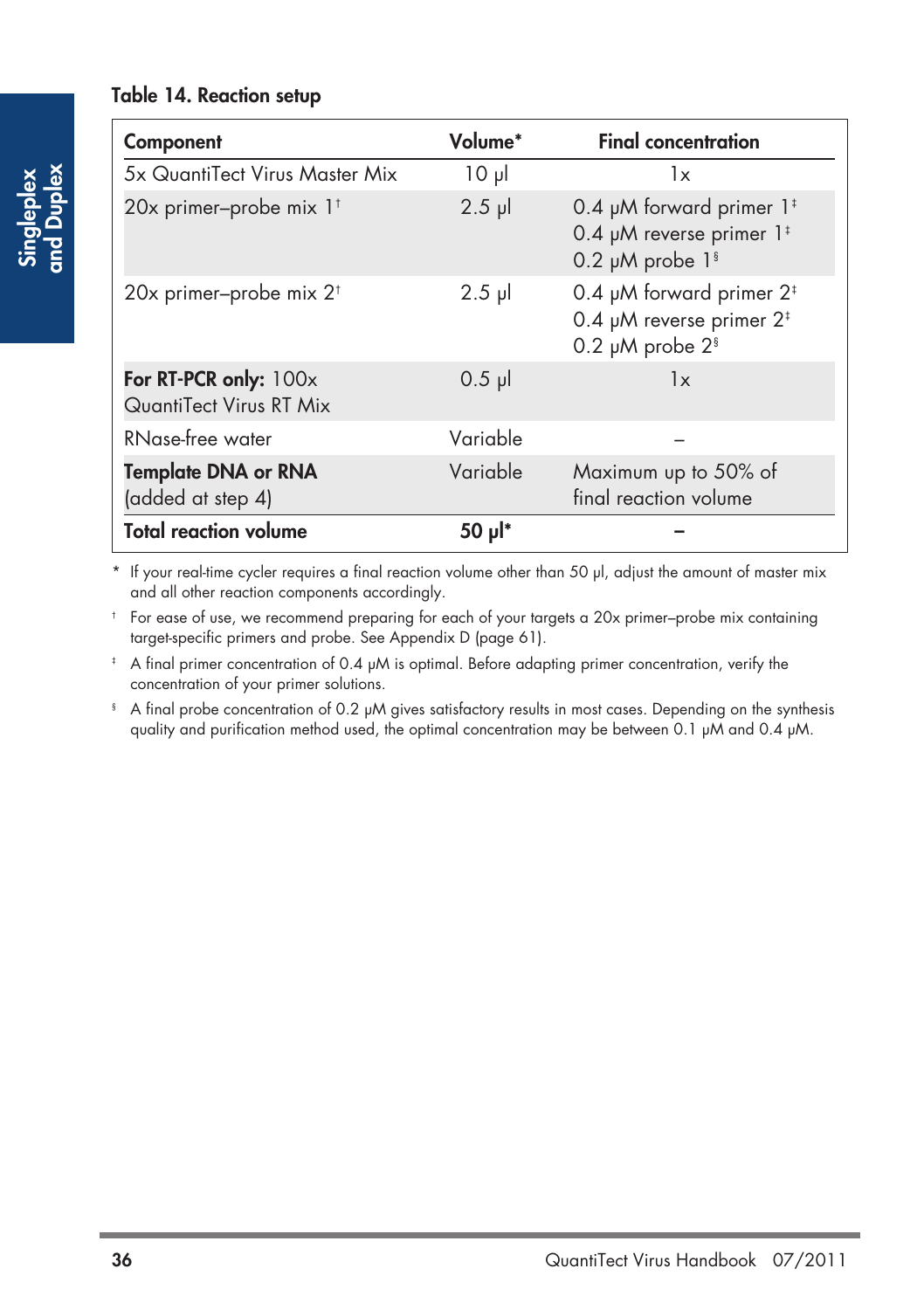| <b>Step</b>                                         | <b>Time</b>     | <b>Temperature</b> | <b>Additional comments</b>                                                                                                                                                                                                                                                |
|-----------------------------------------------------|-----------------|--------------------|---------------------------------------------------------------------------------------------------------------------------------------------------------------------------------------------------------------------------------------------------------------------------|
| For RT-PCR only:<br><b>Reverse</b><br>transcription | $20$ min        | $50^{\circ}$ C     | RNA is reverse transcribed<br>into cDNA. Omit this step if<br>you are analyzing DNA<br>targets.                                                                                                                                                                           |
| <b>Initial PCR</b><br>activation step               | $5 \text{ min}$ | $95^{\circ}$ C     | HotStarTag Plus DNA<br>Polymerase is activated by<br>this heating step.                                                                                                                                                                                                   |
| 2-step cycling:                                     |                 |                    | <b>Important: Optimal</b><br>performance is only<br>assured using these<br>cycling conditions.                                                                                                                                                                            |
| Denaturation                                        | 15 <sub>s</sub> | 95°C               |                                                                                                                                                                                                                                                                           |
| Annealing/extension                                 | 45 <sub>s</sub> | $60^{\circ}$ C     | Combined annealing/<br>extension step with<br>fluorescence data collection,<br>optimized for PCR products<br>up to 150 bp. For PCR<br>products >150 bp, different<br>cycling conditions may<br>improve results in some<br>cases. For details, see<br>Appendix F, page 64. |
| Number of cycles                                    | $40 - 50$       |                    | The number of cycles<br>depends on the amount of<br>template DNA or RNA.                                                                                                                                                                                                  |

### **Table 15. Cycling conditions**

- **6. Place the PCR tubes or plate in the real-time cycler, and start the PCR cycling program.**
- **7. Perform data analysis.**

Before performing data analysis, specify the analysis settings. For each probe, select the analysis settings (i.e., baseline settings and threshold values). Note that optimal analysis settings are a prerequisite for accurate quantification data.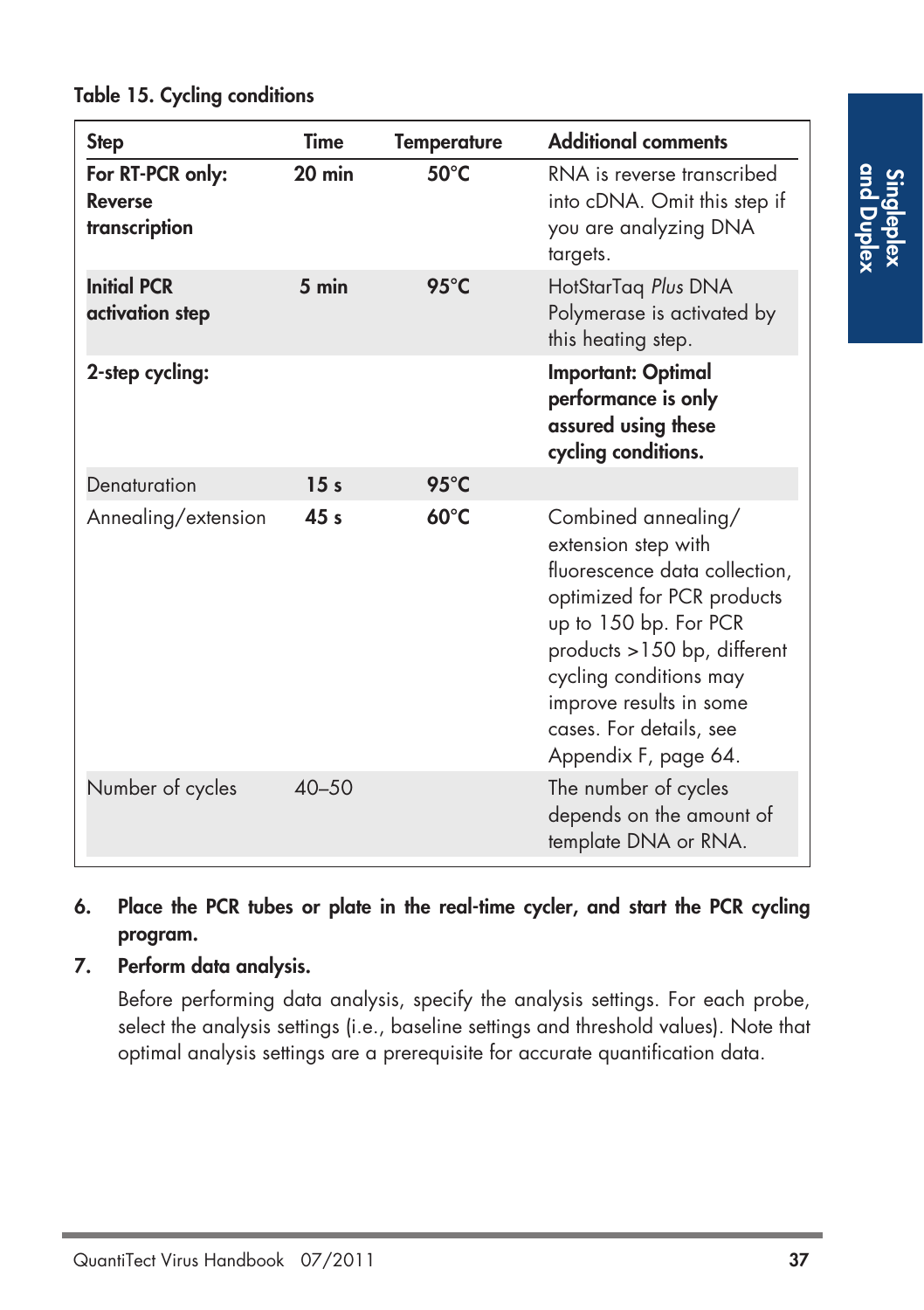## **Protocol 2: Triplex Analysis on Most Applied Biosystems Cyclers**

This protocol is optimized for use of the QuantiTect Virus Kit with TaqMan probes and real-time cyclers from Applied Biosystems **except Applied Biosystems 7500 Real-Time PCR Systems**. For further information, see "ROX passive reference dye", page 11.

#### **Important points before starting**

- Always start with the cycling conditions specified in this protocol. Please note that these cycling conditions differ from those described in the protocol for duplex assays (page 34). The cycling is optimized for PCR products between 60 and 150 bp. For PCR products >150 bp, different cycling conditions may improve results. For details, see Appendix F, page 64.
- Use the primer concentrations specified in this protocol. Please note that these primer concentrations differ from those described in the duplex assays protocol (page 34).
- We strongly recommend testing the performance of new primer–probe sets in individual assays before combining them in a multiplex assay.
- Read "Guidelines for effective multiplex assays", page 16. Check whether your real-time cycler is compatible with the chosen combination of reporter dyes.
- If using an already established multiplex assay, use the previously established primer and probe concentrations in combination with the cycling conditions specified in this protocol. It is not necessary to determine primer-limiting concentrations again.
- After reverse transcription, the PCR must start with an initial incubation step of **5 min at 95°C to activate HotStarTaq Plus DNA Polymerase.**
- **Optimal analysis settings are a prerequisite for accurate quantification data.** For data analysis, you should always readjust the analysis settings (i.e., baseline settings and threshold values) for analysis of every reporter dye channel in every run.

#### **Things to do before starting**

■ For ease of use, we recommend preparing for each of your targets a 20x primer–probe mix containing target-specific primers and probe. See Appendix D (page 61). Alternatively, it may be preferable to prepare the reaction mix with separate primer and probe solutions. If you commonly set up reactions this way, see Appendix E (page 62).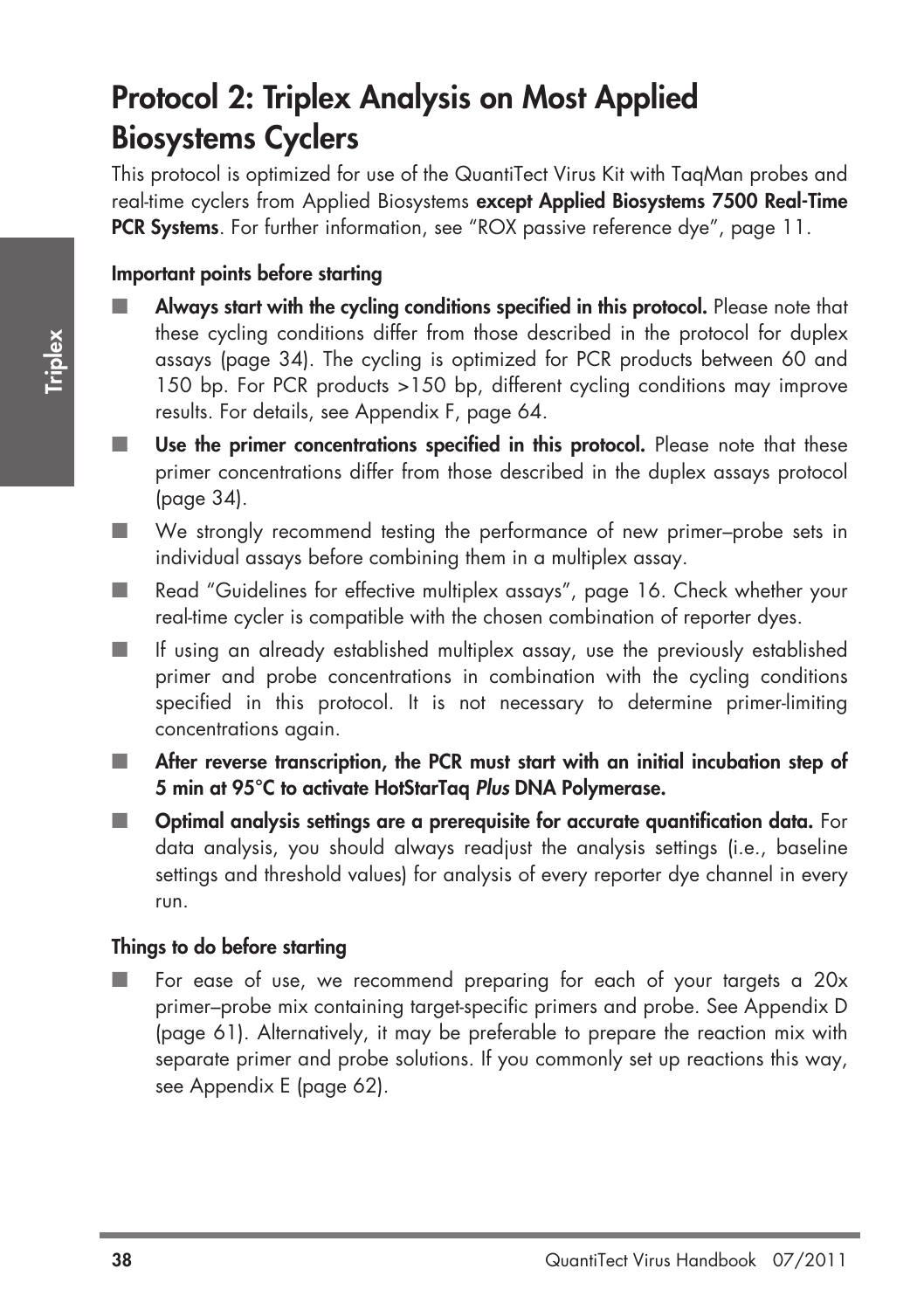#### **Procedure**

**1. Thaw 5x QuantiTect Virus Master Mix, primer and probe solutions, RNase-free water, template nucleic acids (isolated viral nucleic acids), optional standards, and references. Mix the individual solutions.**

Standards should be diluted in QuantiTect Nucleic Acid Dilution Buffer at an appropriate concentration to enable use of 5–10 µl per reaction.

**2. Prepare a reaction mix for the required number of reactions according to Table 16 (page 40). It is recommended to prepare a volume of reaction mix 10% greater than that required for the total number of reactions to be performed.**

Typically, reaction setup can be done at room temperature (15–25°C). However, it is recommended to keep the reagents, samples, and controls on ice or in a cooling device.

**Note**: For RT-PCR, 100x QuantiTect Virus RT Mix should be taken from –15 to –30°C immediately before use, always kept on ice, and returned to –15 to –30°C immediately after use.

**3. Mix the reaction mix thoroughly, and dispense appropriate volumes into PCR tubes or the wells of a PCR plate.**

**Note**: Keep the tubes or plate on ice.

**4. Add template nucleic acids to the individual PCR tubes or wells, and mix thoroughly.**

**Note**: Ensure that the reaction mix and template are thoroughly mixed.

**5. Program the real-time cycler according to Table 17 (page 41).**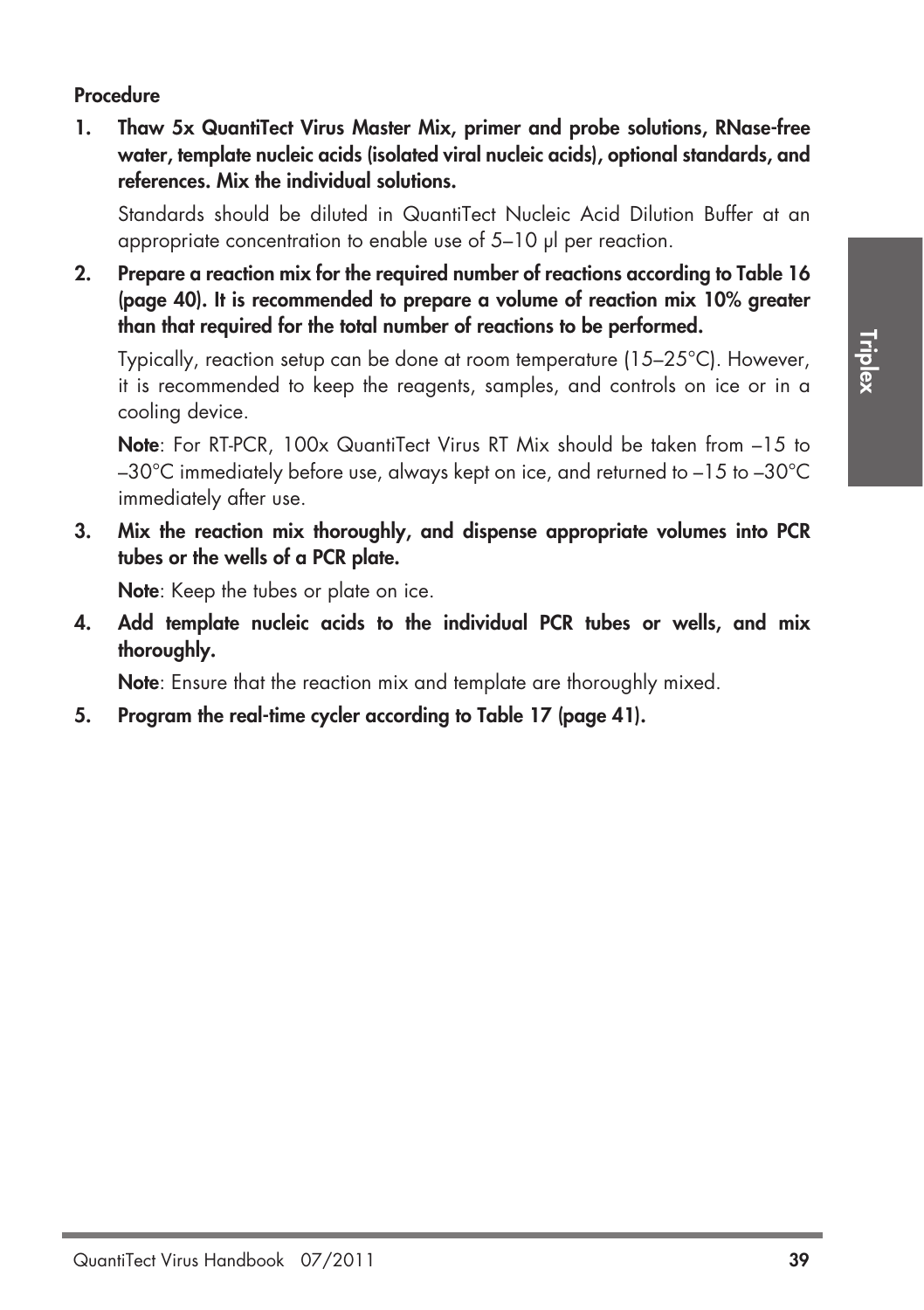#### **Table 16. Reaction setup**

| Component                                        | Volume*  | <b>Final concentration</b>                                                                                               |
|--------------------------------------------------|----------|--------------------------------------------------------------------------------------------------------------------------|
| 5x QuantiTect Virus Master Mix                   | $10 \mu$ | 1x                                                                                                                       |
| 20x primer-probe mix 1 <sup>t</sup>              | $2.5$ pl | 0.2 µM forward primer 1 <sup>#</sup><br>0.2 µM reverse primer $1^{\frac{1}{2}}$<br>0.2 $\mu$ M probe 1 <sup>§</sup>      |
| 20x primer-probe mix 2 <sup>t</sup>              | $2.5$ pl | 0.2 $\mu$ M forward primer 2 <sup>‡</sup><br>0.2 µM reverse primer $2^{\frac{1}{2}}$<br>0.2 $\mu$ M probe 2 <sup>§</sup> |
| 20x primer-probe mix 3 <sup>t</sup>              | $2.5$ pl | 0.2 µM forward primer $3‡$<br>0.2 µM reverse primer $3^{\text{+}}$<br>0.2 $\mu$ M probe $3§$                             |
| For RT-PCR only: 100x<br>QuantiTect Virus RT Mix | $0.5$ pl | 1x                                                                                                                       |
| RNase-free water                                 | Variable |                                                                                                                          |
| <b>Template DNA or RNA</b><br>(added at step 4)  | Variable | Maximum up to 50% of<br>final reaction volume                                                                            |
| <b>Total reaction volume</b>                     | 50 pl*   |                                                                                                                          |

\* If your real-time cycler requires a final reaction volume other than 50 µl, adjust the amount of master mix and all other reaction components accordingly.

† For ease of use, we recommend preparing for each of your targets a 20x primer–probe mix containing target-specific primers and probe. See Appendix D (page 61).

‡ A final primer concentration of 0.2 µM is optimal. Before adapting primer concentration, check the concentration of your primer solutions. In some cases, other primer concentrations between 0.1 µM and 0.3 µM may improve performance.

§ A final probe concentration of 0.2 µM gives satisfactory results in most cases. Depending on the synthesis quality and purification method used, the optimal concentration may be between 0.1 µM and 0.4 µM.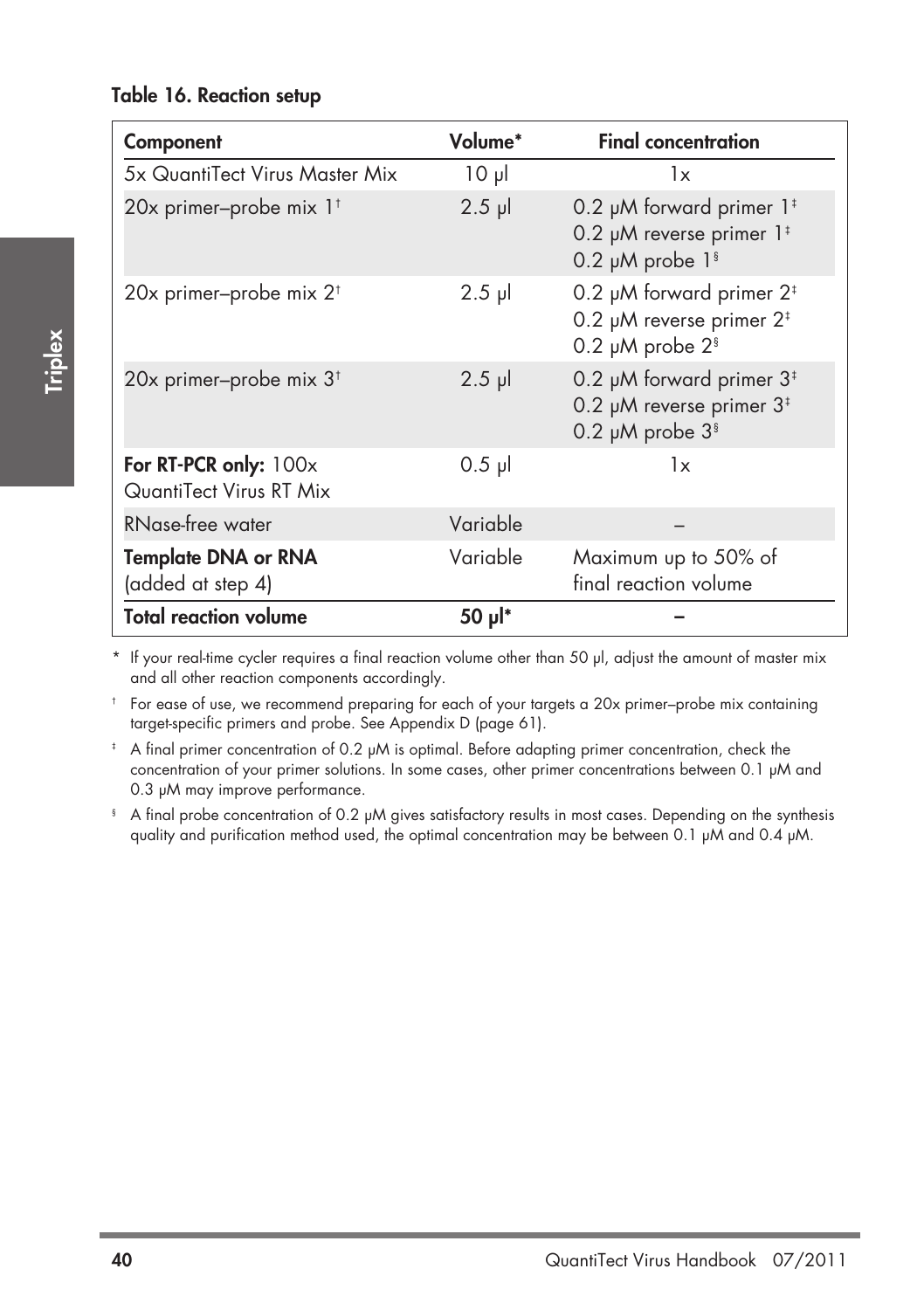| <b>Step</b>                                         | <b>Time</b>     | <b>Temperature</b> | <b>Additional comments</b>                                                                                                                                                                                                                                                |
|-----------------------------------------------------|-----------------|--------------------|---------------------------------------------------------------------------------------------------------------------------------------------------------------------------------------------------------------------------------------------------------------------------|
| For RT-PCR only:<br><b>Reverse</b><br>transcription | $20$ min        | $50^{\circ}$ C     | RNA is reverse transcribed<br>into cDNA. Omit this step if<br>you are analyzing DNA<br>targets.                                                                                                                                                                           |
| <b>Initial PCR</b><br>activation step               | $5 \text{ min}$ | $95^{\circ}$ C     | HotStarTaq Plus DNA<br>Polymerase is activated by<br>this heating step.                                                                                                                                                                                                   |
| 2-step cycling:                                     |                 |                    | <b>Important: Optimal</b><br>performance is only<br>assured using these<br>cycling conditions.                                                                                                                                                                            |
| Denaturation                                        | 15 <sub>s</sub> | $95^{\circ}$ C     |                                                                                                                                                                                                                                                                           |
| Annealing/extension                                 | 75 s            | $60^{\circ}$ C     | Combined annealing/<br>extension step with<br>fluorescence data collection,<br>optimized for PCR products<br>up to 150 bp. For PCR<br>products >150 bp, different<br>cycling conditions may<br>improve results in some<br>cases. For details, see<br>Appendix F, page 64. |
| Number of cycles                                    | $40 - 50$       |                    | The number of cycles<br>depends on the amount of<br>template DNA or RNA.                                                                                                                                                                                                  |

**Table 17. Cycling conditions**

- **6. Place the PCR tubes or plate in the real-time cycler, and start the PCR cycling program.**
- **7. Perform data analysis.**

Before performing data analysis, specify the analysis settings. For each probe, select the analysis settings (i.e., baseline settings and threshold values). Note that optimal analysis settings are a prerequisite for accurate quantification data.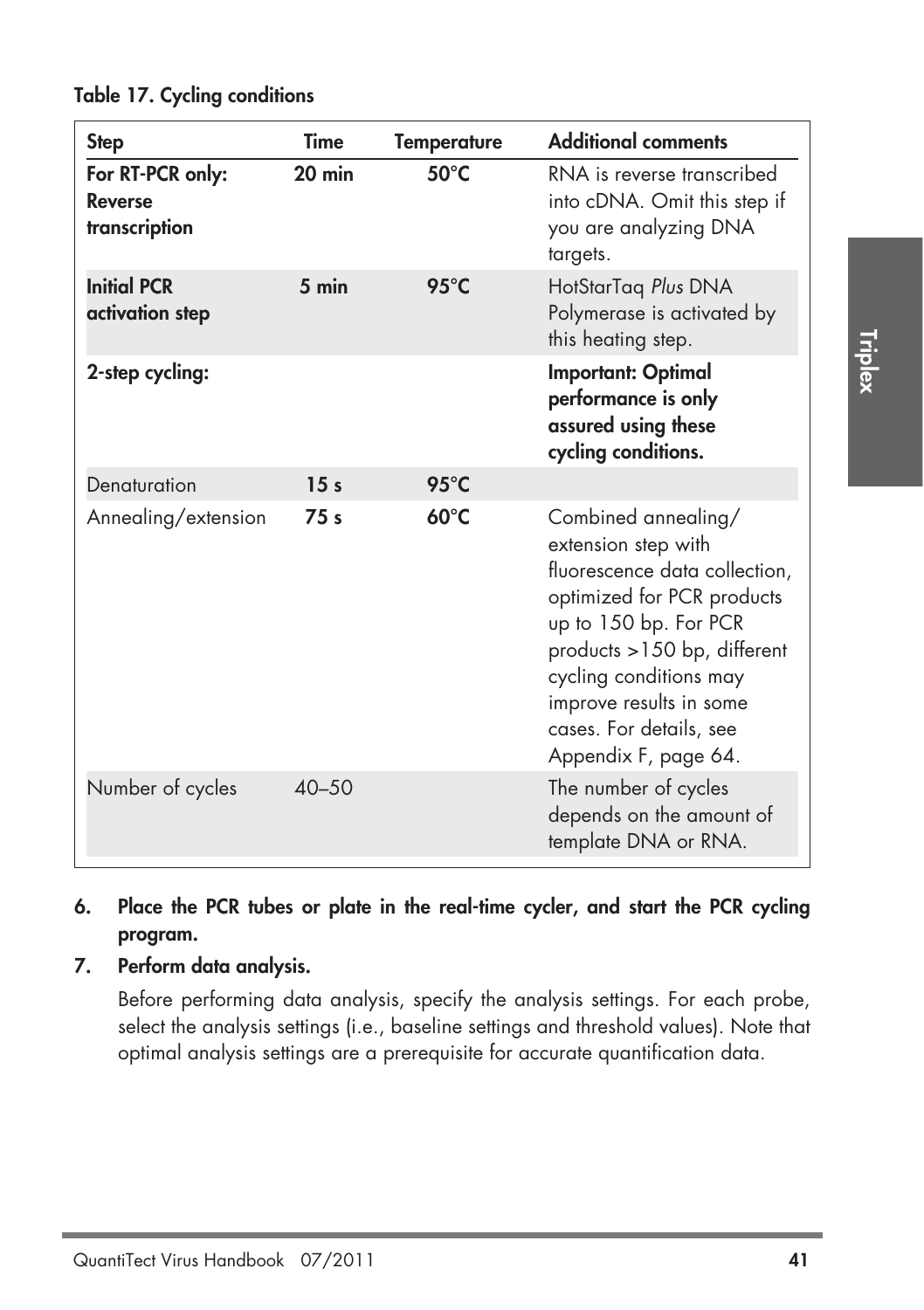### **Protocol 3: Singleplex or Duplex Analysis on the Applied Biosystems 7500 and Other Cyclers**

This protocol is optimized for use of the QuantiTect Virus +ROX Vial Kit with TaqMan probes on Applied Biosystems 7500 Real-Time PCR Systems, Rotor-Gene cyclers, and instruments from Bio-Rad, Cepheid, Roche, and Agilent. For further information, see "ROX passive reference dye", page 11.

#### **Important points before starting**

- **Always start with the cycling conditions specified in this protocol.** The cycling is optimized for PCR products between 60 and 150 bp. For PCR products >150 bp, different cycling conditions may improve results. For details, see Appendix F, page 64.
- Use the primer concentrations specified in this protocol.
- We strongly recommend testing the performance of new primer–probe sets in individual assays before combining them in a multiplex assay.
- Read "Guidelines for effective multiplex assays", page 16. Check whether your real-time cycler is compatible with the chosen combination of reporter dyes.
- If using an already established duplex assay, use the previously established primer and probe concentrations in combination with the cycling conditions specified in this protocol. It is not necessary to determine primer-limiting concentrations again.
- After reverse transcription, the PCR must start with an initial incubation step of **5 min at 95°C to activate HotStarTaq Plus DNA Polymerase.**
- **Optimal analysis settings are a prerequisite for accurate quantification data.** For data analysis, you should always readjust the analysis settings (i.e., baseline settings and threshold values) for analysis of every reporter dye channel in every run.

#### **Things to do before starting**

■ For ease of use, we recommend preparing for each of your targets a 20x primer–probe mix containing target-specific primers and probe. See Appendix D (page 61). Alternatively, it may be preferable to prepare the reaction mix with separate primer and probe solutions. If you commonly set up reactions this way, see Appendix E (page 62).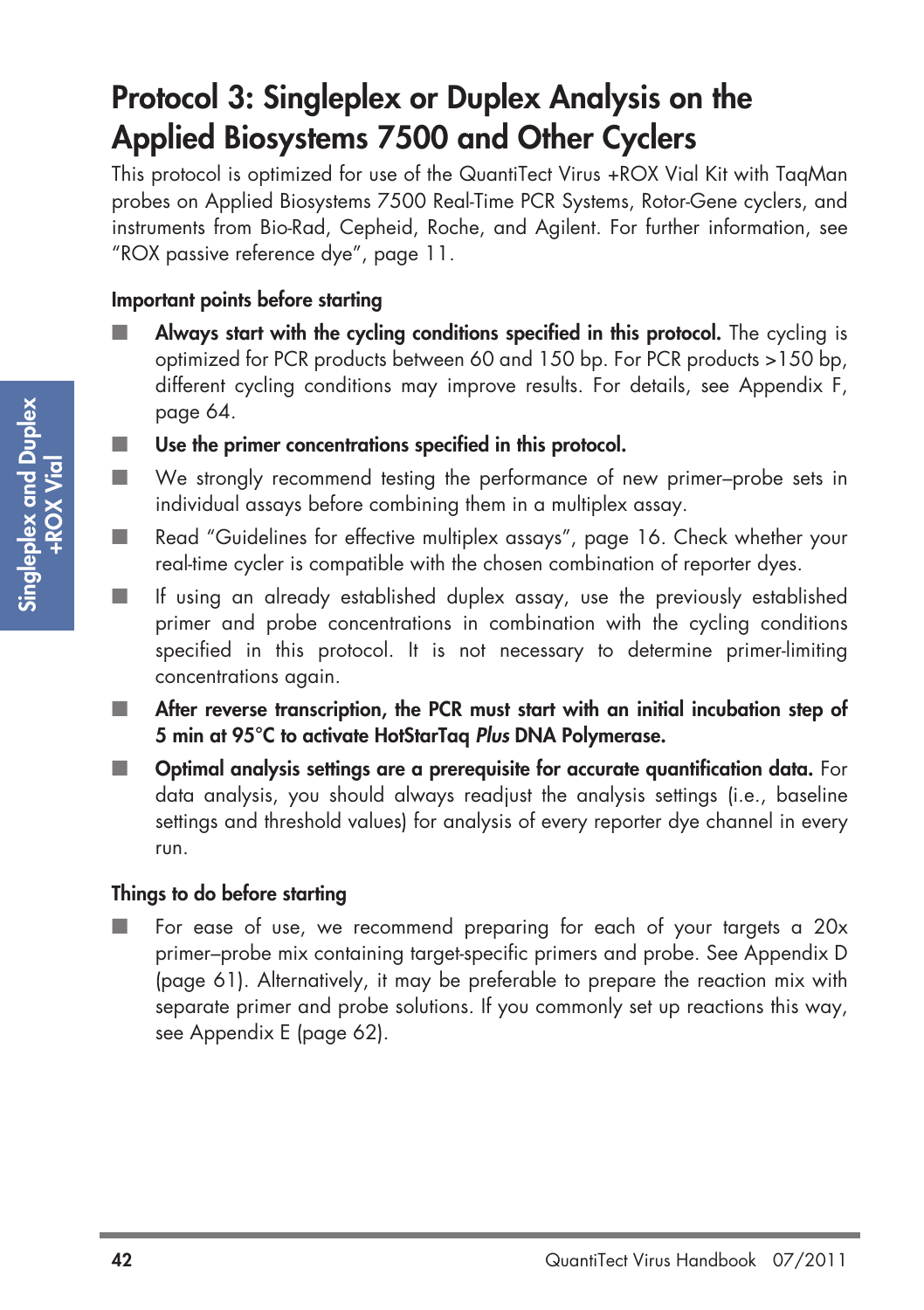#### **Procedure**

**1. Thaw 5x QuantiTect Virus NR Master Mix, 50x ROX Dye Solution, primer and probe solutions, RNase-free water, template nucleic acids (isolated viral nucleic acids), optional standards, and references. Mix the individual solutions.** 

Standards should be diluted in QuantiTect Nucleic Acid Dilution Buffer at an appropriate concentration to enable use of 5–10 µl per reaction.

**2. Prepare a reaction mix for the required number of reactions according to Table 18 (page 44). It is recommended to prepare a volume of reaction mix 10% greater than that required for the total number of reactions to be performed.**

Typically, reaction setup can be done at room temperature (15–25°C). However, it is recommended to keep the reagents, samples, and controls on ice or in a cooling device.

**Note**: For RT-PCR, 100x QuantiTect Virus RT Mix should be taken from –15 to –30°C immediately before use, always kept on ice, and returned to –15 to –30°C immediately after use.

**3. Mix the reaction mix thoroughly, and dispense appropriate volumes into PCR tubes or the wells of a PCR plate.**

**Note**: Keep the tubes or plate on ice.

**4. Add template nucleic acids to the individual PCR tubes or wells, and mix thoroughly.**

**Note**: Ensure that the reaction mix and template are thoroughly mixed.

**5. Program the real-time cycler according to Table 19 (page 45).**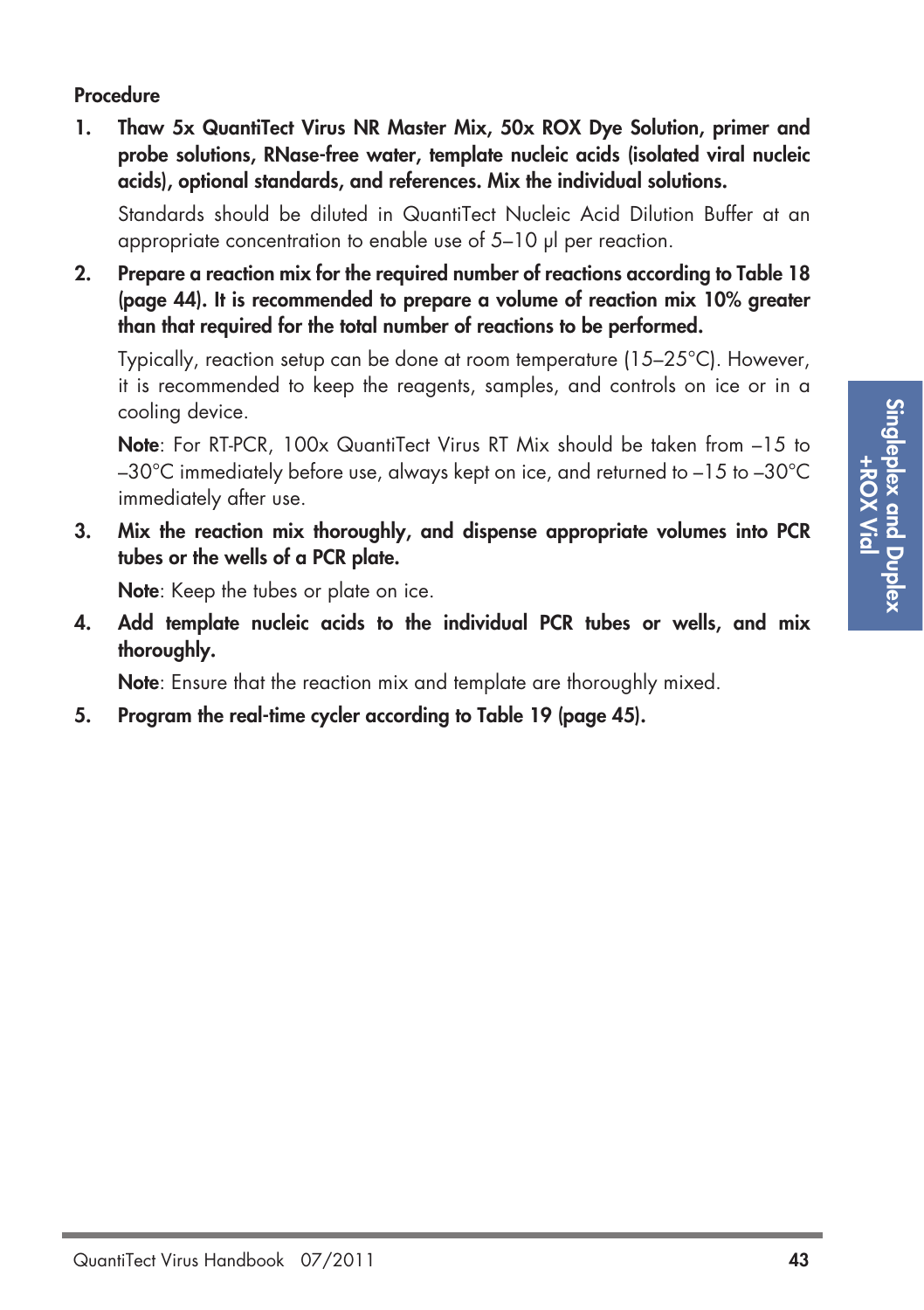#### **Table 18. Reaction setup**

| Volume/reaction                                  |                         |                        |                                                                                                         |
|--------------------------------------------------|-------------------------|------------------------|---------------------------------------------------------------------------------------------------------|
| Component                                        | $50$ $\mu$ <sup>*</sup> | $20 \mu$ <sup>*†</sup> | <b>Final concentration</b>                                                                              |
| 5x QuantiTect Virus NR<br>Master Mix             | $10 \mu$                | 4 μl                   | 1x                                                                                                      |
| 50x ROX Dye Solution <sup>‡</sup>                | $1 \mu$                 | $0.4$ pl               | 1x                                                                                                      |
| 20x primer-probe mix 1 <sup>§</sup>              | $2.5$ pl                | $1 \mu$                | 0.4 µM forward primer 11<br>0.4 µM reverse primer 11<br>0.2 $\mu$ M probe $1**$                         |
| 20x primer-probe mix 2 <sup>§</sup>              | $2.5$ $\mu$             | 1 µl                   | 0.4 µM forward primer 2 <sup>1</sup><br>0.4 µM reverse primer 2 <sup>1</sup><br>0.2 $\mu$ M probe $2**$ |
| For RT-PCR only: 100x<br>QuantiTect Virus RT Mix | $0.5$ pl                | $0.2$ pl               | 1x                                                                                                      |
| RNase-free water                                 | Variable                | Variable               |                                                                                                         |
| <b>Template DNA or RNA</b><br>(added at step 4)  | Variable                | Variable               | Maximum up to 50% of final<br>reaction volume                                                           |
| <b>Total reaction volume</b>                     | 50 pl*                  | $20 \mu$ <sup>*†</sup> |                                                                                                         |

\* If your real-time cycler requires a final reaction volume other than 50 µl or 20 µl, adjust the amount of master mix and all other reaction components accordingly.

† Refers to the Applied Biosystems 7500 Fast Real-Time PCR System.

‡ For real-time cyclers that do not require ROX dye, add RNase-free water instead.

§ For ease of use, we recommend preparing for each of your targets a 20x primer–probe mix containing target-specific primers and probe. See Appendix D (page 61).

¶ A final primer concentration of 0.4 µM is optimal. Before adapting primer concentration, verify the concentration of your primer solutions.

\*\*A final probe concentration of 0.2 µM gives satisfactory results in most cases. Depending on the synthesis quality and purification method used, the optimal concentration may be between 0.1 µM and 0.4 µM.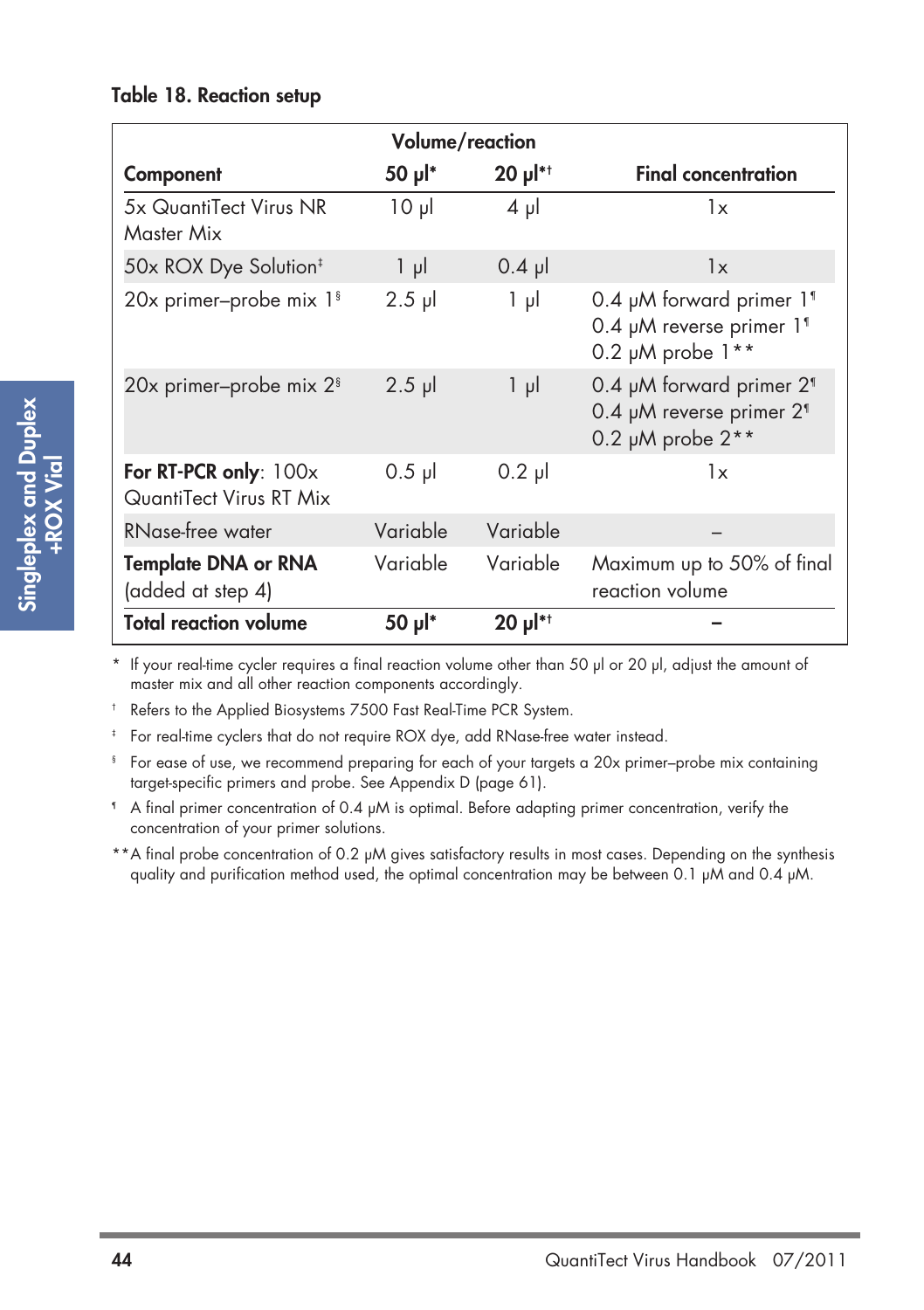| <b>Step</b>                                         | <b>Time</b>     | <b>Temperature</b> | <b>Additional comments</b>                                                                                                                                                                                                                                                |
|-----------------------------------------------------|-----------------|--------------------|---------------------------------------------------------------------------------------------------------------------------------------------------------------------------------------------------------------------------------------------------------------------------|
| For RT-PCR only:<br><b>Reverse</b><br>transcription | $20$ min        | $50^{\circ}$ C     | RNA is reverse transcribed<br>into cDNA. Omit this step if<br>you are analyzing DNA<br>targets.                                                                                                                                                                           |
| <b>Initial PCR</b><br>activation step               | $5 \text{ min}$ | $95^{\circ}$ C     | HotStarTaq Plus DNA<br>Polymerase is activated by<br>this heating step.                                                                                                                                                                                                   |
| 2-step cycling:                                     |                 |                    | <b>Important: Optimal</b><br>performance is only<br>assured using these<br>cycling conditions.                                                                                                                                                                            |
| Denaturation                                        | 15 <sub>s</sub> | $95^{\circ}$ C     |                                                                                                                                                                                                                                                                           |
| Annealing/extension                                 | 45 <sub>s</sub> | $60^{\circ}$ C     | Combined annealing/<br>extension step with<br>fluorescence data collection,<br>optimized for PCR products<br>up to 150 bp. For PCR<br>products >150 bp, different<br>cycling conditions may<br>improve results in some<br>cases. For details, see<br>Appendix F, page 64. |
| Number of cycles                                    | $40 - 50$       |                    | The number of cycles<br>depends on the amount of<br>template RNA.                                                                                                                                                                                                         |

**Table 19. Cycling conditions**

- **6. Place the PCR tubes or plate in the real-time cycler, and start the PCR cycling program.**
- **7. Perform data analysis.**

Before performing data analysis, specify the analysis settings. For each probe, select the analysis settings (i.e., baseline settings and threshold values). Note that optimal analysis settings are a prerequisite for accurate quantification data.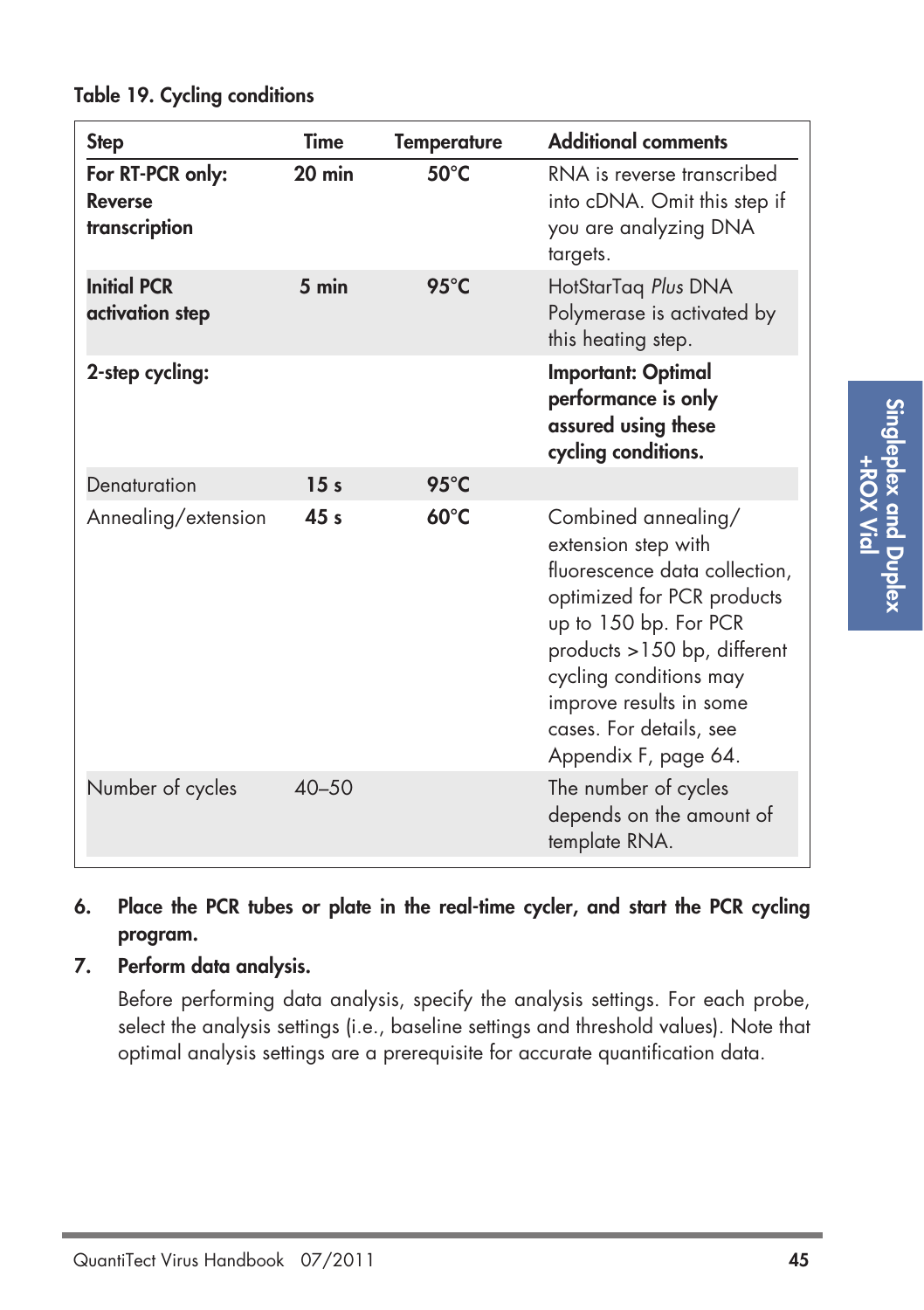## **Protocol 4: Triplex or 4-plex Analysis on the Applied Biosystems 7500 and Other Cyclers**

This protocol is optimized for use of the QuantiTect Virus +ROX Vial Kit with TaqMan probes on Applied Biosystems 7500 Real-Time PCR Systems, Rotor-Gene cyclers, and instruments from Bio-Rad, Cepheid, Roche, and Agilent. For further information, see "ROX passive reference dye", page 11.

#### **Important points before starting**

- Always start with the cycling conditions specified in this protocol. Please note that these cycling conditions differ from those described in the protocol for duplex assays (page 42). The cycling is optimized for PCR products between 60 and 150 bp. For PCR products >150 bp, different cycling conditions may improve results. For details, see Appendix F, page 64.
- Use the primer concentrations specified in this protocol. Please note that these primer concentrations differ from those described in the protocol for duplex assays (page 42).
- We strongly recommend testing the performance of new primer–probe sets in individual assays before combining them in a multiplex assay.
- Read "Guidelines for effective multiplex assays", page 16. Check whether your real-time cycler is compatible with the chosen combination of reporter dyes.
- If using an already established multiplex assay, use the previously established primer and probe concentrations in combination with the cycling conditions specified in this protocol. It is not necessary to determine primer-limiting concentrations again.
- After reverse transcription, the PCR must start with an initial incubation step of **5 min at 95°C to activate HotStarTaq Plus DNA Polymerase.**
- **Optimal analysis settings are a prerequisite for accurate quantification data.** For data analysis, you should always readjust the analysis settings (i.e., baseline settings and threshold values) for analysis of every reporter dye channel in every run.

#### **Things to do before starting**

■ For ease of use, we recommend preparing for each of your targets a 20x primer–probe mix containing target-specific primers and probe. See Appendix D (page 61). Alternatively, it may be preferable to prepare the reaction mix with separate primer and probe solutions. If you commonly set up reactions this way, see Appendix E (page 62).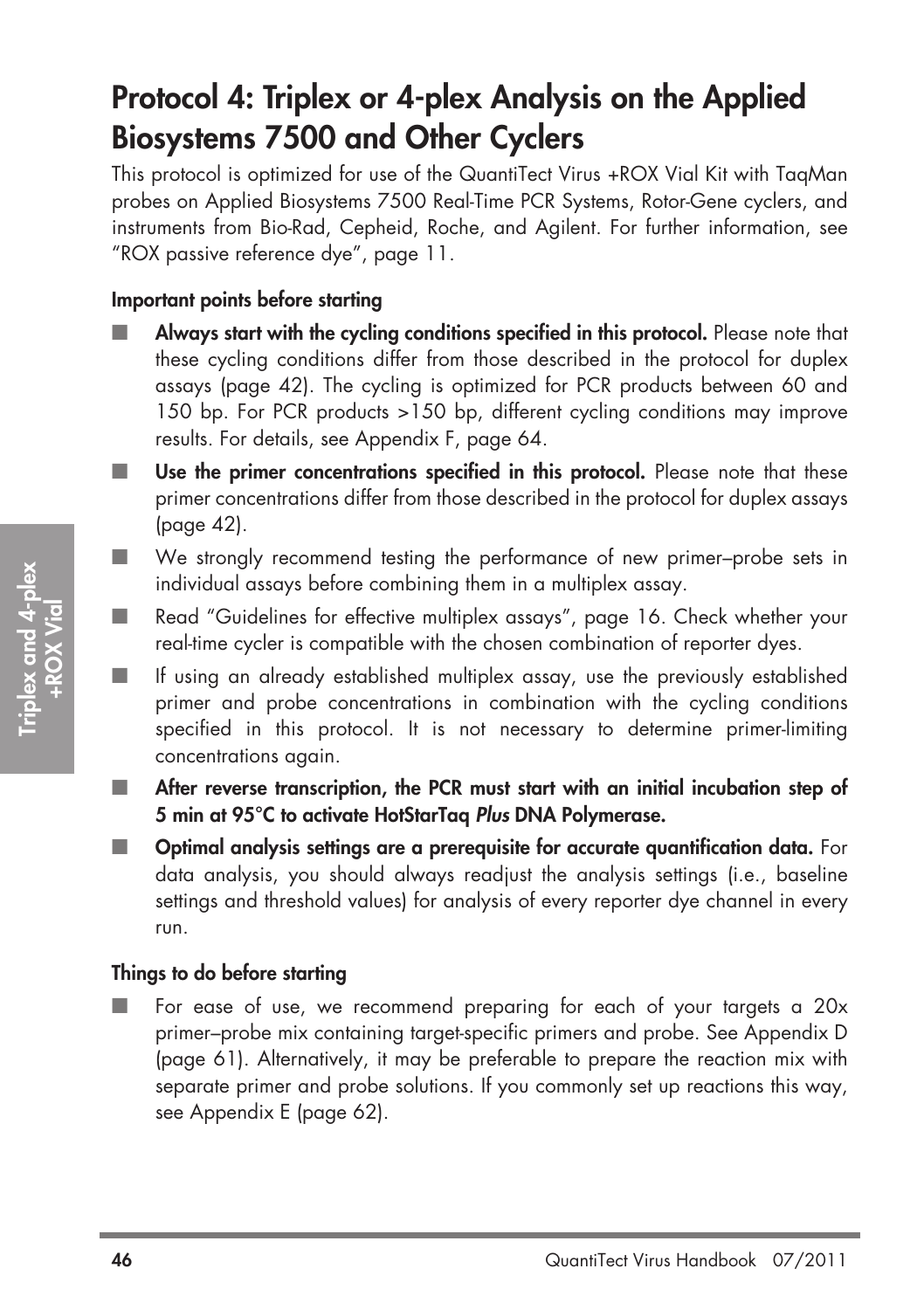#### **Procedure**

**1. Thaw 5x QuantiTect Virus NR Master Mix, primer and probe solutions, RNase-free water, template nucleic acids (isolated viral nucleic acids), optional standards, and references. Mix the individual solutions.**

Standards should be diluted in QuantiTect Nucleic Acid Dilution Buffer at an appropriate concentration to enable use of 5–10 µl per reaction.

**2. Prepare a reaction mix for the required number of reactions according to Table 20 (page 48). It is recommended to prepare a volume of reaction mix 10% greater than that required for the total number of reactions to be performed.**

Typically, reaction setup can be done at room temperature (15–25°C). However, it is recommended to keep the reagents, samples, and controls on ice or in a cooling device.

**Note**: For RT-PCR, 100x QuantiTect Virus RT Mix should be taken from –15 to –30°C immediately before use, always kept on ice, and returned to –15 to –30°C immediately after use.

**3. Mix the reaction mix thoroughly, and dispense appropriate volumes into PCR tubes or the wells of a PCR plate.**

**Note**: Keep the tubes or plate on ice.

**4. Add template nucleic acids to the individual PCR tubes or wells, and mix thoroughly.**

**Note**: Ensure that the reaction mix and template are thoroughly mixed.

**5. Program the real-time cycler according to Table 21 (page 49).**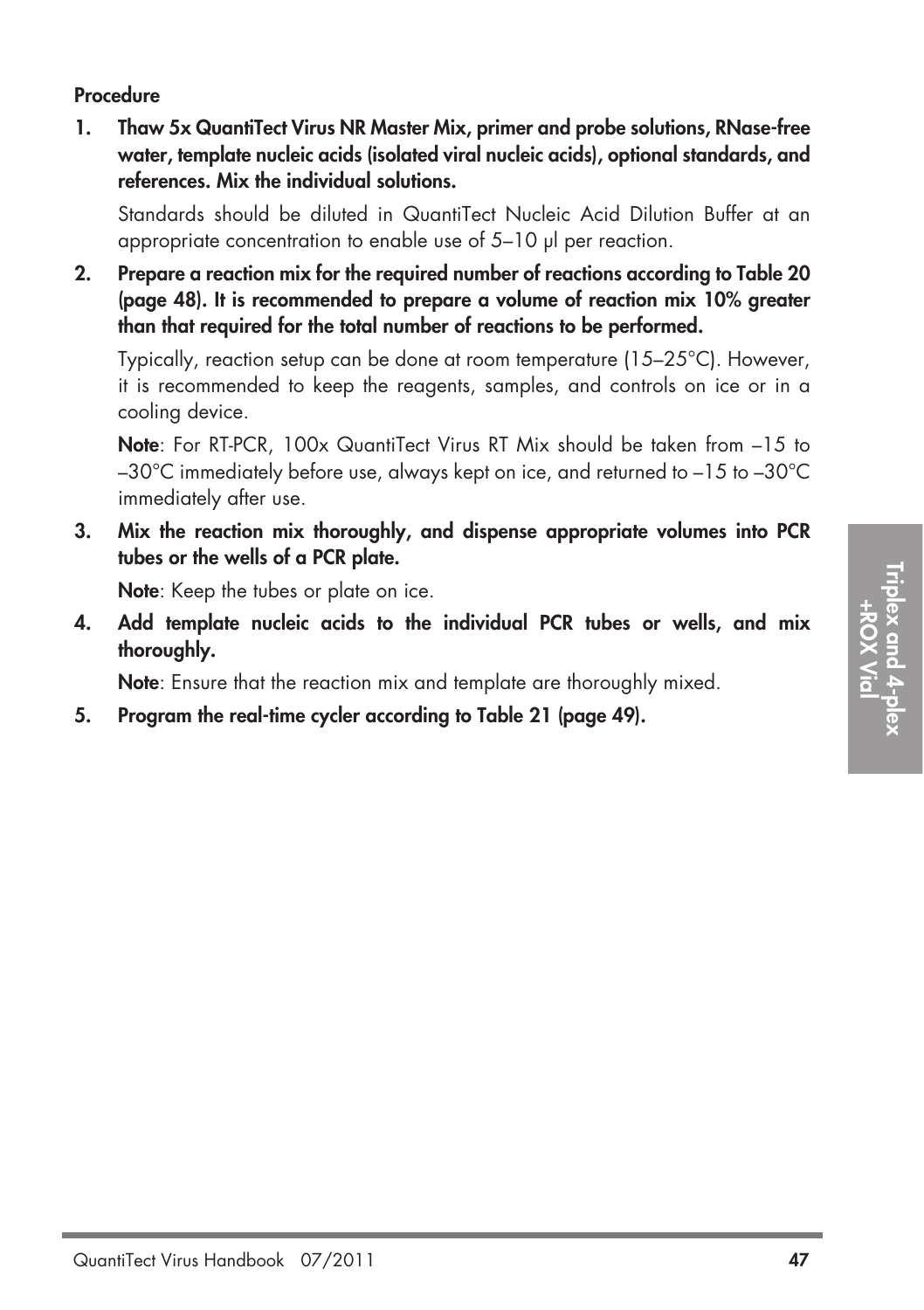#### **Table 20. Reaction setup**

|                                                                | Volume/reaction |          |                                                                                                         |
|----------------------------------------------------------------|-----------------|----------|---------------------------------------------------------------------------------------------------------|
| Component                                                      | 50 µl*          | 20 µl*†  | <b>Final concentration</b>                                                                              |
| 5x QuantiTect Virus NR<br>Master Mix                           | $10 \mu$        | $4 \mu$  | 1x                                                                                                      |
| 50x ROX Dye Solution <sup>‡</sup>                              | $1 \mu$         | $0.4$ pl | 1x                                                                                                      |
| 20x primer-probe mix 1 <sup>§</sup>                            | $2.5$ pl        | $1 \mu$  | 0.2 µM forward primer 11<br>0.2 µM reverse primer 11<br>$0.2 \mu M$ probe $1**$                         |
| 20x primer-probe mix 2 <sup>§</sup>                            | $2.5$ $\mu$     | $1 \mu$  | 0.2 µM forward primer 2 <sup>1</sup><br>0.2 µM reverse primer 2 <sup>1</sup><br>0.2 $\mu$ M probe $2**$ |
| 20x primer-probe mix 3 <sup>§</sup>                            | $2.5$ pl        | $1 \mu$  | 0.2 µM forward primer 3 <sup>1</sup><br>0.2 µM reverse primer 3 <sup>1</sup><br>0.2 $\mu$ M probe $3**$ |
| For 4-plex assays only:<br>20x primer-probe mix 4 <sup>§</sup> | $2.5$ pl        | $1 \mu$  | 0.2 µM forward primer 4 <sup>1</sup><br>0.2 µM reverse primer 4 <sup>1</sup><br>0.2 µM probe 4**        |
| For RT-PCR only: 100x<br>QuantiTect Virus RT Mix               | $0.5$ pl        | $0.2$ pl | 1x                                                                                                      |
| RNase-free water                                               | Variable        | Variable |                                                                                                         |
| <b>Template DNA or RNA</b><br>(added at step 4)                | Variable        | Variable | Maximum up to 50% of final<br>reaction volume                                                           |
| <b>Total reaction volume</b>                                   | 50 µl*          | 20 µl*†  |                                                                                                         |

\* If your real-time cycler requires a final reaction volume other than 50 µl or 20 µl, adjust the amount of master mix and all other reaction components accordingly.

† Refers to the Applied Biosystems 7500 Fast Real-Time PCR System.

‡ For cyclers which do not require ROX dye, add RNase-free water instead.

§ For ease of use, we recommend preparing for each of your targets a 20x primer–probe mix containing target-specific primers and probe. See Appendix D (page 61).

¶ A final primer concentration of 0.2 µM is optimal. Before adapting primer concentration, check the concentration of your primer solutions. In some cases, other primer concentrations between 0.1 µM and 0.3 µM may improve performance.

\*\*A final probe concentration of 0.2 µM gives satisfactory results in most cases. Depending on the synthesis quality and purification method used, the optimal concentration may be between 0.1 µM and 0.4 µM.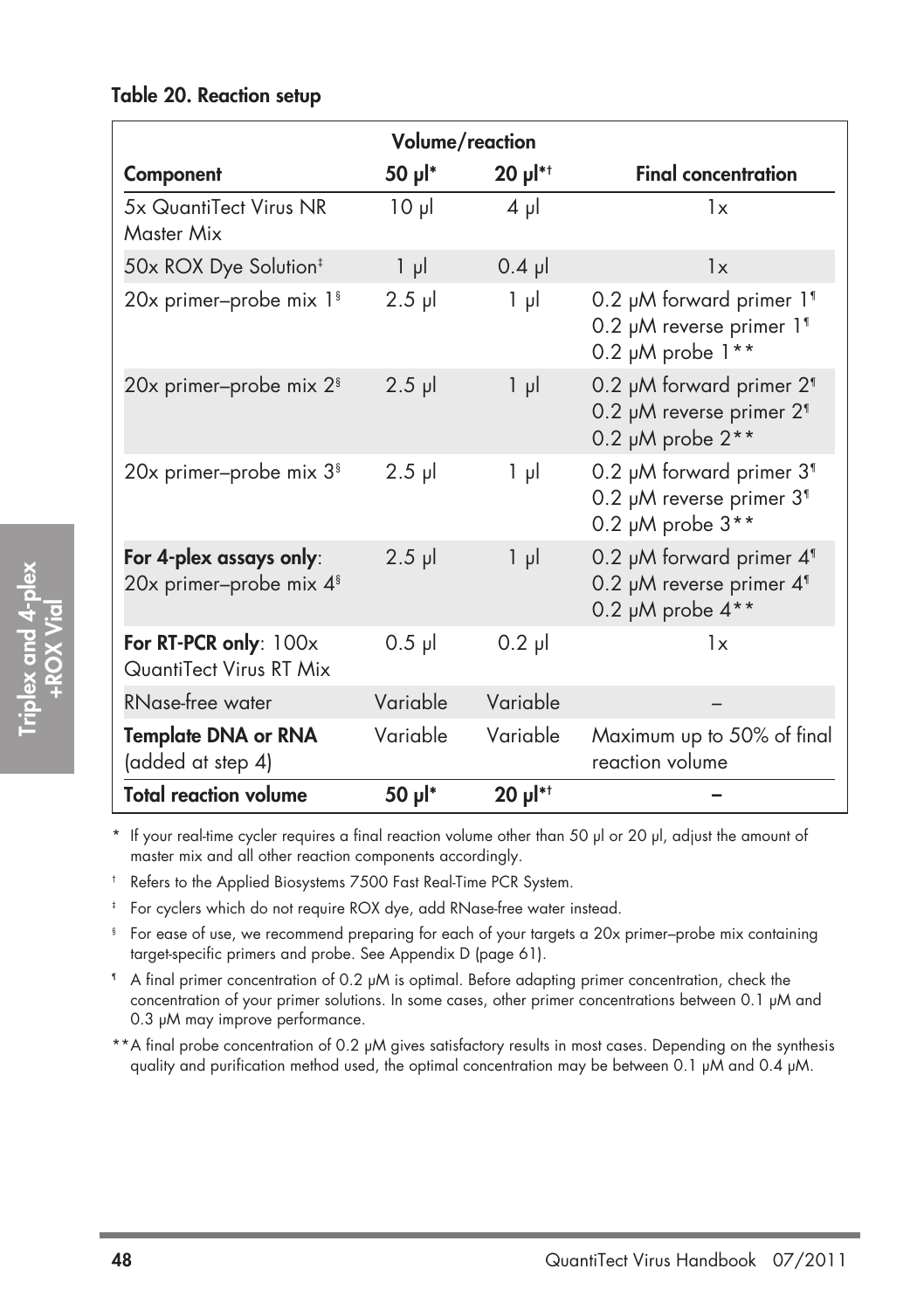| <b>Step</b>                                         | Time            | <b>Temperature</b> | <b>Additional comments</b>                                                                                                                                                                                                                                                |
|-----------------------------------------------------|-----------------|--------------------|---------------------------------------------------------------------------------------------------------------------------------------------------------------------------------------------------------------------------------------------------------------------------|
| For RT-PCR only:<br><b>Reverse</b><br>transcription | $20$ min        | $50^{\circ}$ C     | RNA is reverse transcribed<br>into cDNA. Omit this step if<br>you are analyzing DNA<br>targets.                                                                                                                                                                           |
| <b>Initial PCR</b><br>activation step               | $5 \text{ min}$ | $95^{\circ}$ C     | HotStarTag Plus DNA<br>Polymerase is activated by<br>this heating step.                                                                                                                                                                                                   |
| 2-step cycling:                                     |                 |                    | <b>Important: Optimal</b><br>performance is only<br>assured using these<br>cycling conditions.                                                                                                                                                                            |
| Denaturation                                        | 15 <sub>s</sub> | $95^{\circ}$ C     |                                                                                                                                                                                                                                                                           |
| Annealing/extension                                 | 75 <sub>s</sub> | $60^{\circ}$ C     | Combined annealing/<br>extension step with<br>fluorescence data collection,<br>optimized for PCR products<br>up to 150 bp. For PCR<br>products >150 bp, different<br>cycling conditions may<br>improve results in some<br>cases. For details, see<br>Appendix F, page 64. |
| Number of cycles                                    | $40 - 50$       |                    | The number of cycles<br>depends on the amount of<br>template DNA or RNA.                                                                                                                                                                                                  |

### **Table 21. Cycling conditions**

- **6. Place the PCR tubes or plate in the real-time cycler, and start the PCR cycling program.**
- **7. Perform data analysis.**

Before performing data analysis, specify the analysis settings. For each probe, select the analysis settings (i.e., baseline settings and threshold values). Note that optimal analysis settings are a prerequisite for accurate quantification data.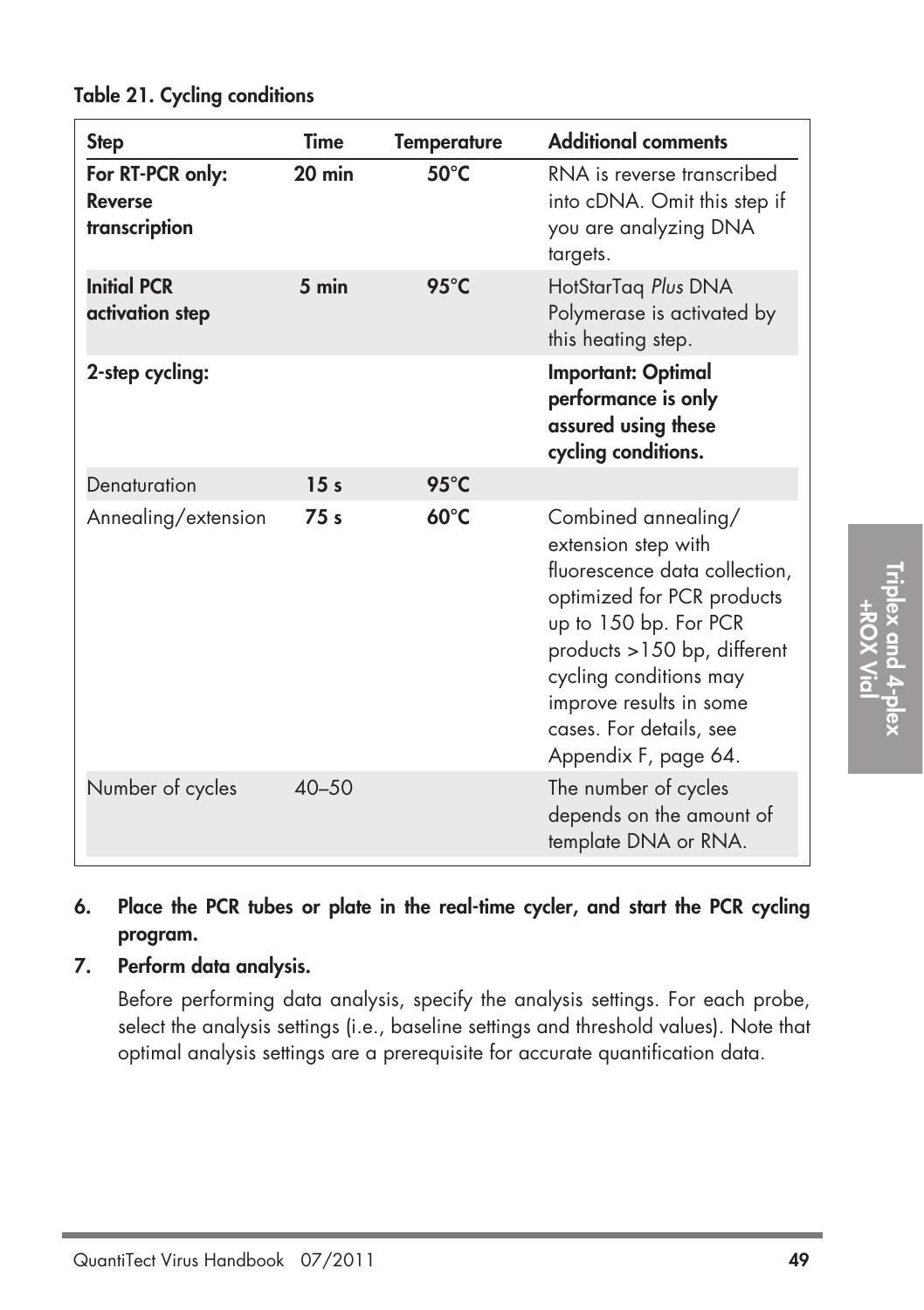### **Troubleshooting Guide**

This troubleshooting guide may be helpful in solving any problems that may arise. For more information, see also the Frequently Asked Questions page at our Technical Support Center: www.qiagen.com/FAQ/FAQList.aspx. The scientists in QIAGEN Technical Services are always happy to answer any questions you may have about either the information and protocols in this handbook or sample and assay technologies (for contact information, see back cover or visit www.qiagen.com).

#### **Comments and suggestions**

| a) | Wrong cycling<br>conditions                        | Always start with the optimized cycling conditions<br>specified in the protocols.                                                                                                                                                                                                                                              |
|----|----------------------------------------------------|--------------------------------------------------------------------------------------------------------------------------------------------------------------------------------------------------------------------------------------------------------------------------------------------------------------------------------|
| b) | HotStarTaq Plus DNA<br>Polymerase not<br>activated | Ensure that the cycling program includes the<br>HotStarTaq Plus DNA Polymerase activation step<br>(5 min at 95°C) as described in the protocols.                                                                                                                                                                               |
| c) | Pipetting error or<br>missing reagent              | Check the concentrations and storage conditions<br>of the reagents, including primers, probes, and<br>template nucleic acid. See Appendix A, page 54,<br>for details on evaluating the concentration of primers<br>and probes. Repeat the assay.                                                                               |
| d) | Wrong or no detection<br>step                      | Ensure that fluorescence detection takes place<br>during the combined annealing/extension step<br>when using TaqMan probes.                                                                                                                                                                                                    |
| e) | Primer or probe<br>concentration not<br>optimal    | Use optimal primer concentrations. For duplex<br>assays on all real-time cyclers, use each primer at<br>0.4 µM. For triplex or 4-plex assays on all real-time<br>cyclers, use each primer at 0.2 µM.                                                                                                                           |
|    |                                                    | In most cases, a probe concentration of 0.2 µM<br>gives satisfactory results. Depending on the quality<br>of your probe, results may be improved by<br>adjusting probe concentration within the range of<br>$0.1-0.4$ µM. Check the concentrations of primers<br>and probes by spectrophotometry (see Appendix A,<br>page 54). |

**No signal, or one or more signals detected late in PCR**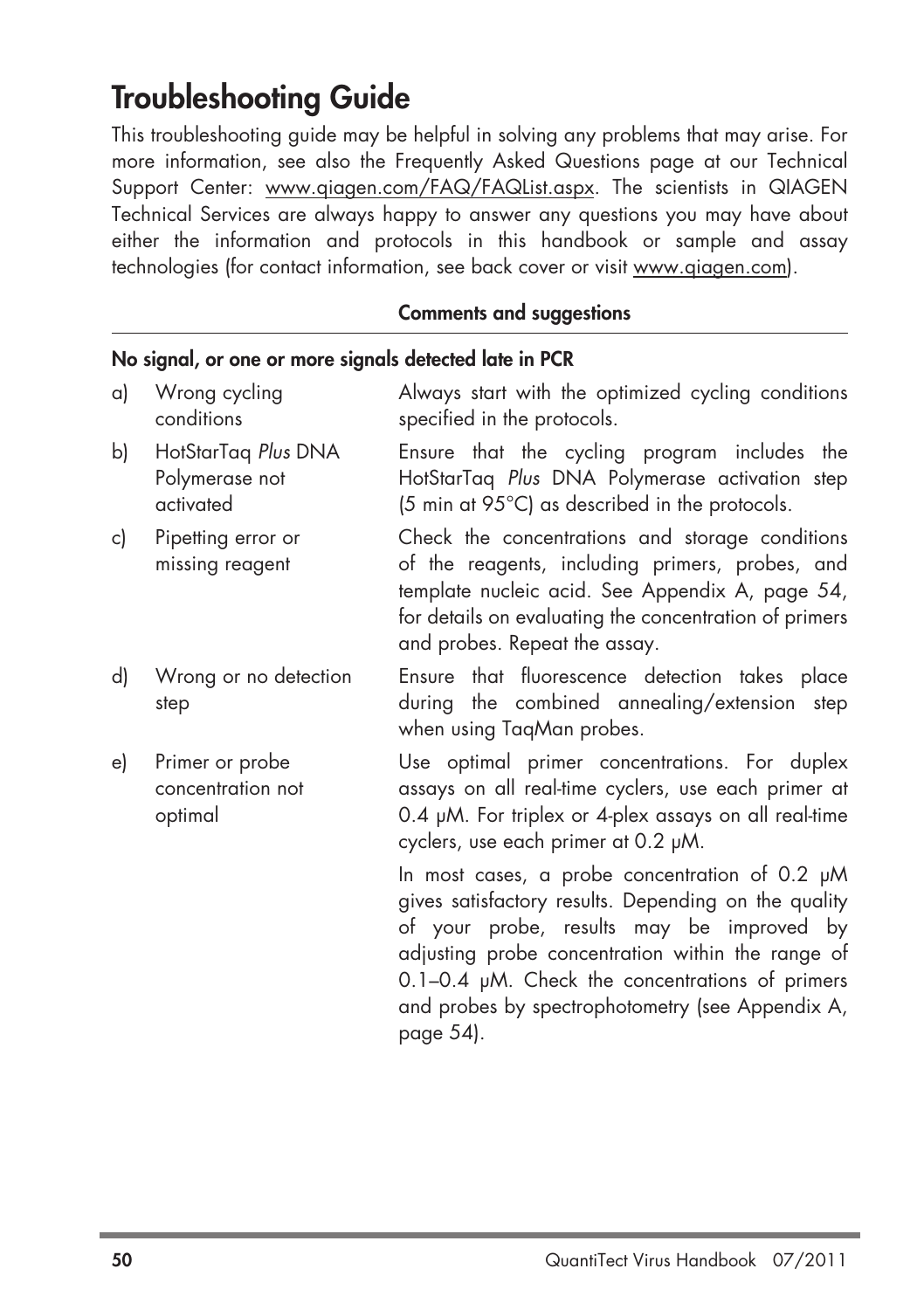| f) | Problems with starting<br>template          | Check the concentration, storage conditions, and<br>quality of the starting nucleic acids or standard<br>control template nucleic acids.                                                                                                               |
|----|---------------------------------------------|--------------------------------------------------------------------------------------------------------------------------------------------------------------------------------------------------------------------------------------------------------|
|    |                                             | If necessary, make new serial dilutions of template<br>nucleic acid from the stock solutions. Repeat the<br>assay using the new dilutions.                                                                                                             |
|    |                                             | Efficient removal of PCR inhibitors is essential for<br>optimal results. Purify nucleic acids from your<br>sample using an appropriate purification method<br>(see "Ordering Information", page 66).                                                   |
|    |                                             | Ensure that all reagents, buffers, and solutions used<br>for isolating and dilution of template nucleic acids<br>are free of nucleases (RNases/DNases).                                                                                                |
| g) | Insufficient amount of<br>starting template | Increase the amount of template if possible. Ensure<br>that sufficient copies of the target nucleic acids<br>are present in your sample.                                                                                                               |
| h) | Insufficient number of<br>cycles            | Increase the number of cycles.                                                                                                                                                                                                                         |
| i) | Probe design not<br>optimal                 | If the amplification reaction was successful, there<br>may be a problem with the probe. Review the<br>probe design guidelines (see Appendix A, page 54).                                                                                               |
| i) | Wrong detection<br>channel/filter chosen    | Ensure that the correct detection channel is activated<br>or the correct filter set is chosen for each reporter<br>dye. Check whether the chosen combination of<br>reporter dyes is compatible with the selected<br>detection channels or filter sets. |
| k) | Fluorescence crosstalk                      | Check that the reporter dyes used in your assay<br>are suitable for multiplex analysis on your instrument.<br>Run appropriate controls to estimate potential<br>crosstalk effects.                                                                     |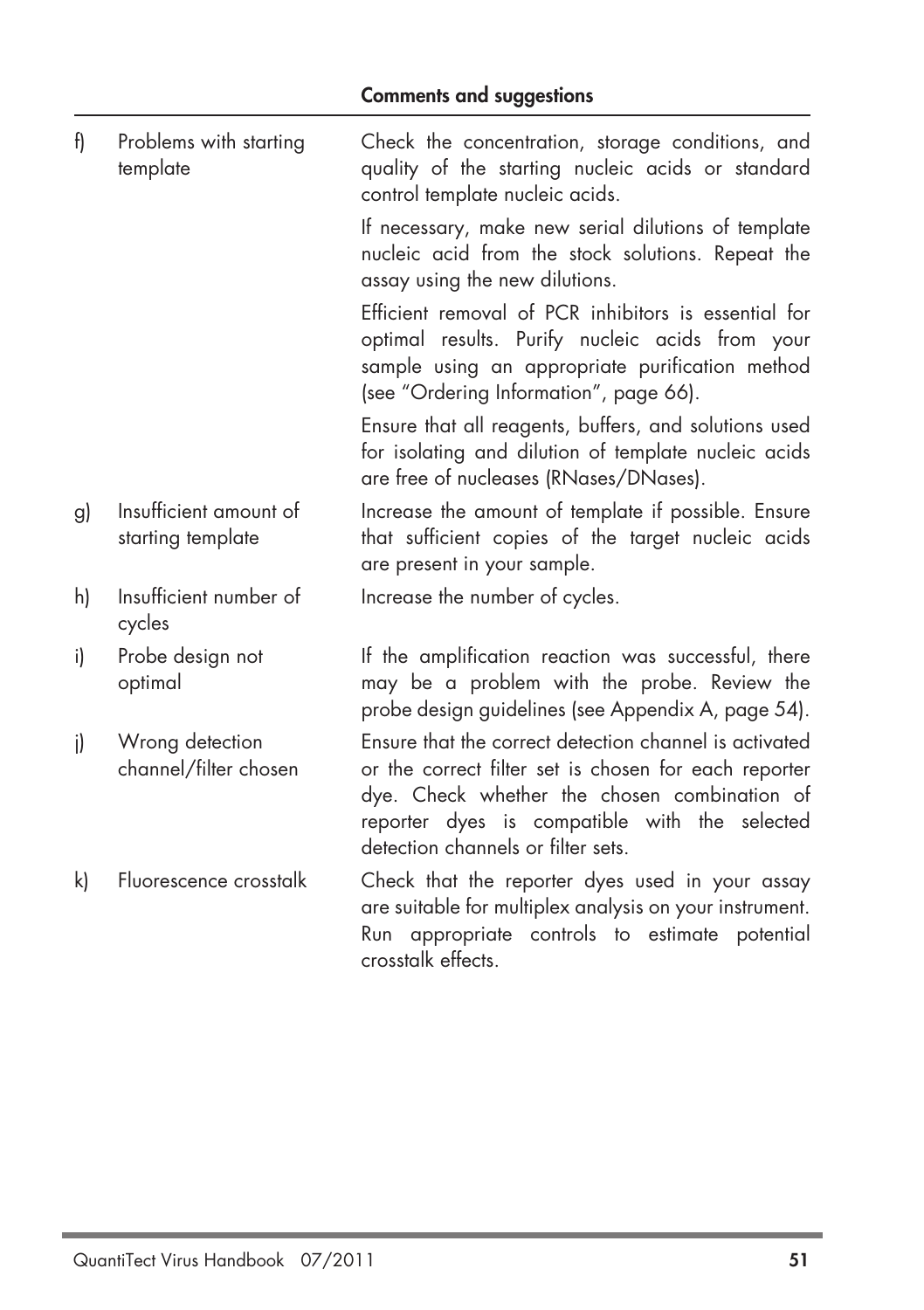#### Differences in C<sub>T</sub> values or in PCR efficiencies between a multiplex **assay and the corresponding singleplex assays**

| a) | Wrong cycling<br>conditions                                                 | Always start with the optimized cycling conditions<br>specified in the protocols. Be sure that the cycling<br>conditions include the initial step for activation of<br>HotStarTaq Plus DNA Polymerase (95°C for 5 min),<br>and the specified times for denaturation and<br>annealing/extension.                                                                                                                        |
|----|-----------------------------------------------------------------------------|------------------------------------------------------------------------------------------------------------------------------------------------------------------------------------------------------------------------------------------------------------------------------------------------------------------------------------------------------------------------------------------------------------------------|
| b) | Analysis settings (e.g.,<br>threshold and baseline<br>settings) not optimal | Check the analysis settings (threshold and baseline<br>settings) for each reporter dye. Repeat analysis<br>using optimal settings for each reporter dye.                                                                                                                                                                                                                                                               |
| c) | Imprecise spectral<br>separation of reporter<br>dyes                        | Since multiplex assays use multiple probes, each<br>with a fluorescent dye, the increased fluorescent<br>background may affect the shape of the amplification<br>plots obtained with some real-time cyclers. This may<br>lead to differences in $CT$ values of up to 5% between<br>the multiplex assay and the corresponding singleplex<br>assays; this can usually be avoided by using optimal<br>threshold settings. |
|    |                                                                             | If using the ARI PRISM 7700 perform analysis with                                                                                                                                                                                                                                                                                                                                                                      |

If using the ABI PRISM 7700, perform analysis with and without spectral compensation.

#### No linearity in ratio of C<sub>T</sub> value/crossing point to log of the template amount

| a) Template amount too | When signals are coming up at very early $C_{T}$  |
|------------------------|---------------------------------------------------|
| hiah                   | values, adjust the analysis settings accordingly. |
| b) Template amount too | Increase template amount if possible. Note that   |
| low                    | detection of very low starting copy numbers may   |
|                        | not be in the linear range of a standard curve.   |

#### **Increased fluorescence or C<sub>T</sub> value for "No Template" control**

| al Contamination of | Discard all the components of the multiplex assay |
|---------------------|---------------------------------------------------|
| reagents            | (e.g., master mix, primers, and probes). Repeat   |
|                     | the multiplex assay using new components.         |

degradation, leading to threshold settings. sliding increase in fluorescence

b) Minimal probe Check the amplification plots, and adjust the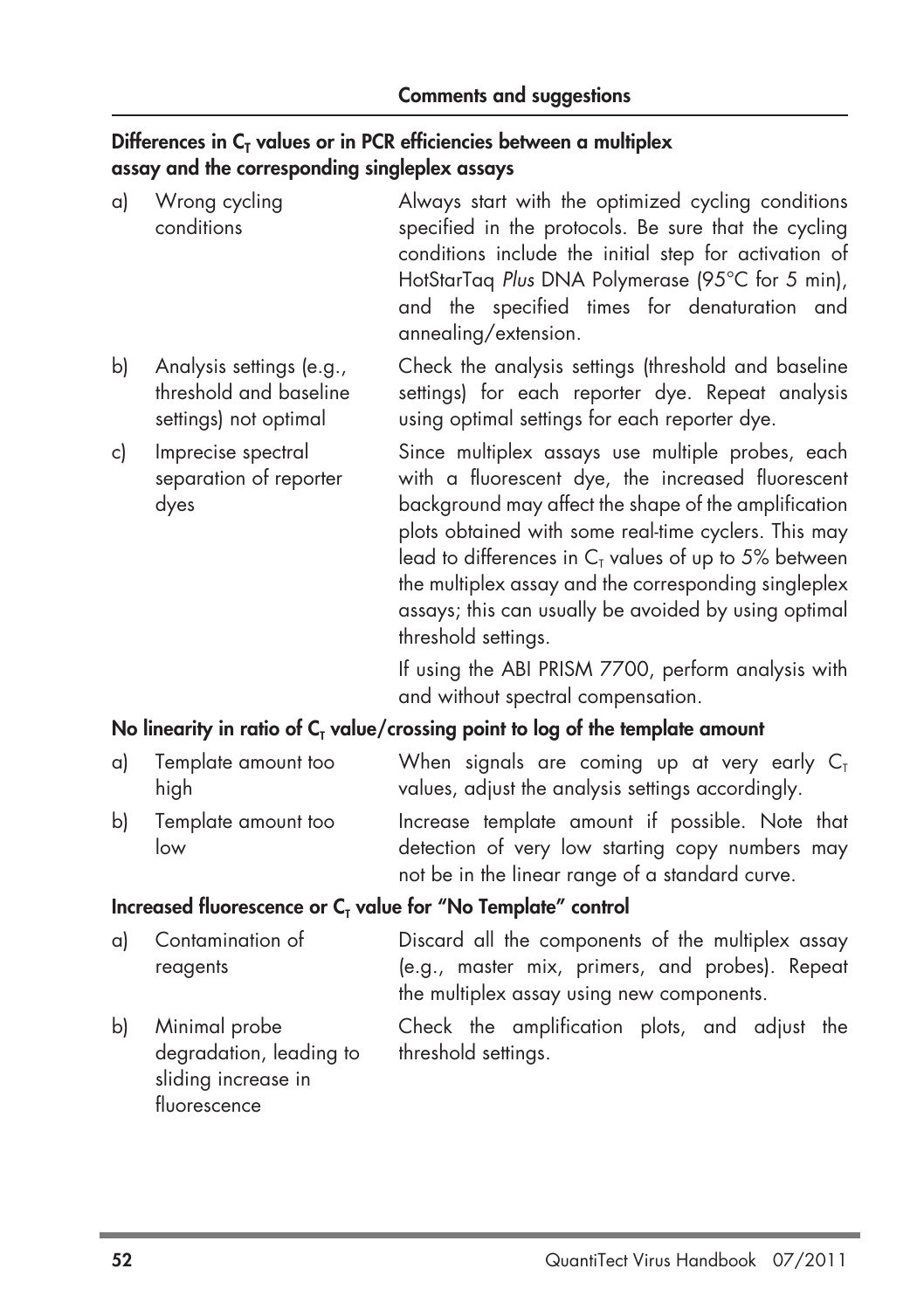#### **Varying fluorescence intensity**

- 
- 
- 

a) Contamination of Decontaminate the real-time cycler according to real-time cycler the manufacturer's instructions.

b) Real-time cycler no Recalibrate the real-time cycler according to the longer calibrated manufacturer's instructions.

c) Wavy curve at high In the analysis settings, reduce the number of template amounts for cycles used for background calculation (if your highly expressed targets real-time cycler allows you to do so) or reduce the amount of template.

d) **ABI PRISM 7000**: Do not use reaction volumes smaller than 25 µl and Uneven curves or high always use optical adhesive covers to seal plates. standard deviations **In some cases, increasing the reaction volume to** 50 µl may improve results.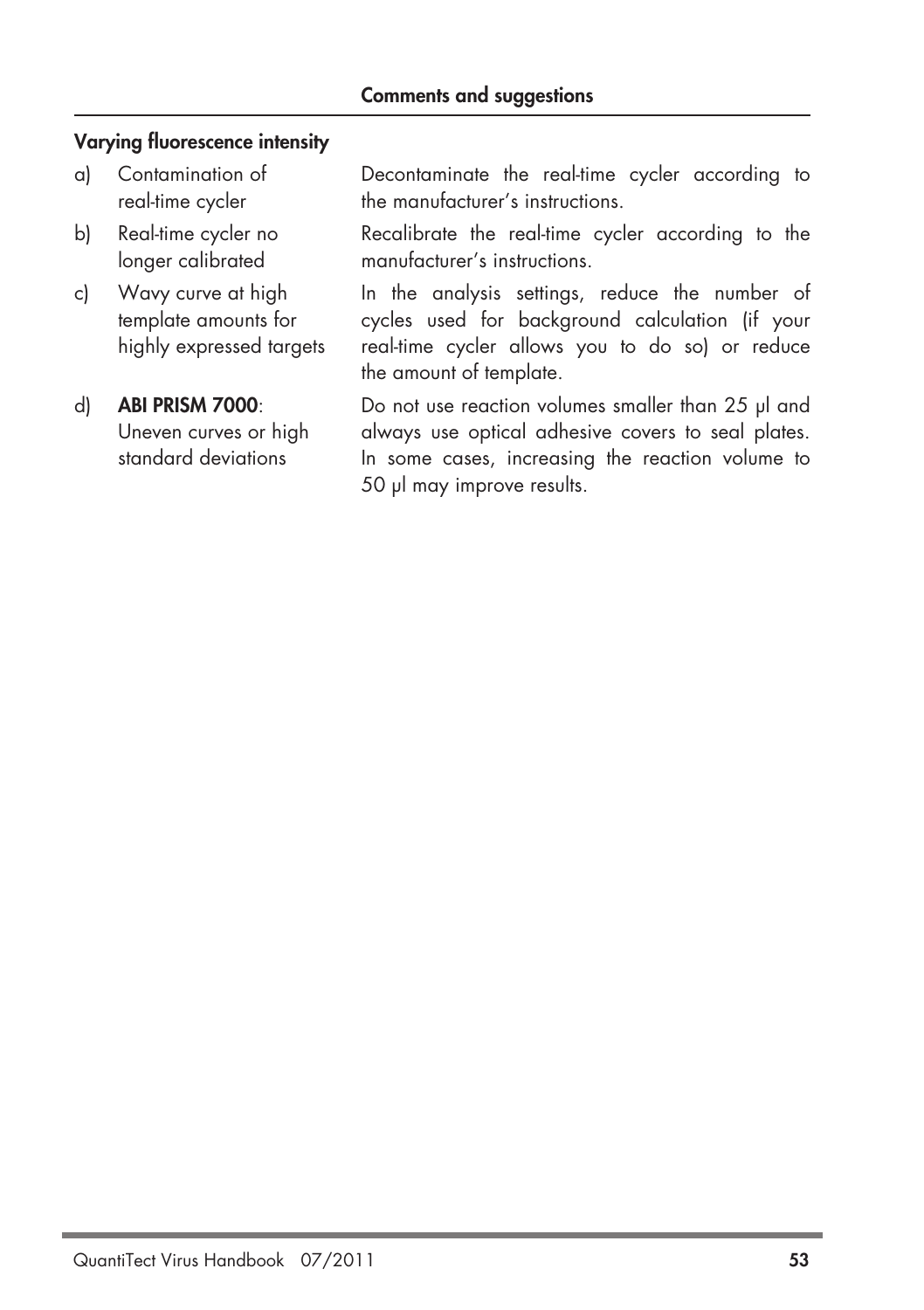# **Appendix A: Assay Design and Handling Primers and Probes**

Important factors for success in quantitative, multiplex, real-time PCR include the design of optimal primer pairs and probes, the use of appropriate primer and probe concentrations, and the correct storage of primers and probes.

### **Assay design**

Guidelines for the optimal design of primers and probes are given below. It is particularly important to minimize nonspecific annealing of primers and probes. This can be achieved through careful assay design.

### **<sup>T</sup><sup>m</sup> of primers for TaqMan assays**

- Use specialized design software (e.g., Primer Express® Software) to design primers and probes.
- $\blacksquare$  T<sub>n</sub> of all primers should be 58–62°C and within 2°C of each other.
- $\blacksquare$  T<sub>m</sub> of probes should be 8–10°C higher than the T<sub>m</sub> of the primers.
- Avoid a quanidine at the 5' end of probes, next to the reporter, since this causes quenching.
- Avoid runs of 4 or more of the same nucleotide, especially of quanidine.
- Choose the binding strand so that the probe has more C than G bases.
- All assays should be designed using the same settings to ensure that they will work optimally under the same cycling conditions (60°C annealing/extension).

#### **Primer sequence**

- **Length: 18-30 nucleotides.**
- GC content: 30–70%.
- Always check the specificity of primers by performing a BLAST<sup>®</sup> search (www.ncbi.nlm.nih.gov/blast). Ensure that primer sequences are unique for your template sequence.
- Check that primers and probes are not complementary to each other.
- Try to avoid highly repetitive sequences.
- Avoid complementarity of 2 or 3 bases at the 3' ends of primer pairs to minimize primer–dimer formation.
- Avoid mismatches between the 3' end of primers and the template sequence.
- Avoid runs of 3 or more Gs and/or Cs at the 3' end.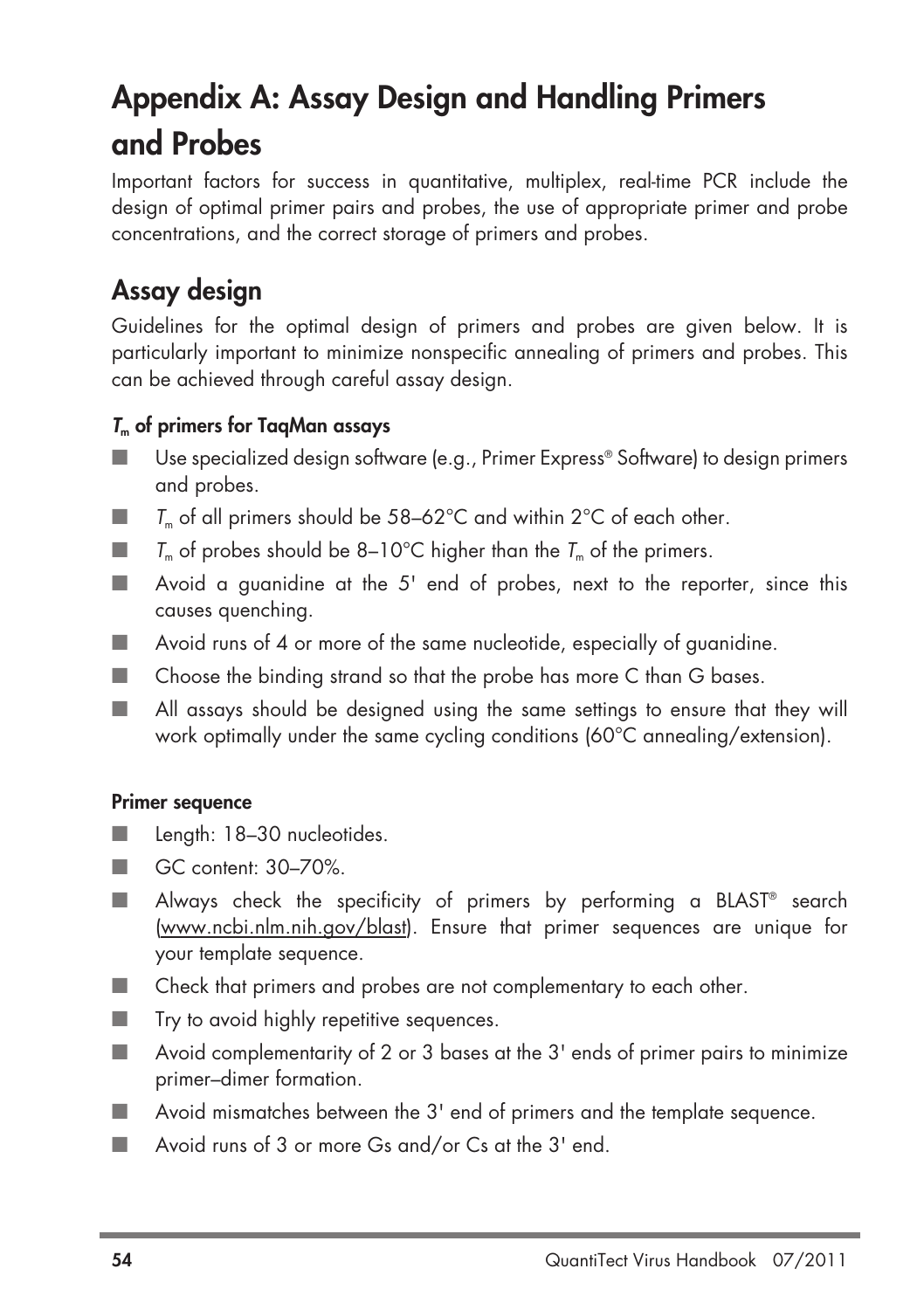Avoid complementary sequences within a primer sequence and between the primer pair.

#### **Product size**

Ensure that the length of PCR products is 60–150 bp. Some longer amplicons may amplify efficiently in multiplex PCR, with minimal optimization. See Appendix F (page 64).

#### **Special considerations for design of assays for viral nucleic acids**

- Design primers or probes in a conserved region of the virus.
- Perform appropriate database analysis to identify such a region and verify the functionality of the assay using isolates of a different origin.

### **Handling and storing primers and probes**

Guidelines for handling and storing primers and probes are given below. For optimal results, we recommend only combining primers of comparable quality.

### **Storage buffer**

Lyophilized primers and probes should be dissolved in a small volume of low-salt buffer to give a concentrated stock solution (e.g., 100 µM). We recommend using TE buffer (10 mM Tris·Cl, 1 mM EDTA, pH 8.0) for standard primers and probes labeled with most fluorescent dyes.

However, probes labeled with fluorescent dyes such as Cy3, Cy3.5, Cy5, and Cy5.5 should be stored in TE buffer, pH 7.0, since they tend to degrade at higher pH.

### **Storage**

Primers should be stored in sterile, nuclease-free TE buffer in small aliquots at –20°C. Standard primers are stable under these conditions for at least 1 year. Fluorescently labeled probes are usually stable under these conditions for at least 6–9 months. Repeated freeze–thaw cycles should be avoided, since they may lead to degradation.

For easy and reproducible handling of primer–probe sets used in multiplex assays, we recommend preparing 20x primer–probe mixes, each containing 2 primers and 1 probe for a particular target at the suggested concentrations (see protocols).

#### **Dissolving primers and probes**

Before opening a tube containing lyophilized primer or probe, spin the tube briefly to collect all material at the bottom of the tube. To dissolve the primer or the probe, add the required volume of sterile, nuclease-free TE buffer, mix, and leave for 20 minutes to allow the primer or probe to completely dissolve. Mix again and determine the concentration by spectrophotometry as described below.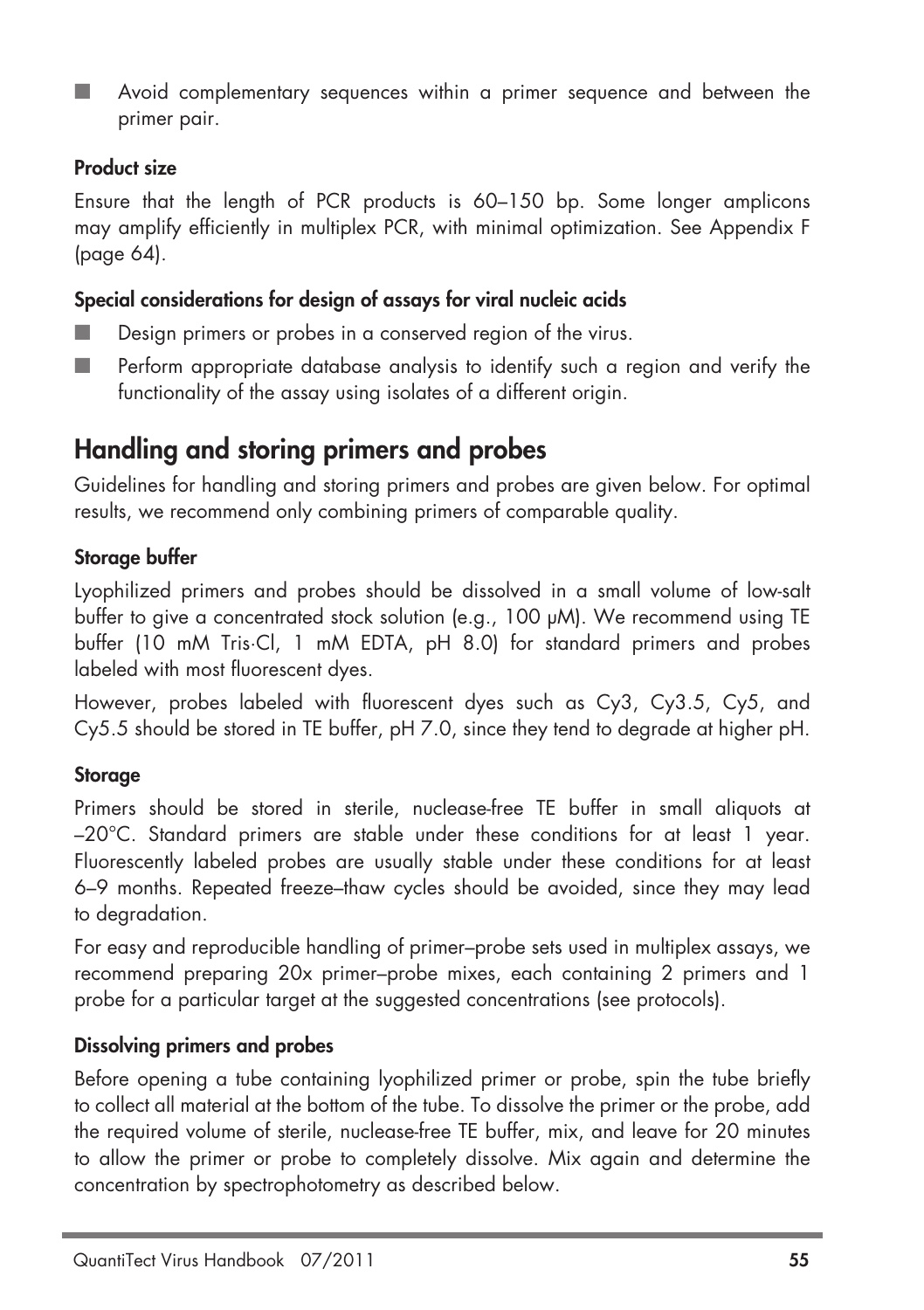We do not recommend dissolving primers and probes in water. They are less stable in water than in TE buffer and some may not dissolve easily in water.

#### **Concentration**

Spectrophotometric conversion for primers and probes:

 $1 A_{260}$  unit = 20–30  $\mu$ g/ml

To check primer concentration, the molar extinction coefficient ( $\epsilon_{260}$ ) can be used:

 $A_{260} = \varepsilon_{260}$  x molar concentration of primer or probe

If the  $\varepsilon_{260}$  value is not given on the data sheet supplied with the primers or probes, it can be calculated from the primer sequence using the following formula:

 $\varepsilon_{260}$  = 0.89 x [(A x 15,480) + (C x 7340) + (G x 11,760) + (T x 8850)]

### **Example**

Concentration of diluted primer:  $1 \mu M = 1 \times 10^{-6} M$ 

Primer length: 24 nucleotides with 6 each of A, C, G, and T bases

Calculation of expected  $A_{260}$ : 0.89 x [(6 x 15,480) + (6 x 7340) + (6 x 11,760)  $+$  (6 x 8850)] x (1 x 10<sup>-6</sup>) = 0.232

The measured  $A_{260}$  should be within  $\pm 30\%$  of the theoretical value. If the measured  $A_{260}$  is very different to the theoretical value, we recommend recalculating the concentration of the primers or probes, or having the primers or probes resynthesized.

For probes, the fluorescent dye does not significantly affect the  $A_{260}$  value.

### **Primer and probe quality**

The quality of 18–30mers can be checked on a 15% denaturing polyacrylamide gel;\* a single band should be seen. Please contact QIAGEN Technical Services or your local distributor for a protocol.

### **Probe quality**

The quality of the fluorescent label and the purity of TaqMan probes can be determined by comparing fluorescence before and after DNase digestion. Incubate probes with or without 5 units DNase\* at 37°C for 1 hour. A significant difference in fluorescence following DNase treatment should be detectable.

<sup>\*</sup> When working with chemicals, always wear a suitable lab coat, disposable gloves, and protective goggles. For more information, consult the appropriate material safety data sheets (MSDSs), available from the product supplier.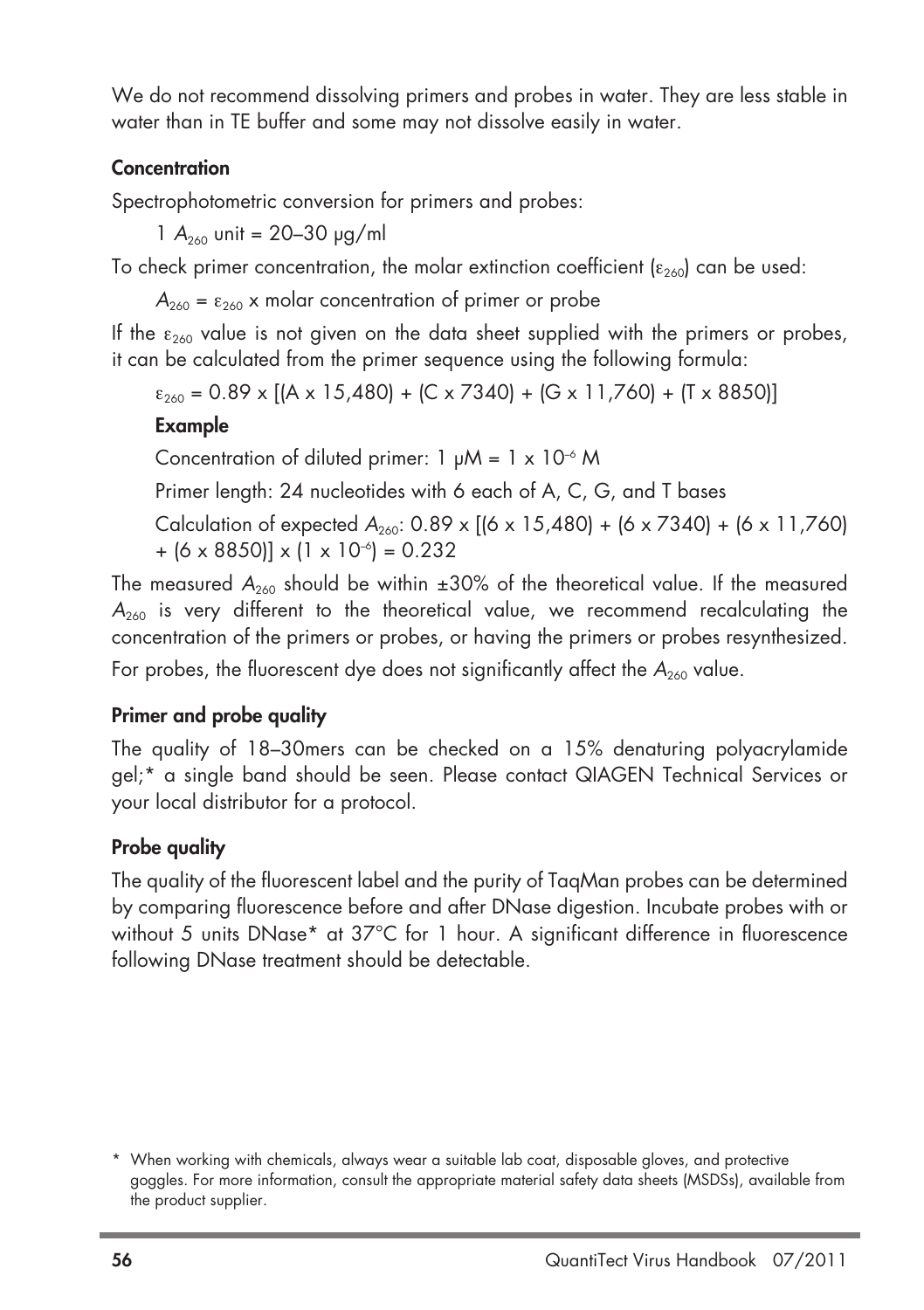### **Appendix B: Data Analysis**

When carrying out data analysis, follow the recommendations provided by the manufacturer of your real-time cycler. Fundamental guidelines for data analysis and some important considerations are given below. Further information can be found in Critical Factors for Successful Real-Time PCR. To obtain a copy, contact QIAGEN Technical Services, or visit www.qiagen.com/literature/brochures to download a PDF.

### **General considerations for multiplex data analysis**

Real-time PCR data are produced as sigmoidal-shaped amplification plots (when using a linear scale), in which fluorescence is plotted against the number of cycles (Figure 2, page 58).

- $\blacksquare$  The threshold cycle  $(C_T$  value) serves as a tool for calculation of the starting template amount in each sample. This is the cycle in which there is the first detectable significant increase in fluorescence.
- The optimal threshold setting depends on the reaction chemistries used for PCR. Therefore, an optimal threshold setting established for another kit may not be suitable for the QuantiTect Virus Kit you are using, and may need to be adjusted.
- $\blacksquare$  The method for determination of  $C<sub>T</sub>$  values differs depending on the real-time cycler used. Check the handbook or the software help file for your real-time cycler for details on threshold settings.
- Most real-time cyclers contain a function that determines the noise level in early cycles, where there is no detectable increase in fluorescence due to PCR products (usually referred to as the baseline settings). Adjust the settings for this function.
- For multiplex assays, the analysis settings need to be adjusted for each of the reporter dyes used.
- Depending on your real-time cycler, low levels of signal crosstalk, even between apparently well separated reporter dyes, may influence multiplex results in rare cases. In most cases, low levels of crosstalk can be overcome by optimal analysis settings. If this is not successful, repeat the multiplex assay using the optimal combination of reporter dyes recommended for your real-time cycler (see "Suitable combinations of reporter dyes", page 17).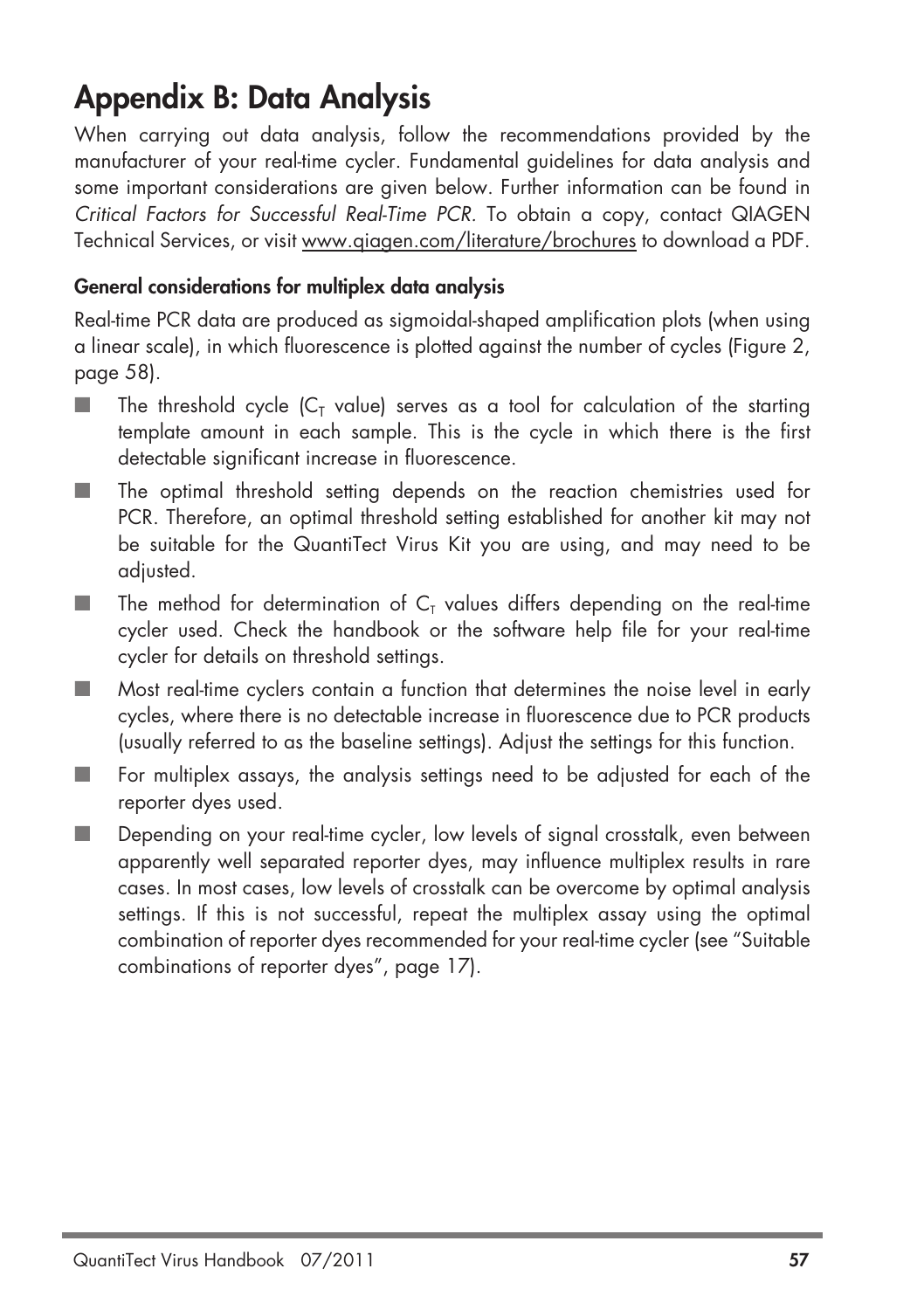

Cycle number

Figure 2. Typical amplification plot. Amplification plots showing increases in fluorescence from 2 samples (Sample A and Sample B).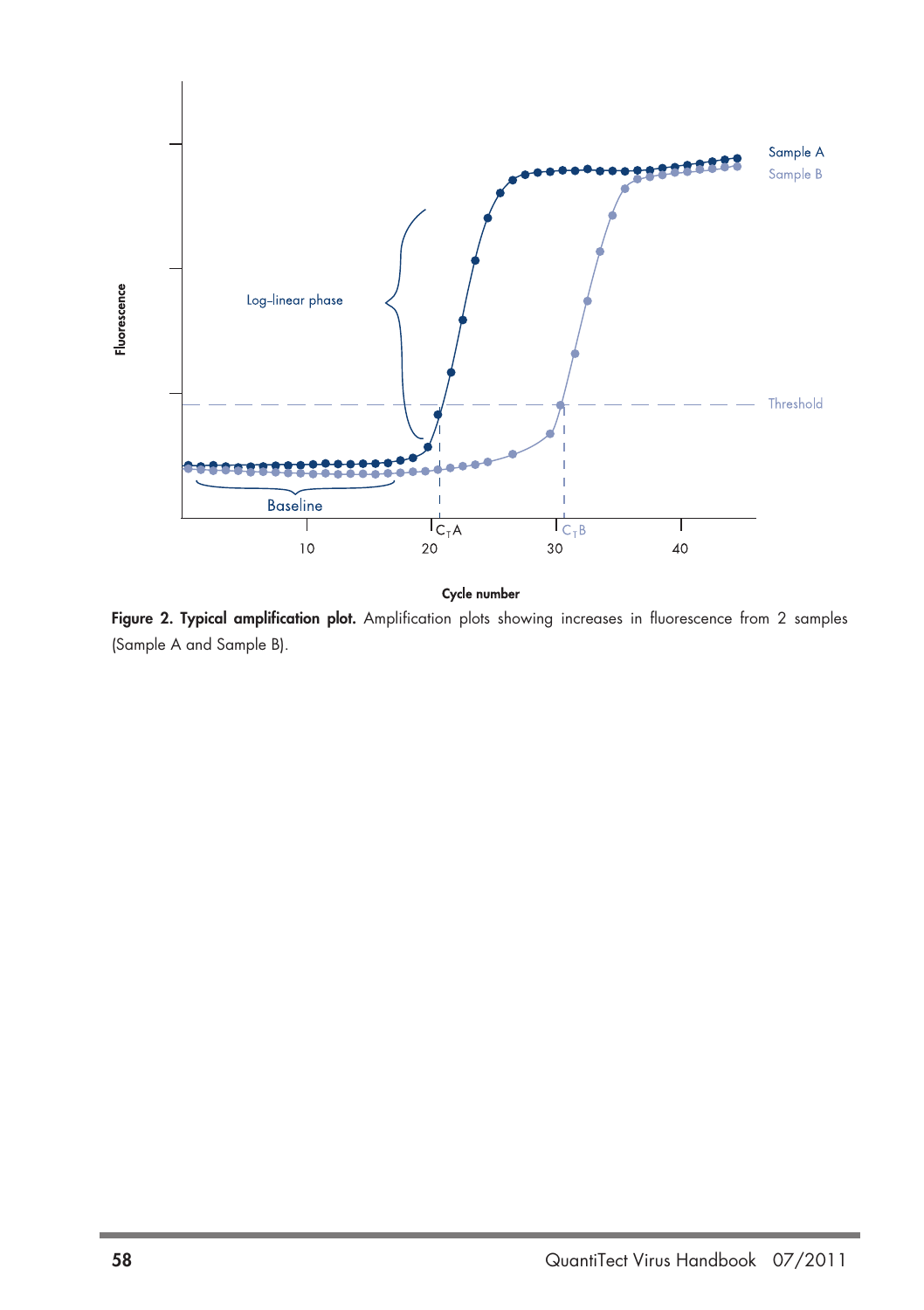## **Appendix C: General Remarks for Working with Viral RNA**

#### **Handling RNA**

Ribonucleases (RNases) are very stable and active enzymes that generally do not require cofactors to function. Since RNases are difficult to inactivate and even minute amounts are sufficient to destroy RNA, do not use any plasticware or glassware without first eliminating possible RNase contamination. Great care should be taken to avoid inadvertently introducing RNases into the viral RNA sample during or after the purification procedure. In order to create and maintain an RNase-free environment, the following precautions must be taken during pretreatment and use of disposable and nondisposable vessels and solutions while working with viral RNA.

#### **General handling**

Proper microbiological, aseptic technique should always be used when working with viral RNA. Hands and dust particles may carry bacteria and molds and are the most common sources of RNase contamination. Always wear latex or vinyl gloves while handling reagents and viral RNA samples to prevent RNase contamination from the surface of the skin or from dusty laboratory equipment. Change gloves frequently and keep tubes closed whenever possible.

To remove RNase contamination from bench surfaces, nondisposable plasticware, and laboratory equipment (e.g., pipets and electrophoresis tanks), use of RNaseKiller (cat. no 2500080) from 5 PRIME (www.5prime.com) is recommended. RNase contamination can alternatively be removed using general laboratory reagents. To decontaminate plasticware, rinse with 0.1 M NaOH, 1 mM EDTA\* followed by RNase-free water (see "Solutions", page 60), or rinse with chloroform\* if the plasticware is chloroform-resistant. To decontaminate electrophoresis tanks, clean with detergent (e.g., 0.5% SDS),\* rinse with RNase-free water, rinse with ethanol (if the tanks are ethanol-resistant), and allow to dry.

#### **Disposable plasticware**

The use of sterile, disposable polypropylene tubes is recommended throughout the procedure. These tubes are generally RNase-free and do not require pretreatment to inactivate RNases.

<sup>\*</sup> When working with chemicals, always wear a suitable lab coat, disposable gloves, and protective goggles. For more information, consult the appropriate material safety data sheets (MSDSs), available from the product supplier.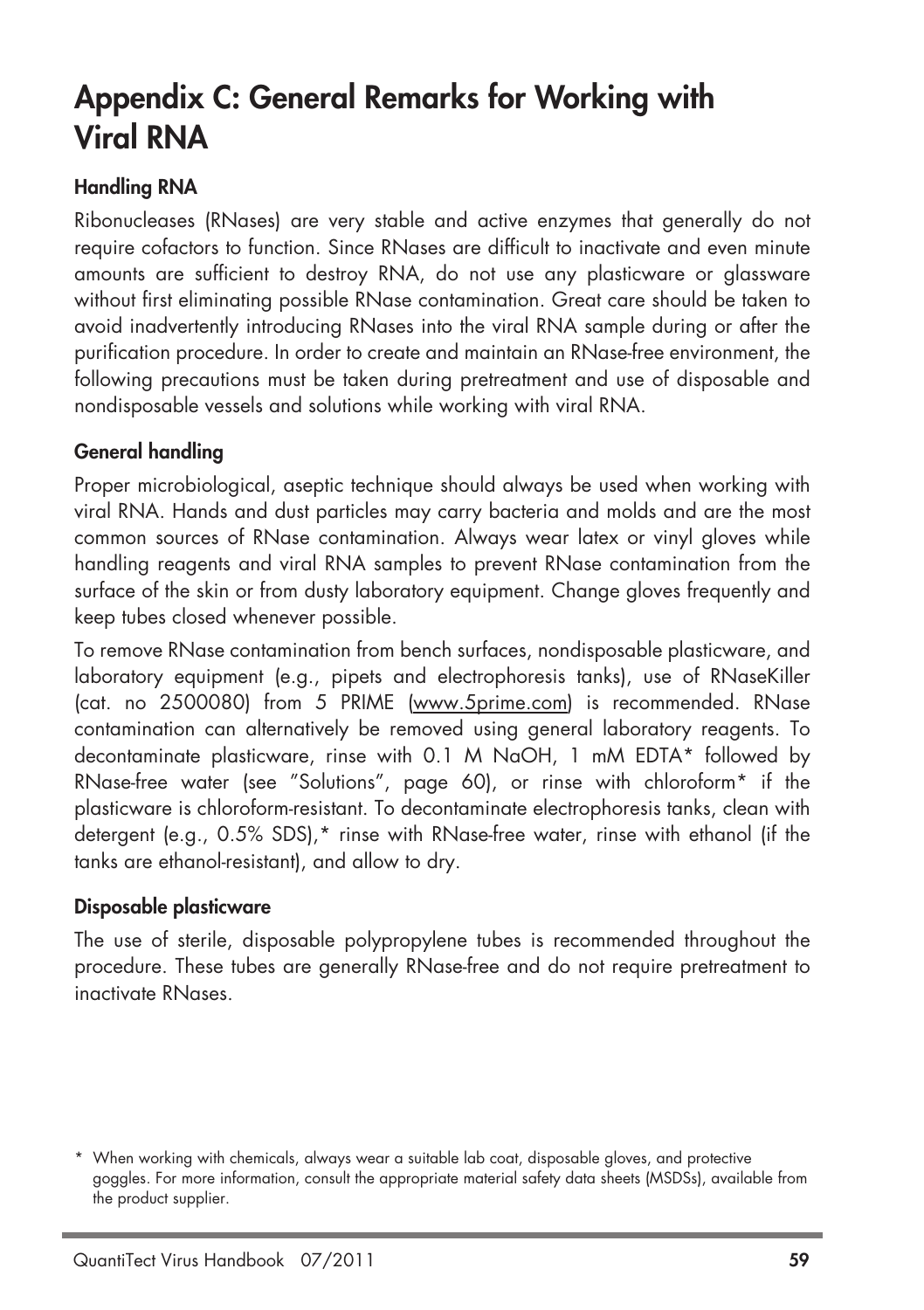#### **Glassware**

Glassware should be treated before use to ensure that it is RNase-free. Glassware used for viral RNA work should be cleaned with a detergent,\* thoroughly rinsed, and oven baked at 240°C for at least 4 hours (overnight, if more convenient) before use. Autoclaving alone will not fully inactivate many RNases. Alternatively, glassware can be treated with DEPC\* (diethyl pyrocarbonate), as described in "Solutions" below.

#### **Solutions**

Solutions (water and other solutions) should be treated with 0.1% DEPC. DEPC is a strong, but not absolute, inhibitor of RNases. It is commonly used at a concentration of 0.1% to inactivate RNases on glass or plasticware or to create RNase-free solutions and water. DEPC inactivates RNases by covalent modification. Add 0.1 ml DEPC to 100 ml of the solution to be treated and shake vigorously to bring the DEPC into solution. Let the solution incubate for 12 hours at 37°C. Autoclave for 15 minutes to remove any trace of DEPC. DEPC will react with primary amines and cannot be used directly to treat Tris\* buffers. DEPC is highly unstable in the presence of Tris buffers and decomposes rapidly into ethanol and CO<sub>2</sub>. When preparing Tris buffers, treat water with DEPC first, and then dissolve Tris to make the appropriate buffer. Trace amounts of DEPC will modify purine residues in RNA by carbethoxylation. Carbethoxylated RNA is translated with very low efficiency in cell-free systems. However, its ability to form DNA:RNA or RNA:RNA hybrids is not seriously affected unless a large fraction of the purine residues have been modified. Residual DEPC must always be eliminated from solutions or vessels by autoclaving or heating to 100°C for 15 minutes.

**Note**: QuantiTect Virus buffers and RNase-free water are guaranteed RNase-free without using DEPC treatment and are therefore free of any DEPC contamination.

<sup>\*</sup> When working with chemicals, always wear a suitable lab coat, disposable gloves, and protective goggles. For more information, consult the appropriate material safety data sheets (MSDSs), available from the product supplier.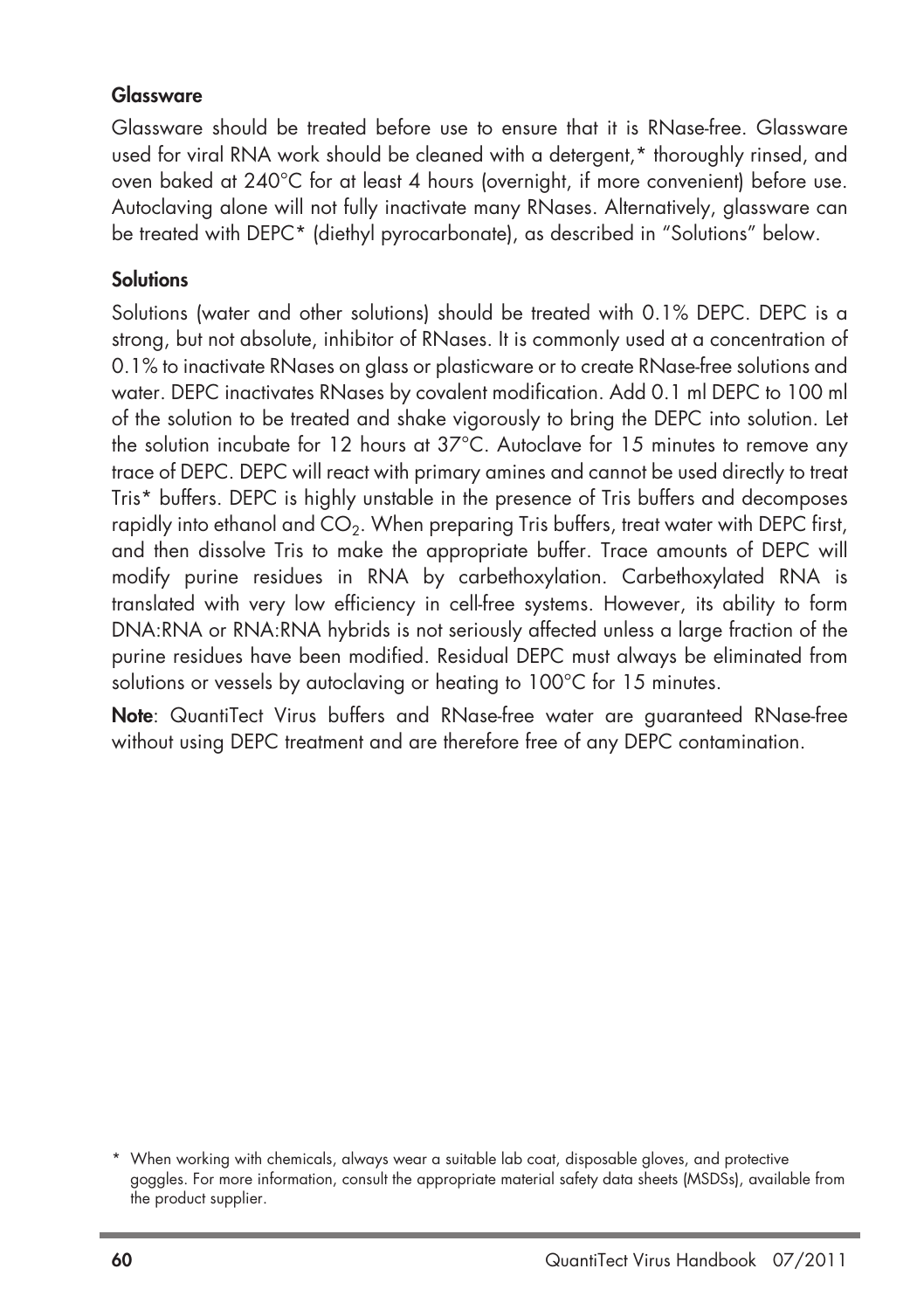## **Appendix D: Preparing a 20x Primer–Probe Mix for Each Target**

For ease of use, we recommend preparing for each of your targets a 20x primer–probe mix containing target-specific primers and probe. For singleplex and duplex assays, see Table 22. For triplex and 4-plex assays, see Table 23. Alternatively, it may be preferable to prepare the reaction mix with separate primer and probe solutions. If you commonly set up reactions this way, see Appendix E (page 62).

| Component       | Concentration (20x) | <b>Final concentration</b> |
|-----------------|---------------------|----------------------------|
| Forward primer* | $8 \mu M$           | $0.4 \mu M$ <sup>t</sup>   |
| Reverse primer* | $Mu$ 8              | $0.4 \mu M$ <sup>t</sup>   |
| Probe           | $4 \mu M$           | $0.2 \mu M$ <sup>#</sup>   |
| TE buffer       |                     |                            |
|                 |                     |                            |

**Table 22. Preparing 20x primer–probe mix for singleplex/duplex assays**

If using more than one forward or reverse primer per target, use an 8  $\mu$ M concentration for each primer.

A final primer concentration of 0.4  $\mu$ M is optimal. Before adapting primer concentration, verify the concentration of your primer solutions.

‡ A final probe concentration of 0.2 µM gives satisfactory results in most cases. Depending on the synthesis quality and purification method used, the optimal concentration may be between 0.1  $\mu$ M and 0.4  $\mu$ M.

### **Table 23. Preparing 20x primer–probe mix for triplex/4-plex assays**

| Component       | <b>Concentration (20x)</b> | <b>Final concentration</b> |
|-----------------|----------------------------|----------------------------|
| Forward primer* | $4 \mu M$                  | $0.2 \mu M$ <sup>t</sup>   |
| Reverse primer* | $4 \mu M$                  | $0.2 \mu M$ <sup>t</sup>   |
| Probe           | $4 \mu M$                  | $0.2 \mu M$ <sup>#</sup>   |
| TE buffer       |                            |                            |

If using more than one forward or reverse primer per target, use a 4  $\mu$ M concentration for each primer.

† A final primer concentration of 0.2 µM is optimal. Before adapting primer concentration, verify the concentration of your primer solutions. In some cases, other primer concentrations between 0.1 µM and 0.3 µM may improve performance.

A final probe concentration of 0.2 µM gives satisfactory results in most cases. Depending on the synthesis quality and purification method used, the optimal concentration may be between 0.1 µM and 0.4 µM.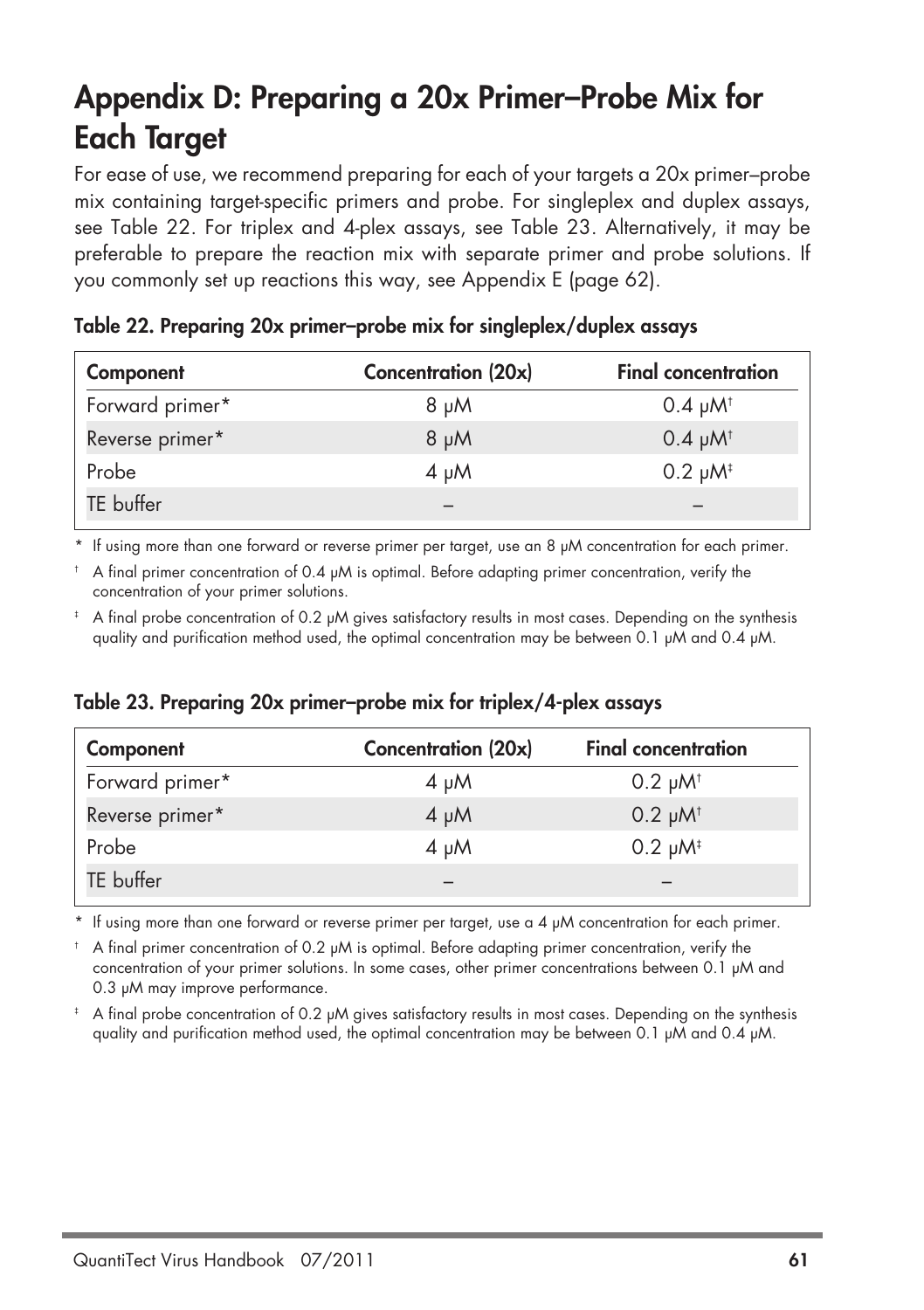## **Appendix E: Customized Pipetting Scheme for Separate Primer and Probe Solutions**

For ease of use, we recommend preparing for each of your targets a 20x primer–probe mix containing target-specific primers and probe. However, in some cases, it may be preferable to prepare the reaction mix with separate primer and probe solutions. If you commonly set up reactions this way, it may be helpful to copy and fill in Table 24 (page 63) with the calculated volumes of each primer to use.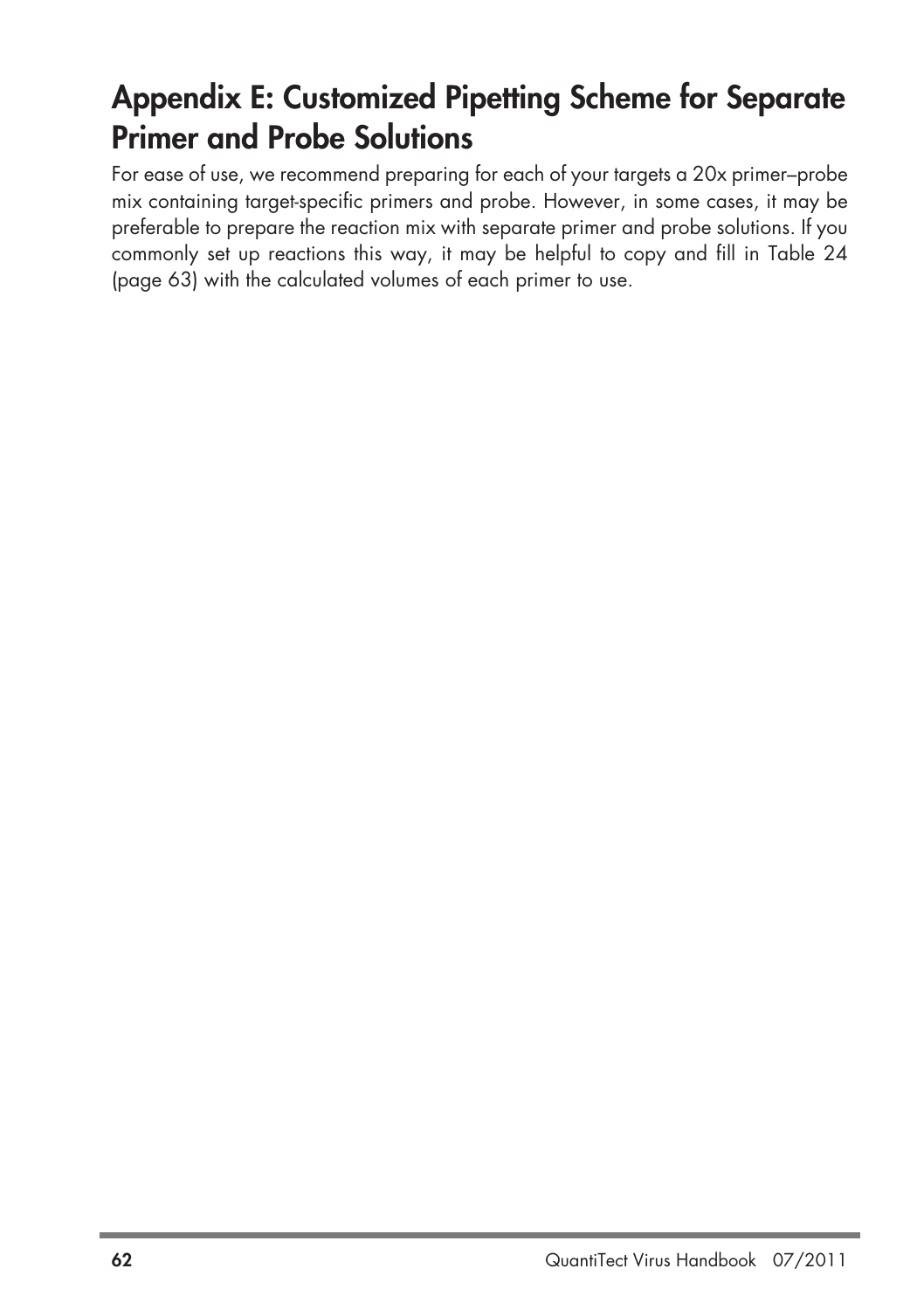|                                                     |                                                                            | Volume per reaction                                                        |                             |
|-----------------------------------------------------|----------------------------------------------------------------------------|----------------------------------------------------------------------------|-----------------------------|
| Component*                                          | 50 µl                                                                      | $20$ $\mu$                                                                 | Other: $\_\_\$ pl           |
| 5x QuantiTect Virus<br>Master Mix $\Box$ 1 $\Box$ 2 | $10 \mu$                                                                   | $4 \mu$                                                                    | $\rule{1em}{0.15mm}$ pl     |
| 50x ROX Dye Solution                                | $\Box$ 0 $\mu$<br>$\Box$ 1 µ<br>$\square$ pl                               | $\Box$ 0 µl<br>$\Box$ 0.4 µl<br>$\square$ pl                               | $\overline{\phantom{a}}$ pl |
| Forward primer 1<br>$\Box$ 0.4 pM $\Box$ 0.2 pM     | _____ µl                                                                   | $\rule{1em}{0.15mm}$ pl                                                    |                             |
| Reverse primer 1<br>$\Box$ 0.4 pM $\Box$ 0.2 pM     | $\overline{\phantom{a}}$ $\overline{\phantom{a}}$ $\overline{\phantom{a}}$ | $\overline{\phantom{a}}$ $\overline{\phantom{a}}$                          | $\overline{\phantom{a}}$ pl |
| Probe 1 (0.2 µM)                                    | $\rule{1em}{0.15mm}$ pl                                                    | ____ µI                                                                    | ____ µI                     |
| Forward primer 2<br>$\Box$ 0.4 µM $\Box$ 0.2 µM     | $\rule{1em}{0.15mm}$ pl                                                    | $\overline{\phantom{a}}$ $\overline{\phantom{a}}$ $\overline{\phantom{a}}$ | $\_\_\_$ pl                 |
| Reverse primer 2<br>$\Box$ 0.4 pM $\Box$ 0.2 pM     | $\rule{1em}{0.15mm}$ pl                                                    | $\overline{\phantom{a}}$ pl                                                | $\overline{\phantom{a}}$ pl |
| Probe 2 (0.2 µM)                                    | $\rule{1em}{0.15mm}$ pl                                                    | $\frac{1}{\sqrt{2}}$ pl                                                    | $\rule{1em}{0.15mm}$ pl     |
| Forward primer 3<br>$\Box$ 0.4 µM $\Box$ 0.2 µM     | $\rule{1em}{0.15mm}$ pl                                                    | $\qquad \qquad$ µl                                                         | i u pl                      |
| Reverse primer 3<br>$\Box$ 0.4 pM $\Box$ 0.2 pM     | $\rule{1em}{0.15mm}$ pl                                                    | $\rule{1em}{0.15mm}$ pl                                                    | $\qquad \qquad$ µl          |
| Probe 3 (0.2 µM)                                    | $\rule{1em}{0.15mm}$ pl                                                    | _____ µI                                                                   | $\rule{1em}{0.15mm}$ pl     |
| Forward primer 4<br>$\Box$ 0.4 pM $\Box$ 0.2 pM     | $\frac{1}{2}$ pl                                                           | $\Box$ $\mu$                                                               | $=$ $\mu$                   |
| Reverse primer 4<br>$\Box$ 0.4 µM $\Box$ 0.2 µM     | $\overline{\phantom{a}}$ $\overline{\phantom{a}}$ $\overline{\phantom{a}}$ | $\Box$ $\Box$                                                              | $\_\_$ µl                   |
| Probe 4 (0.2 µM)                                    | $\rule{1em}{0.15mm}$ pl                                                    | $\frac{1}{\sqrt{2}}$ pl                                                    | $\rule{1em}{0.15mm}$ pl     |
| For RT-PCR only: 100x<br>QuantiTect Virus RT Mix    | $0.5$ $\mu$                                                                | $0.2$ pl                                                                   | ار _                        |
| <b>RNase-free water</b>                             | $\rule{1em}{0.15mm}$ pl                                                    | $\rule{1em}{0.15mm}$ pl                                                    | اµ.                         |
| <b>Template DNA or RNA</b>                          |                                                                            |                                                                            |                             |
| (added at step 4)                                   | $=$ $\frac{1}{2}$                                                          |                                                                            | اہ ۔                        |
| <b>Total reaction volume</b>                        | $50 \mu$                                                                   | $20$ JJ                                                                    | ابر _                       |

**Table 24. Preparing reaction mix for multiplex assays using separate primer and probe solutions**

\* The concentrations of primers and probe shown in this column represent their final concentrations in the reaction, not the concentrations of the stock solutions.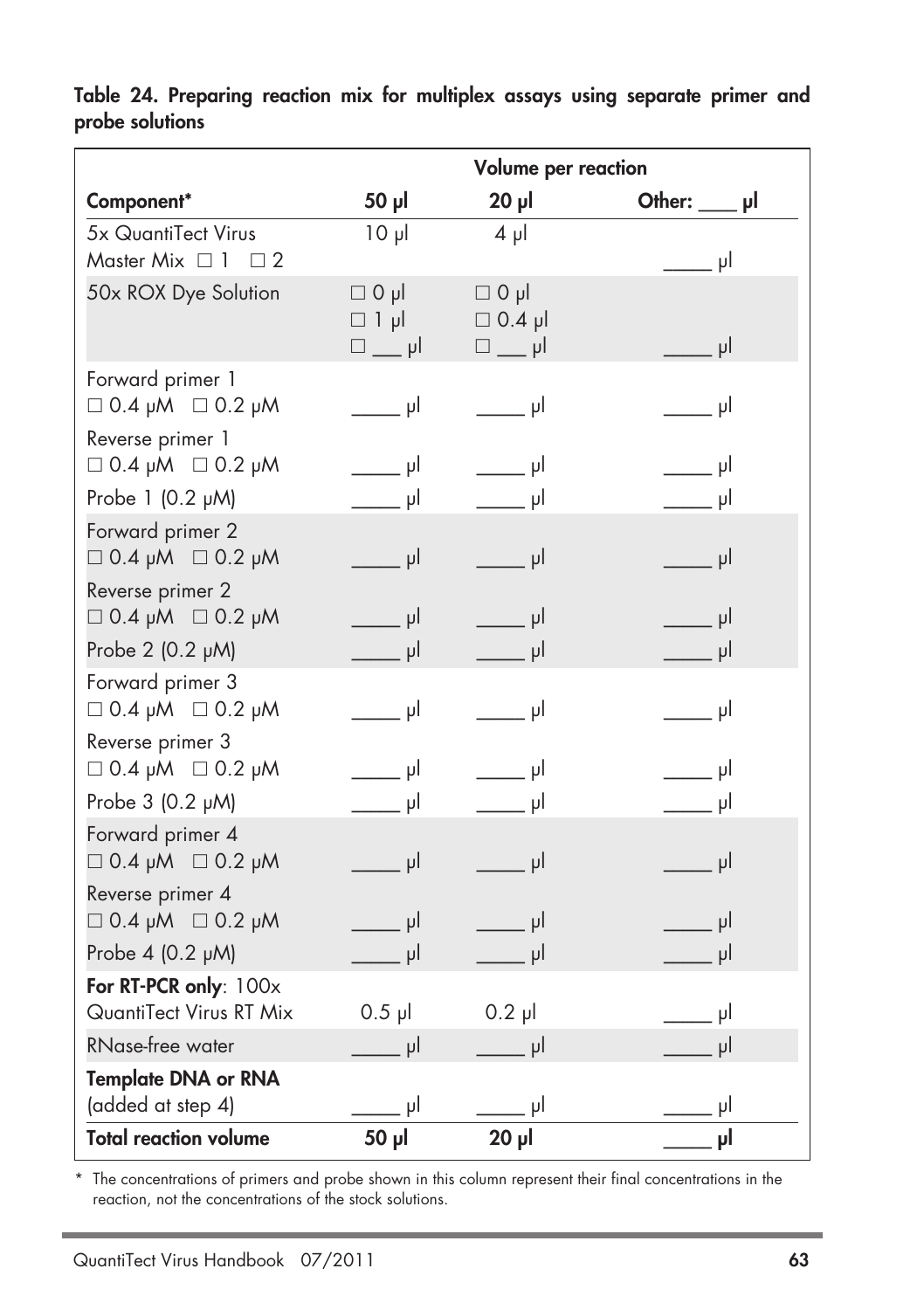## **Appendix F: Customized Cycling Conditions**

We recommend to always start with the cycling conditions specified in the protocols. It is especially important to include the initial PCR activation step (5 minutes at 95°C) to activate HotStarTaq Plus DNA Polymerase. Longer or shorter activation times are not recommended.

In rare cases (e.g., amplification of difficult PCR products or PCR products >150 bp), different cycling conditions may improve results. In these cases:

- Increase the annealing/extension time to  $75$  s (at  $60^{\circ}$ C), or
- Include a 3-step cycling protocol with a separate 15 s extension step at  $72^{\circ}$ C, or
- Do both of the above

If you have found different cycling conditions that are optimal for the probes and primers used, it may be helpful to copy and fill in Table 25 (page 65) with the optimized cycling conditions.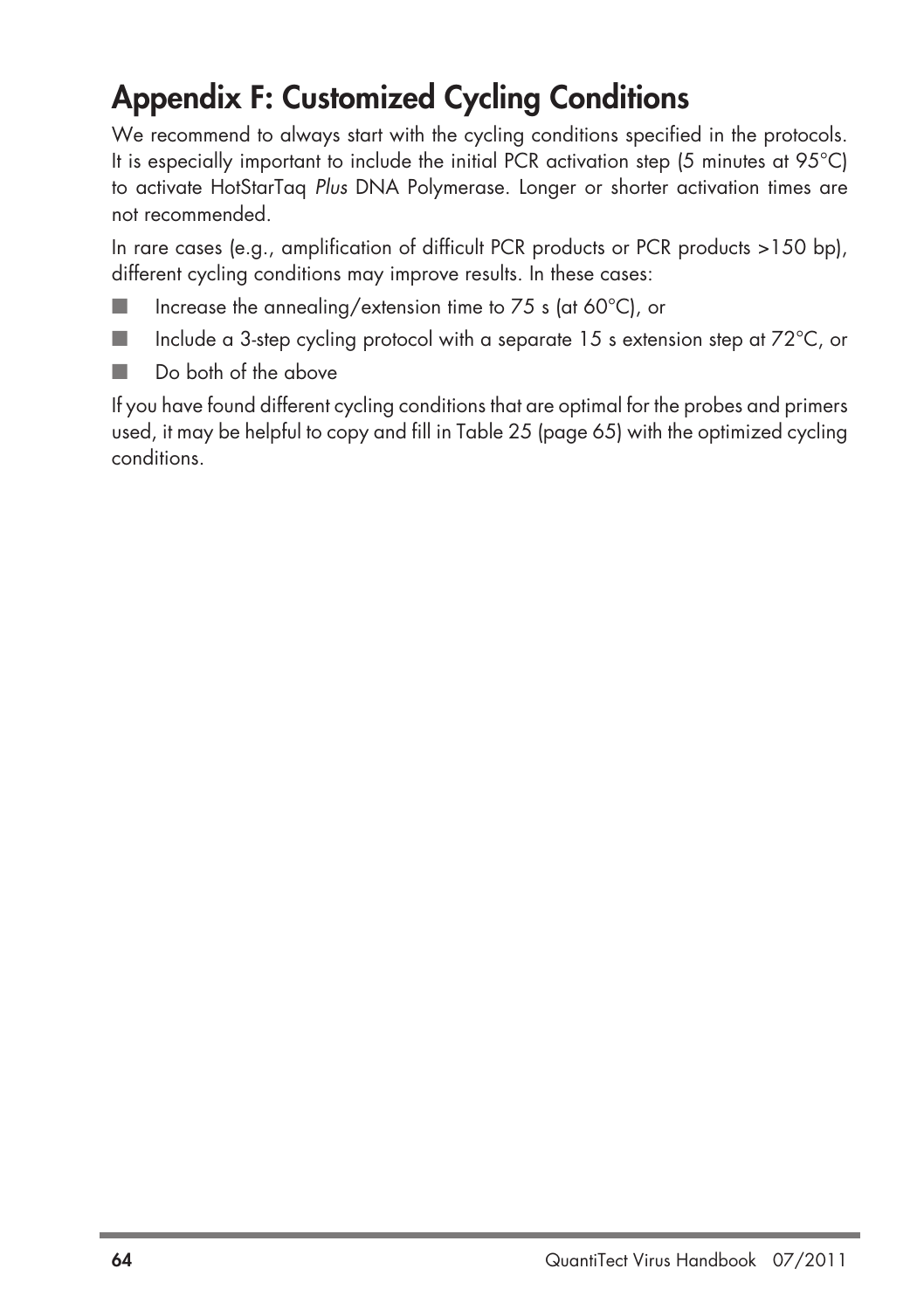| <b>Step</b>                                         | <b>Time</b>                               | <b>Temperature</b>                                | <b>Additional comments</b>                                                                      |
|-----------------------------------------------------|-------------------------------------------|---------------------------------------------------|-------------------------------------------------------------------------------------------------|
| For RT-PCR only:<br><b>Reverse</b><br>transcription | $\Box$ 20 min<br>$\square$ min            | $\square$ 50°C<br>⊟ °C                            | RNA is reverse transcribed<br>into cDNA. Omit this step<br>if you are analyzing DNA<br>targets. |
| <b>Initial PCR</b><br>activation step               | $\Box$ 5 min                              | $\Box$ 95°C                                       | HotStarTaq Plus DNA<br>Polymerase is activated by<br>this heating step.                         |
| 2-step cycling:                                     |                                           |                                                   |                                                                                                 |
| Denaturation                                        | $\Box$ 15 s<br>$\square$ __ s             | ⊟ 95°C<br>⊐ __°C                                  |                                                                                                 |
| Annealing/extension                                 | $\Box$ 45 s<br>$\Box$ 75 s<br>$\square$ s | $\Box$ 60°C<br>$\square$ $\lrcorner$ $\mathsf{C}$ | Combined annealing/<br>extension step with<br>fluorescence data<br>collection                   |
| For 3-step cycling<br>only: Extension               | $\Box$ 15 s<br>$\square$ __ s             | $\Box$ 72°C<br>⊟ °C                               | Separate extension step<br>only if performing 3-step<br>cycling (see Appendix F,<br>page 64).   |
| Number of cycles                                    | ר40<br>$\Box$ 45<br>$\Box$ 50             |                                                   | The number of cycles<br>depends on the amount<br>of template DNA or RNA.                        |

### **Table 25. Customized cycling conditions for multiplex assays**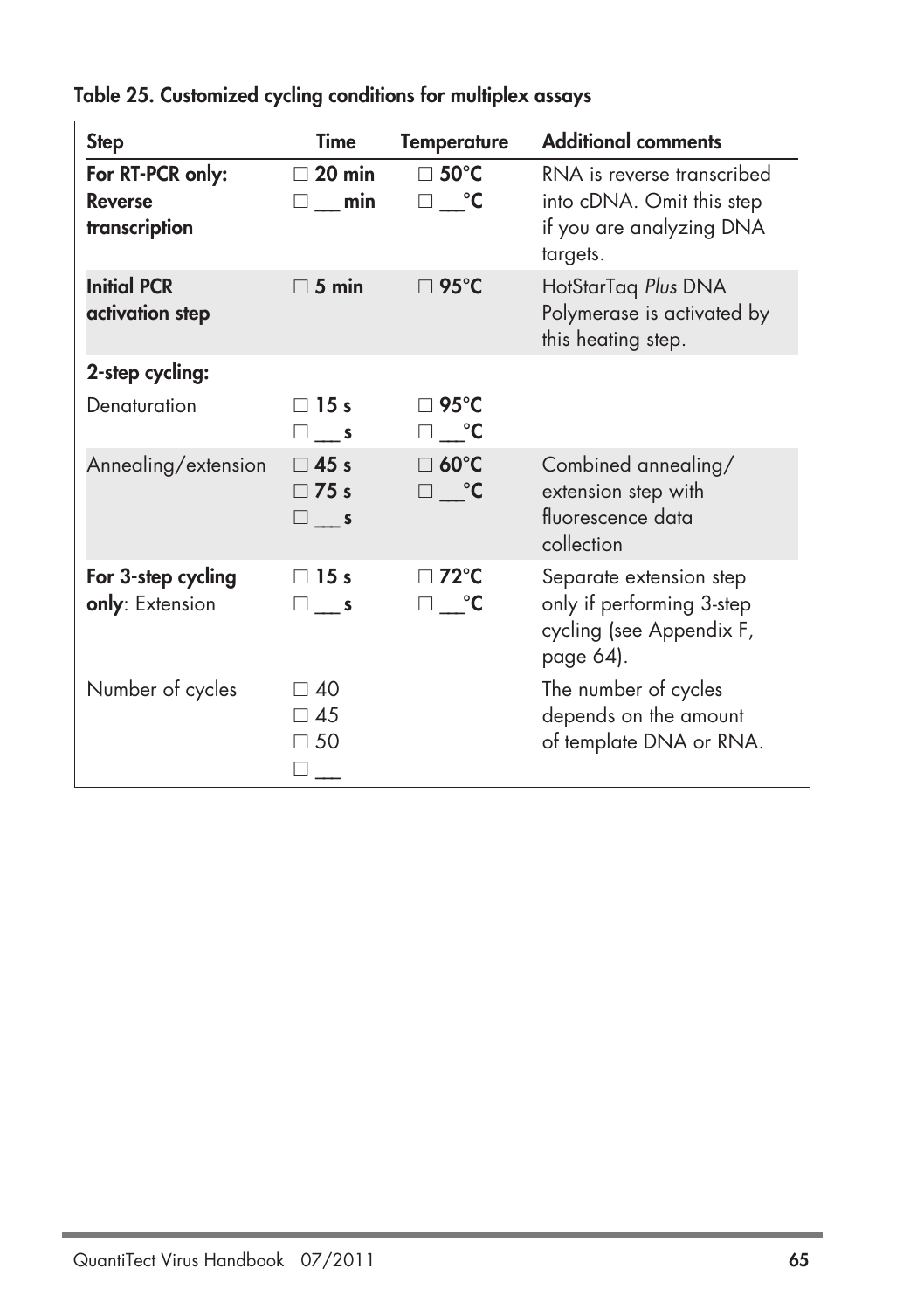# **Ordering Information**

| Product                                         | <b>Contents</b>                                                                                                                                                                                               | Cat. no. |
|-------------------------------------------------|---------------------------------------------------------------------------------------------------------------------------------------------------------------------------------------------------------------|----------|
| QuantiTect Virus Kit<br>(50)                    | For 50 x 50 µl reactions: 0.5 ml Master<br>Mix (with ROX dye), 25 µl RT Mix, 2 ml<br>RNase-Free Water, 1 Vial of Nucleic<br><b>Acid Dilution Buffer</b>                                                       | 211011   |
| QuantiTect Virus Kit<br>(200)                   | For 200 $\times$ 50 µ reactions: 2 $\times$ 1 ml<br>Master Mix (with ROX dye), $2 \times 50$ µl RT<br>Mix, 4 x 2 ml RNase-Free Water,<br>2 Vials of Nucleic Acid Dilution Buffer                              | 211013   |
| QuantiTect Virus Kit<br>(1000)                  | For $1000 \times 50$ pl reactions: $10 \times 1$ ml<br>Master Mix (with ROX dye), $10 \times 50$ pl<br>RT Mix, 20 x 2 ml RNase-Free Water,<br>6 Vials of Nucleic Acid Dilution Buffer                         | 211015   |
| QuantiTect Virus +ROX<br>Vial Kit (50)          | For 50 x 50 µl reactions: 0.5 ml Master<br>Mix (without ROX dye), 210 µl ROX Dye<br>Solution, 25 µl RT Mix, 2 ml RNase-Free<br>Water, 1 Vial of Nucleic Acid<br><b>Dilution Buffer</b>                        | 211031   |
| QuantiTect Virus +ROX<br>Vial Kit (200)         | For 200 $\times$ 50 µl reactions: 2 $\times$ 1 ml<br>Master Mix (without ROX dye), 210 µl<br>ROX Dye Solution, 2 x 50 µl RT Mix,<br>4 x 2 ml RNase-Free Water, 2 Vials of<br>Nucleic Acid Dilution Buffer     | 211033   |
| QuantiTect Virus +ROX<br>Vial Kit (1000)        | For $1000 \times 50$ µ reactions: $10 \times 1$ ml<br>Master Mix (without ROX dye), 1050 µl<br>ROX Dye Solution, 10 x 50 µl RT Mix,<br>20 x 2 ml RNase-Free Water, 6 Vials<br>of Nucleic Acid Dilution Buffer | 211035   |
| <b>Related products</b>                         |                                                                                                                                                                                                               |          |
|                                                 | QIAamp® MinElute® Virus Kits — for simultaneous purification of viral<br>DNA and RNA from plasma, serum, and cell-free body fluids                                                                            |          |
| <b>QIAamp MinElute Virus</b><br>Vacuum Kit (50) | For 50 preps: 50 QIAamp MinElute<br>Spin Columns, QIAGEN Protease,<br>Carrier RNA, Buffers, Extension Tubes,<br><b>Collection Tubes</b>                                                                       | 57714    |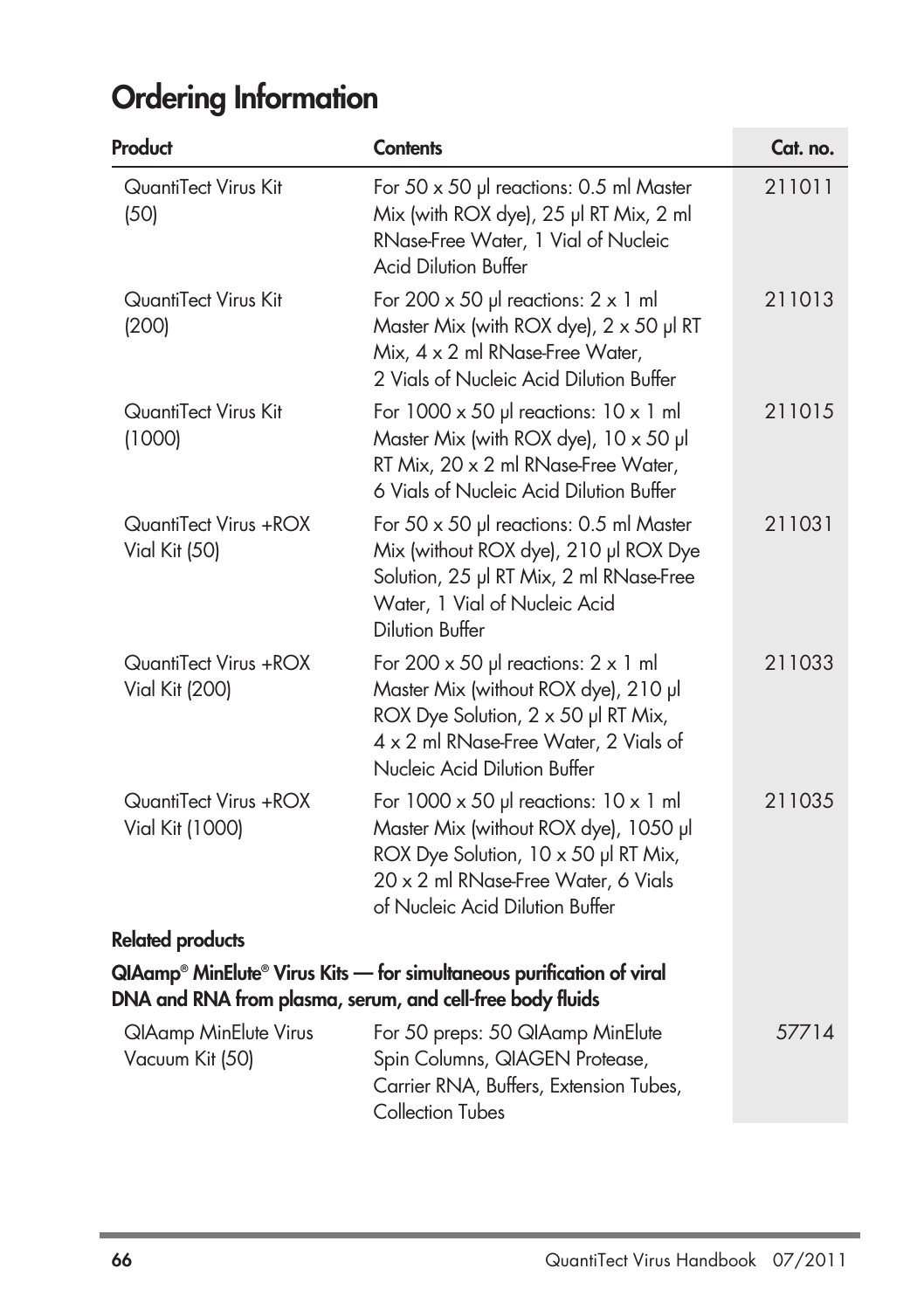### **Ordering Information**

| Product                                                                                 | <b>Contents</b>                                                                                                                                    | Cat. no. |
|-----------------------------------------------------------------------------------------|----------------------------------------------------------------------------------------------------------------------------------------------------|----------|
| <b>QIAamp MinElute Virus</b><br>Spin Kit (50)                                           | For 50 preps: 50 QIAamp MinElute<br>Spin Columns, QIAGEN Protease,<br>Carrier RNA, Buffers, Collection Tubes;<br>fully automatable on the QIAcube® | 57704    |
| viral DNA and RNA from serum and plasma                                                 | QIAamp UltraSens® Virus Kit — for concentration and purification of                                                                                |          |
| <b>QIAamp UltraSens</b><br>Virus Kit (50)*                                              | For 50 preps: 50 QIAamp Mini Spin<br>Columns, Proteinase K, Carrier RNA,<br>Collection Tubes, Buffers                                              | 53704    |
| QIAamp Viral RNA Mini Kit - for purification of viral RNA<br>from cell-free body fluids |                                                                                                                                                    |          |
| QIAamp Viral RNA<br>Mini Kit (50)*                                                      | For 50 preps: 50 QIAamp Mini Spin<br>Columns, Carrier RNA, Collection<br>Tubes, RNase-Free Buffers                                                 | 52904    |
| human plasma and serum for in vitro diagnostic purposes                                 | QIAamp DSP Virus Kit - for purification of viral nucleic acids from                                                                                |          |
| <b>QIAamp DSP Virus Kit</b>                                                             | For 50 preps: QIAamp MinElute Spin<br>Columns, Buffers, Reagents, Tubes,<br>Column Extenders, VacConnectors; not<br>available in all countries     | 60704    |

For up-to-date licensing information and product-specific disclaimers, see the respective QIAGEN kit handbook or user manual. QIAGEN kit handbooks and user manuals are available at www.qiagen.com or can be requested from QIAGEN Technical Services or your local distributor.

<sup>\*</sup> Larger kit sizes available; please inquire.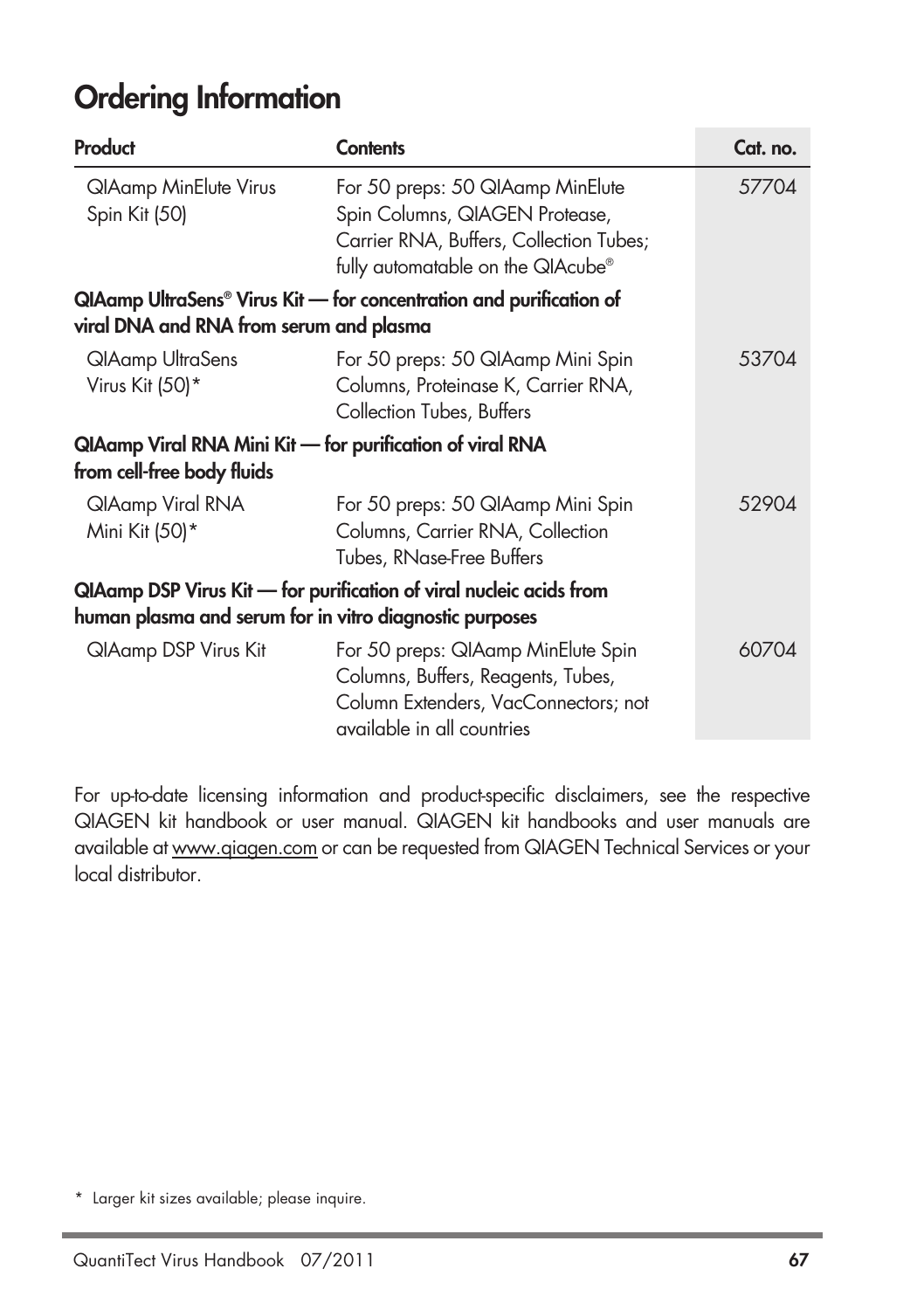**Notes**

J.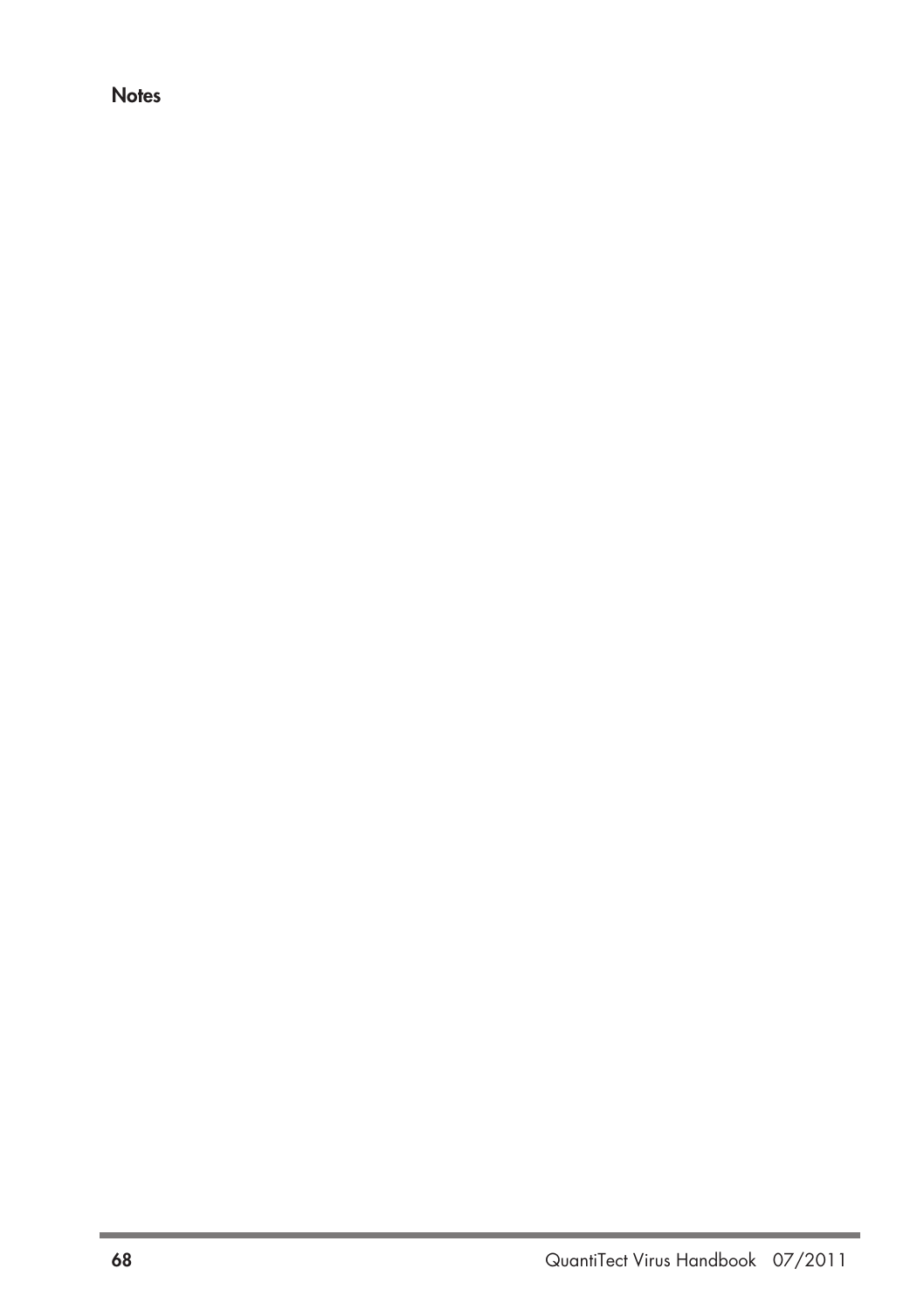**Notes**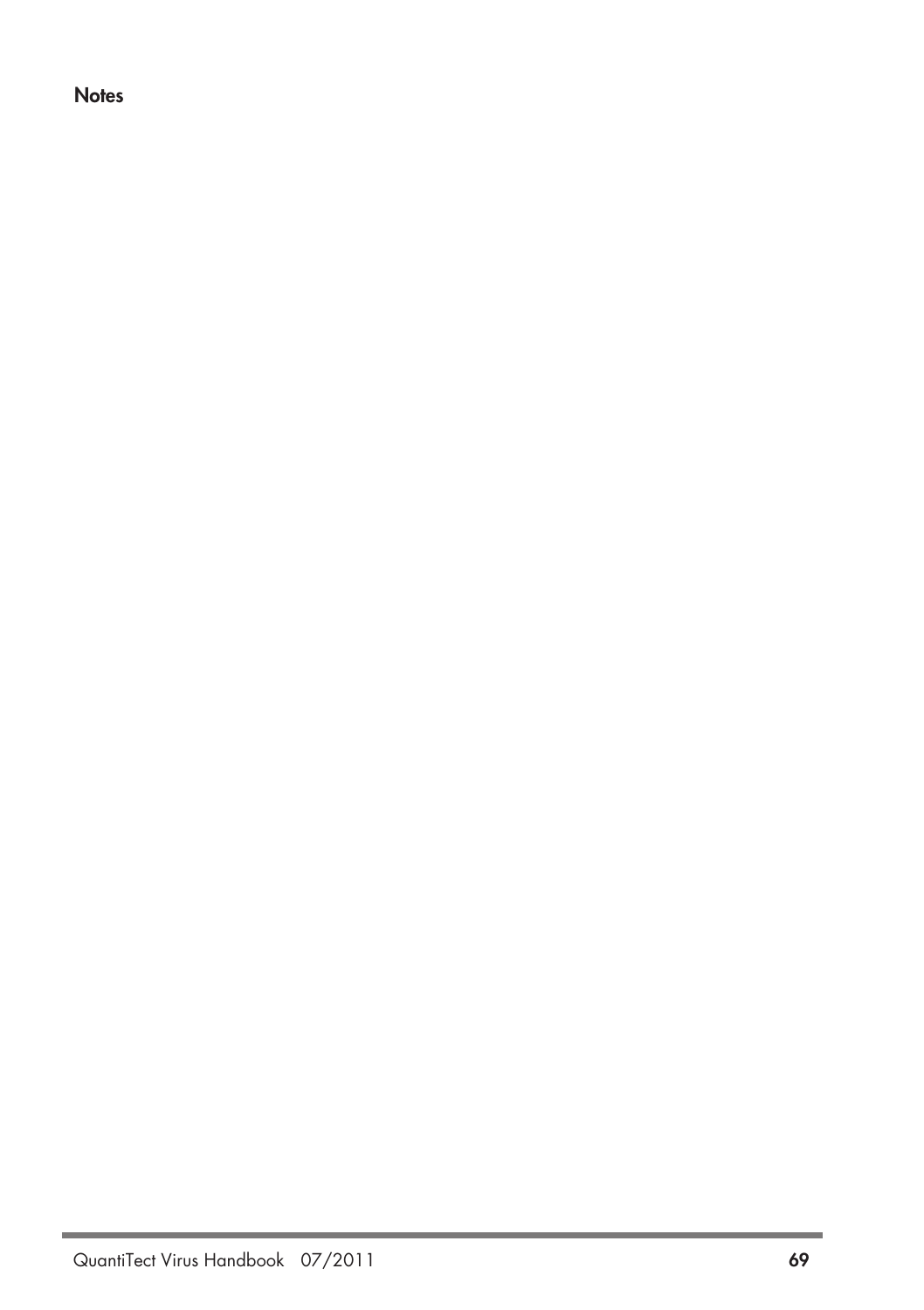#### **Limited License Agreement**

Use of this product signifies the agreement of any purchaser or user of the QuantiTect Virus Kit or QuantiTect Virus +ROX Vial Kit to the following terms:

- 1. The QuantiTect Virus Kit or QuantiTect Virus +ROX Vial Kit may be used solely in accordance with the QuantiTect Virus Handbook and for use with components contained in the Kit only. QIAGEN grants no license under any of its intellectual property to use or incorporate the enclosed components of this Kit with any components not included within this Kit except as described in the QuantiTect Virus Handbook and additional protocols available at www.qiagen.com.
- 2. Other than expressly stated licenses, QIAGEN makes no warranty that this Kit and/or its use(s) do not infringe the rights of third-parties.
- 3. This Kit and its components are licensed for one-time use and may not be reused, refurbished, or resold.
- 4. QIAGEN specifically disclaims any other licenses, expressed or implied other than those expressly stated.
- 5. The purchaser and user of the Kit agree not to take or permit anyone else to take any steps that could lead to or facilitate any acts prohibited above. QIAGEN may enforce the prohibitions of this Limited License Agreement in any Court, and shall recover all its investigative and Court costs, including attorney fees, in any action to enforce this Limited License Agreement or any of its intellectual property rights relating to the Kit and/or its components.

For updated license terms, see www.qiagen.com.

© 2007–2011 QIAGEN, all rights reserved.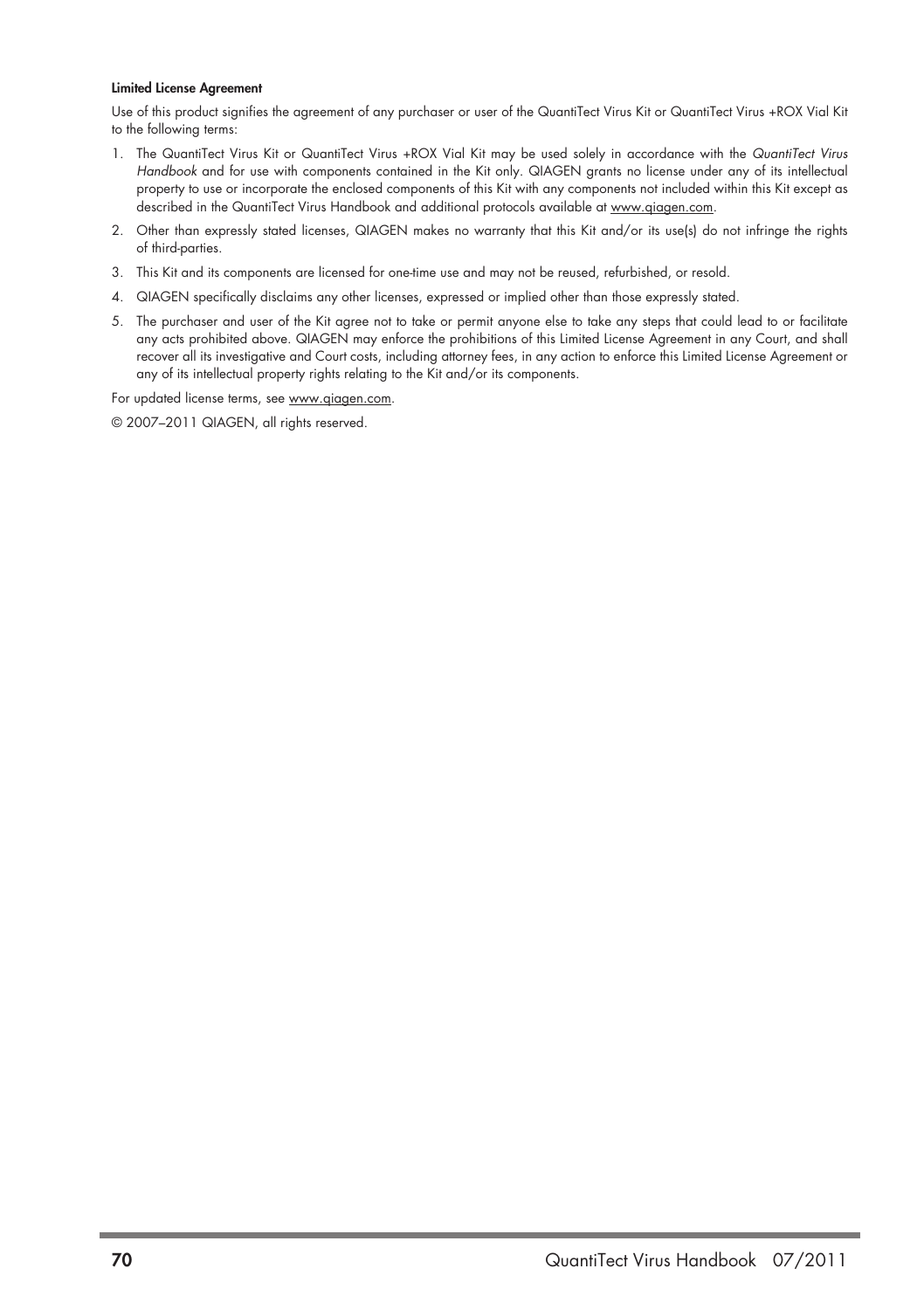Trademarks: QIAGEN®, HotStarTaq®, MinElute®, QIAamp®, QIAcube®, QIAgility®, QuantiTect®, Rotor-Gene®, Sensiscript®, UltraSens® (QIAGEN Group); Mx3000P®, Mx3005P®, Mx4000® (Agilent Technologies); SmartCycler® (Cepheid); Black Hole Quencher®, BHQ®, Quasar® (Biosearch Technologies, Inc.); DNA Engine Opticon®, iCycler iQ®, MyiQ™ (Bio-Rad Laboratories, Inc.); Cy® (GE Healthcare); Yakima Yellow® (Nanogen, Inc.); CAL Fluor® (Biosearch Technologies, Inc.); TYE™ (Integrated DNA Technologies, Inc.); ABI PRISM®, Applied Biosystems®, Bodipy®, FAM™, GeneAmp®, HEX™, JOE™, NED™, Primer Express®, ROX™, StepOne™, StepOnePlus™, TAMRA™, TET™, Texas Red®, VIC® (Life Technologies Corporation); BLAST® (National Library of Medicine); LightCycler®, TaqMan® (Roche Group); Trizma® (Sigma-Aldrich Co). Registered names, trademarks, etc. used in this document, even when not specifically marked as such, are not to be considered unprotected by law.

#### For applicable countries:

#### NOTICE TO PURCHASER: LIMITED LICENSE

Use of these products (QuantiTect Virus Kits) is covered by one or more of the following US patents and corresponding patent claims outside the US: 6,127,155, 5,677,152 (claims 1 to 23 only), 5,773,258 (claims 1 and 6 only), and claims outside the US corresponding to expired US Patent No. 5,079,352. The purchase of this product includes a limited, non-transferable immunity from suit under the foregoing patent claims for using only this amount of product for the purchaser's own internal research. No right under any other patent claim and no right to perform commercial services of any kind, including without limitation reporting the results of purchaser's activities for a fee or other commercial consideration, is conveyed expressly, by implication, or by estoppel. This product is for research use only. Diagnostic uses under Roche patents require a separate license from Roche. Further information on purchasing licenses may be obtained by contacting the Director of Licensing, Applied Biosystems, 850 Lincoln Centre Drive, Foster City, California 94404, USA.

These multiplex PCR products (QuantiTect Virus Kits) are is licensed under US 5,582,989 and corresponding patents.

#### NOTICE TO PURCHASER:

#### For applicable countries:

The purchase of this product (Rotor-Gene Q, Rotor-Disc) includes a limited, non-transferable license to one or more of US Patents Nos 6,787,338; 7,238,321; 7,081,226; 6,174,670; 6,245,514; 6,569,627; 6,303,305; 6,503,720; 5,871,908; 6,691,041; 7,387,887; and U.S. Patent Applications Nos. 2003-0224434 and 2006-0019253 and all continuations and divisionals, and corresponding claims in patents and patent applications outside the United States, owned by the University of Utah Research Foundation, Idaho Technology, Inc., and/or Roche Diagnostics GmbH, for internal research use or for non-in vitro diagnostics applications. No right is conveyed, expressly, by implication or estoppel, for any reagent or kit, or under any other patent or patent claims owned by the University of Utah Research Foundation, Idaho Technology, Inc., and/or Roche Diagnostics GmbH, or by any other Party. For information on purchasing licences for in-vitro diagnostics applications or reagents, contact Roche Molecular Systems, 4300 Hacienda Drive, Pleasanton, CA 94588, USA.

#### For applicable countries:

This real-time thermal cycler (Rotor-Gene Q) is licensed under pending U.S. Patent rights for an apparatus or system covering automated thermal cyclers with fluorescence detectors and seeking priority to U.S. Serial No. 07/695,201 and corresponding claims in any foreign counterpart patent thereof owned by Applied Biosystems LLC, in all fields, including research and development, all applied fields, and human and animal in-vitro diagnostics. No rights are conveyed expressly, by implication or estoppel to any patents on real-time methods, including but not limited to 5' nuclease assays, or to any patent claiming a reagent or kit. For further information on purchasing additional rights, contact the Director of Licensing at Applied Biosystems, 850 Lincoln Centre Drive, Foster City, California, 94404, USA.

#### NOTICE TO PURCHASER: LIMITED LICENSE

The purchase of these products (QuantiTect Virus Kit and QuantiTect Virus +ROX Vial Kit) includes a limited, non-transferable right to use the purchased amount of the product to perform Applied Biosystem's patented Passive Reference Method for the purchaser's own internal research. No right under any other patent claim and no right to perform commercial services of any kind, including without limitation reporting the results of purchaser's activities for a fee or other commercial consideration, is conveyed expressly, by implication, or by estoppel. This product is for research use only. For information on obtaining additional rights, please contact outlicensing@lifetech.com or Out Licensing, Life Technologies, 5791 Van Allen Way, Carlsbad, California 92008.